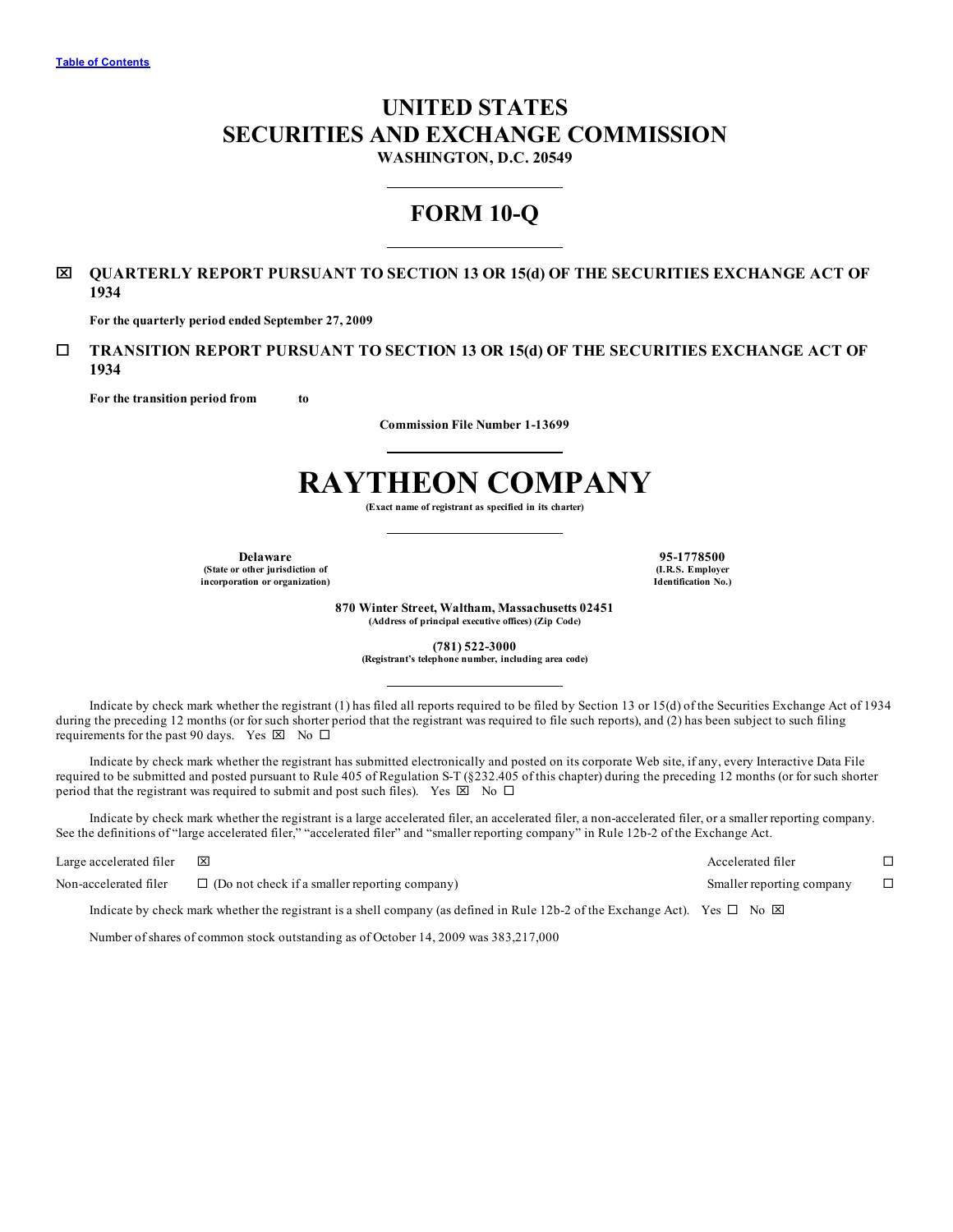## **RAYTHEON COMPANY**

## **TABLE OF CONTENTS**

<span id="page-1-0"></span>

| <b>PART I</b>     | <b>FINANCIAL INFORMATION</b>                                                                                                    | Page |
|-------------------|---------------------------------------------------------------------------------------------------------------------------------|------|
| Item 1.           | <b>Consolidated Financial Statements</b>                                                                                        |      |
|                   | Consolidated Balance Sheets (Unaudited) at September 27, 2009 and December 31, 2008                                             | 4    |
|                   | Consolidated Statements of Operations (Unaudited) for the Three and Nine Months Ended September 27, 2009 and September 28, 2008 | 5    |
|                   | Consolidated Statements of Cash Flows (Unaudited) for the Nine Months Ended September 27, 2009 and September 28, 2008           | 6    |
|                   | <b>Notes to Consolidated Financial Statements (Unaudited)</b>                                                                   | 7    |
|                   | Report of Independent Registered Public Accounting Firm                                                                         | 23   |
| Item 2.           | Management's Discussion and Analysis of Financial Condition and Results of Operations                                           | 24   |
| Item 3.           | <b>Quantitative and Qualitative Disclosures About Market Risk</b>                                                               | 42   |
| Item 4.           | <b>Controls and Procedures</b>                                                                                                  | 43   |
| <b>PART II</b>    | <b>OTHER INFORMATION</b>                                                                                                        |      |
| Item 1.           | <b>Legal Proceedings</b>                                                                                                        | 44   |
| Item 1A.          | <b>Risk Factors</b>                                                                                                             | 45   |
| Item 2.           | Unregistered Sales of Equity Securities and Use of Proceeds                                                                     | 45   |
| Item 6.           | Exhibits                                                                                                                        | 45   |
| <b>Signatures</b> |                                                                                                                                 | 46   |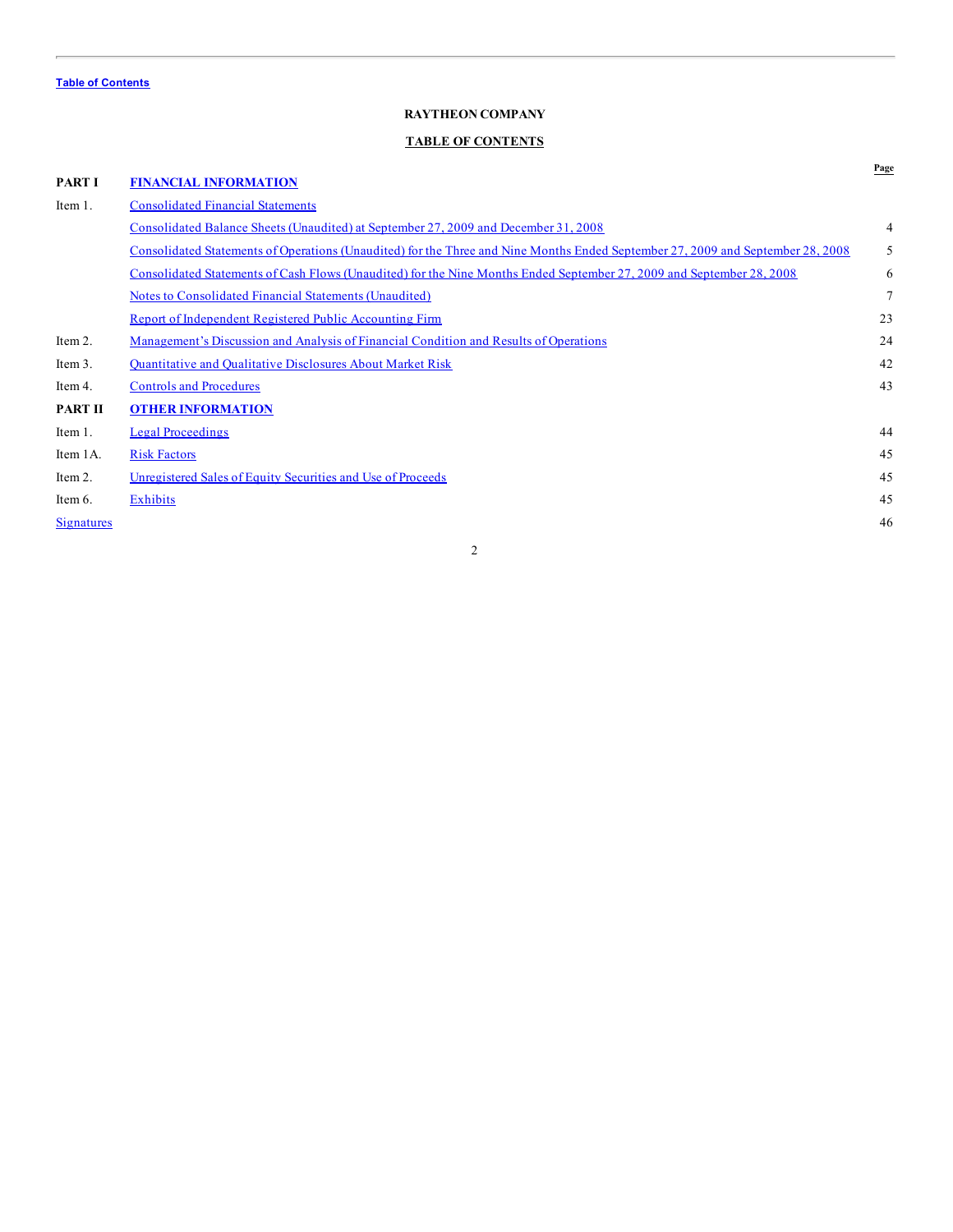#### **Cautionary Note Regarding Forward-Looking Statements**

This Form 10-Q contains forward-looking statements including information regarding our 2009 financial outlook, future plans, objectives, business prospects, the impact of certain liabilities, the impact of changes in accounting treatment, the outcome of certain litigation and audits and investigations, sufficiency of capital, and anticipated financial performance. You can identify these statements by the fact that they include words such as "will," "believe," "anticipate," "expect," "estimate," "intend," "plan," "outlook" or variations of these words or similar expressions. These forward-looking statements are not statements of historical facts and represent only our current expectations regarding such matters. These statements inherently involve a wide range of known and unknown uncertainties. Our actual actions and results could differ materially from what is expressed or implied by these statements. Factors that could cause such a difference include, but are not limited to, those set forth under Item 1A. "Risk Factors" in our Annual Report on Form 10-K for the year ended December 31, 2008 and other important factors disclosed previously and from time to time in our other filings with the Securities and Exchange Commission (SEC). Given these factors, as well as other variables that may affect our operating results, you should not rely on forward-looking statements, assume that past financial performance will be a reliable indicator of future performance nor use historical trends to anticipate results or trends in future periods. We expressly disclaim any obligation or intention to provide updates to the forward-looking statements and the estimates and assumptions associated with them.

| I      |
|--------|
|        |
| I<br>I |
| ×<br>v |
|        |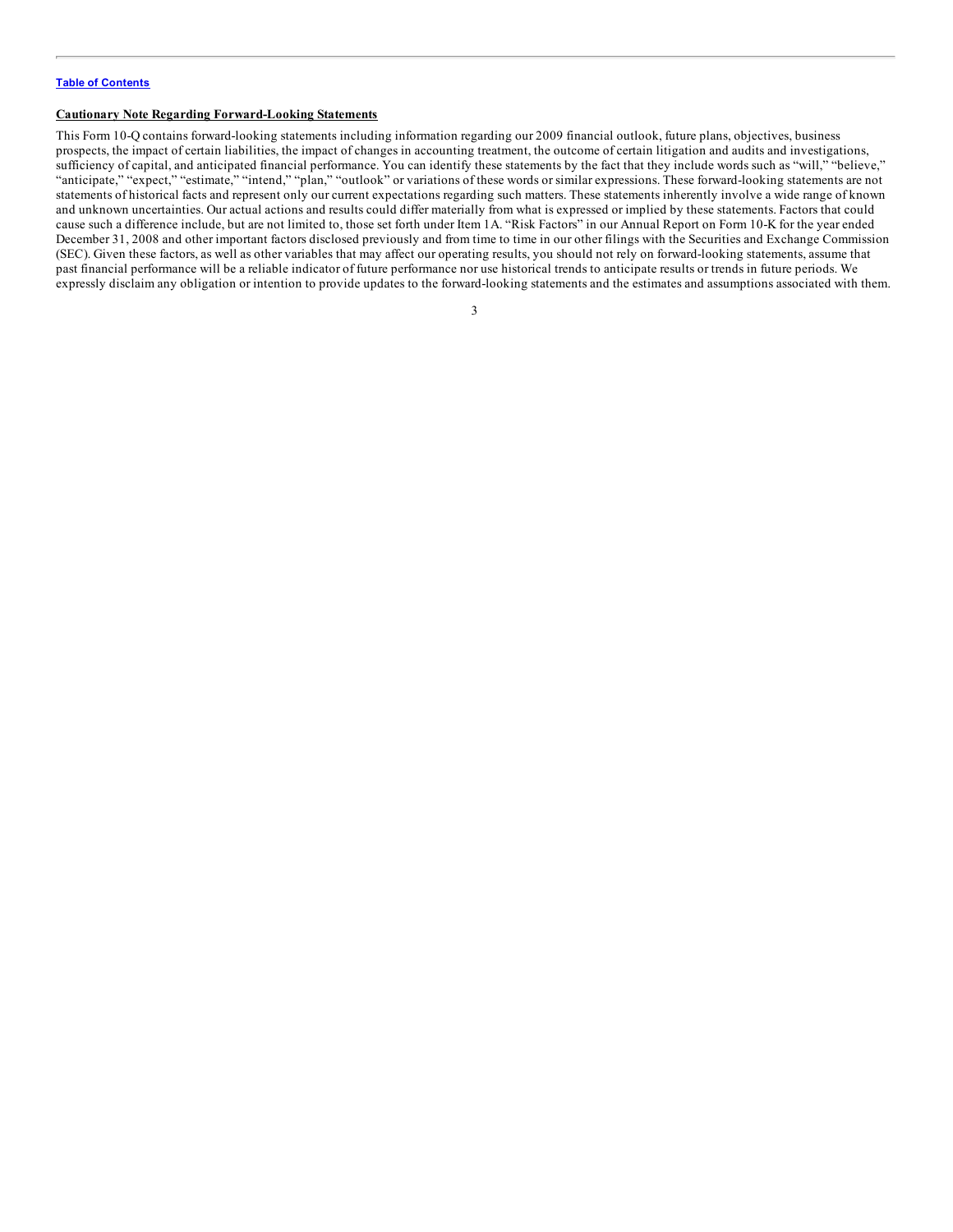<span id="page-3-0"></span>PART I. FINANCIAL INFORMATION

ITEM 1. CONSOLIDATED FINANCIAL STATEMENTS

RAYTHEON COMPANY

## CONSOLIDATED BALANCE SHEETS (UNAUDITED)

| (In millions, except per share amounts)                                                                                                                                                                                     |              | Sept. 27, 2009 |              | Dec. 31, 2008 |
|-----------------------------------------------------------------------------------------------------------------------------------------------------------------------------------------------------------------------------|--------------|----------------|--------------|---------------|
| <b>ASSETS</b>                                                                                                                                                                                                               |              |                |              |               |
| Current assets                                                                                                                                                                                                              |              |                |              |               |
| Cash and cash equivalents                                                                                                                                                                                                   | $\mathbb{S}$ | 2,442          | \$           | 2,259         |
| Accounts receivable, net                                                                                                                                                                                                    |              | 105            |              | 105           |
| Contracts in process                                                                                                                                                                                                        |              | 4.207          |              | 3,793         |
| Inventories                                                                                                                                                                                                                 |              | 317            |              | 325           |
| Current tax asset                                                                                                                                                                                                           |              |                |              | 441           |
| Deferred taxes                                                                                                                                                                                                              |              | 382            |              | 395           |
| Prepaid expenses and other current assets                                                                                                                                                                                   |              | 96             |              | 99            |
| Total current assets                                                                                                                                                                                                        |              | 7.549          |              | 7,417         |
| Property, plant and equipment, net                                                                                                                                                                                          |              | 1,945          |              | 2,024         |
| Deferred taxes                                                                                                                                                                                                              |              | 445            |              | 735           |
| Prepaid retiree benefits                                                                                                                                                                                                    |              | 66             |              | 56            |
| Goodwill                                                                                                                                                                                                                    |              | 11,668         |              | 11,662        |
| Other assets, net                                                                                                                                                                                                           |              | 1,207          |              | 1,240         |
| Total assets                                                                                                                                                                                                                | \$           | 22,880         |              | \$23,134      |
| <b>LIABILITIES AND EQUITY</b>                                                                                                                                                                                               |              |                |              |               |
| Current liabilities                                                                                                                                                                                                         |              |                |              |               |
| Advance payments and billings in excess of costs incurred                                                                                                                                                                   | $\mathbf{s}$ | 2,002          | $\mathbb{S}$ | 1,970         |
| Accounts payable                                                                                                                                                                                                            |              | 1,266          |              | 1,201         |
| Accrued employee compensation                                                                                                                                                                                               |              | 914            |              | 913           |
| Other accrued expenses                                                                                                                                                                                                      |              | 988            |              | 1,065         |
| Total current liabilities                                                                                                                                                                                                   |              | 5,170          |              | 5,149         |
| Accrued retiree benefits and other long-term liabilities                                                                                                                                                                    |              | 5,778          |              | 6,488         |
| Long-term debt                                                                                                                                                                                                              |              | 2,293          |              | 2,309         |
| Commitments and contingencies (Note 10)                                                                                                                                                                                     |              |                |              |               |
| Equity                                                                                                                                                                                                                      |              |                |              |               |
| Common stock, par value, \$0.01 per share, 1,450 shares authorized, 383 shares and 400 shares outstanding at<br>September 27, 2009 and December 31, 2008, respectively, after deducting 101 treasury shares and 81 treasury |              |                |              |               |
| shares at September 27, 2009 and December 31, 2008, respectively                                                                                                                                                            |              | 4              |              | 4             |
| Additional paid-in capital                                                                                                                                                                                                  |              | 10,929         |              | 10,873        |
| Accumulated other comprehensive loss                                                                                                                                                                                        |              | (4,967)        |              | (5,182)       |
| Treasury stock, at cost                                                                                                                                                                                                     |              | (5,145)        |              | (4,254)       |
| Retained earnings                                                                                                                                                                                                           |              | 8,714          |              | 7,646         |
| Total Raytheon Company stockholders' equity                                                                                                                                                                                 |              | 9,535          |              | 9,087         |
| Noncontrolling interest in subsidiaries                                                                                                                                                                                     |              | 104            |              | 101           |
| Total equity                                                                                                                                                                                                                |              | 9,639          |              | 9.188         |
| Total liabilities and equity                                                                                                                                                                                                | \$           | 22,880         | \$           | 23,134        |

The accompanying notes are an integral part of the consolidated financial statements.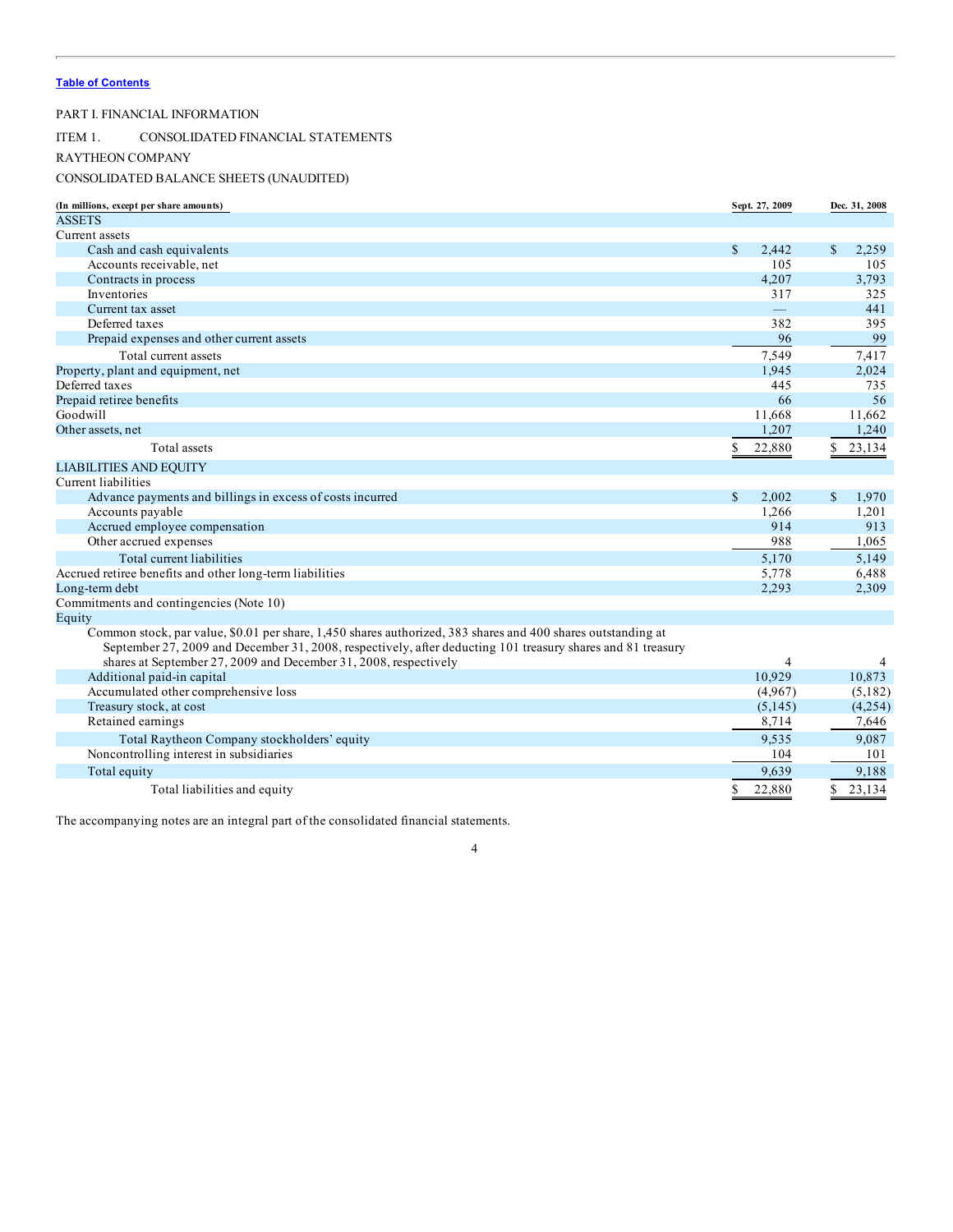## <span id="page-4-0"></span>RAYTHEON COMPANY

## CONSOLIDATED STATEMENTS OF OPERATIONS (UNAUDITED)

|                                                                                            |                    | <b>Three Months Ended</b> |              |                   |              | <b>Nine Months Ended</b> |               |                |  |
|--------------------------------------------------------------------------------------------|--------------------|---------------------------|--------------|-------------------|--------------|--------------------------|---------------|----------------|--|
| (In millions, except per share amounts)                                                    |                    | Sept. 27, 2009            |              | Sept. 28, 2008    |              | Sept. 27, 2009           |               | Sept. 28, 2008 |  |
| Net sales                                                                                  | $\mathbf{\hat{S}}$ | 6.205                     | $\mathbf{s}$ | 5,864             | $\mathbf{S}$ | 18,214                   | $\mathcal{S}$ | 17,088         |  |
| Operating expenses                                                                         |                    |                           |              |                   |              |                          |               |                |  |
| Cost of sales                                                                              |                    | 4.894                     |              | 4.664             |              | 14.430                   |               | 13,586         |  |
| Administrative and selling expenses                                                        |                    | 401                       |              | 380               |              | 1,135                    |               | 1,156          |  |
| Research and development expenses                                                          |                    | 145                       |              | 130               |              | 407                      |               | 379            |  |
| Total operating expenses                                                                   |                    | 5,440                     |              | 5,174             |              | 15,972                   |               | 15,121         |  |
| Operating income                                                                           |                    | 765                       |              | 690               |              | 2,242                    |               | 1,967          |  |
| Interest expense                                                                           |                    | 32                        |              | 29                |              | 95                       |               | 97             |  |
| Interest income                                                                            |                    | (4)                       |              | (16)              |              | (11)                     |               | (56)           |  |
| Other (income) expense, net                                                                |                    | (10)                      |              | 18                |              | (18)                     |               | 21             |  |
| Non-operating expense, net                                                                 |                    | 18                        |              | 31                |              | 66                       |               | 62             |  |
| Income from continuing operations before taxes                                             |                    | 747                       |              | 659               |              | 2,176                    |               | 1,905          |  |
| Federal and foreign income taxes                                                           |                    | 248                       |              | 222               |              | 716                      |               | 635            |  |
| Income from continuing operations                                                          |                    | 499                       |              | 437               |              | 1,460                    |               | 1,270          |  |
| (Loss) income from discontinued operations, net of tax                                     |                    | (1)                       |              | $\hspace{0.05cm}$ |              | (1)                      |               | (2)            |  |
| Net income                                                                                 |                    | 498                       |              | 437               |              | 1,459                    |               | 1,268          |  |
| Less: Net income attributable to noncontrolling interests                                  |                    | 8                         |              | 10                |              | 28                       |               | 17             |  |
| Net income attributable to Raytheon Company                                                | S                  | 490                       | \$           | 427               |              | 1,431                    |               | 1,251          |  |
| Basic earnings (loss) per share attributable to Raytheon Company common<br>stockholders:   |                    |                           |              |                   |              |                          |               |                |  |
| Income from continuing operations                                                          | $\mathbb S$        | 1.27                      | \$           | 1.03              | \$           | 3.64                     | $\mathbb{S}$  | 2.99           |  |
| Income (loss) from discontinued operations                                                 |                    |                           |              |                   |              |                          |               | (0.01)         |  |
| Net income                                                                                 |                    | 1.26                      |              | 1.03              |              | 3.64                     |               | 2.98           |  |
| Diluted earnings (loss) per share attributable to Raytheon Company common<br>stockholders: |                    |                           |              |                   |              |                          |               |                |  |
| Income from continuing operations                                                          | \$                 | 1.25                      | \$           | 1.01              | \$           | 3.60                     | \$            | 2.92           |  |
| Income (loss) from discontinued operations                                                 |                    |                           |              |                   |              |                          |               | (0.01)         |  |
| Net income                                                                                 |                    | 1.25                      |              | 1.00              |              | 3.59                     |               | 2.91           |  |
| Amounts attributable to Raytheon Company common stockholders:                              |                    |                           |              |                   |              |                          |               |                |  |
| Income from continuing operations                                                          | \$                 | 491                       | \$           | 427               | $\mathbb{S}$ | 1,432                    | \$            | 1,253          |  |
| (Loss) income from discontinued operations                                                 |                    | (1)                       |              |                   |              | (1)                      |               | (2)            |  |
| Net income                                                                                 | \$                 | 490                       | \$           | 427               | \$           | 1,431                    | \$            | 1,251          |  |

5

The accompanying notes are an integral part of the consolidated financial statements.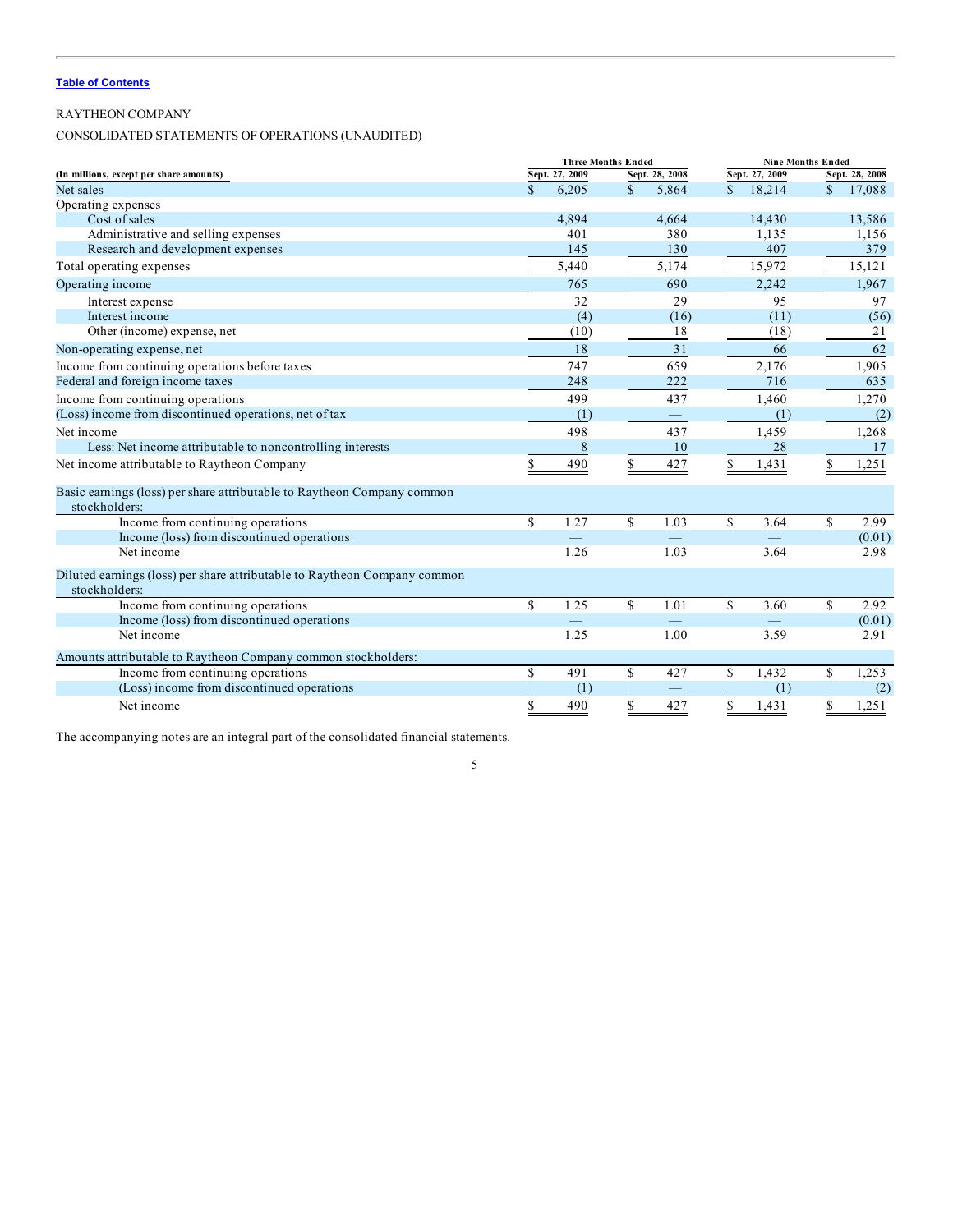## <span id="page-5-0"></span>RAYTHEON COMPANY

## CONSOLIDATED STATEMENTS OF CASH FLOWS (UNAUDITED)

|                                                                                                              |                | <b>Nine Months Ended</b> |  |  |
|--------------------------------------------------------------------------------------------------------------|----------------|--------------------------|--|--|
| (In millions)                                                                                                | Sept. 27, 2009 | Sept. 28, 2008           |  |  |
| Cash flows from operating activities                                                                         |                |                          |  |  |
| Net income                                                                                                   | \$<br>1,459    | \$<br>1,268              |  |  |
| Loss from discontinued operations, net of tax                                                                |                | $\overline{2}$           |  |  |
| Income from continuing operations                                                                            | 1,460          | 1,270                    |  |  |
| Adjustments to reconcile to net cash provided by operating activities from continuing operations, net of the |                |                          |  |  |
| effect of acquisitions and divestitures                                                                      |                |                          |  |  |
| Depreciation and amortization                                                                                | 295            | 288                      |  |  |
| Stock-based compensation                                                                                     | 92             | 89                       |  |  |
| Deferred income taxes                                                                                        | 231            | 52                       |  |  |
| Collection of financing receivables                                                                          | 28             | 46                       |  |  |
| Tax benefit from stock-based awards                                                                          | (6)            | (50)                     |  |  |
| Changes in assets and liabilities                                                                            |                |                          |  |  |
| Accounts receivable, net                                                                                     |                | (3)                      |  |  |
| Contracts in process and advance payments and billings in excess of costs incurred                           | (280)          | (487)                    |  |  |
| Inventories                                                                                                  | 13             | 34                       |  |  |
| Prepaid expenses and other current assets                                                                    | (19)           | 76                       |  |  |
| Accounts payable                                                                                             | 71             | 53                       |  |  |
| Income taxes receivable / payable                                                                            | 487            | 264                      |  |  |
| Accrued employee compensation                                                                                | 5              | (67)                     |  |  |
| Other accrued expenses                                                                                       | (15)           | 12                       |  |  |
| Pension and other, net                                                                                       | (690)          | 15                       |  |  |
| Net cash provided by operating activities from continuing operations                                         | 1,672          | 1,592                    |  |  |
| Net cash used in operating activities from discontinued operations                                           | (16)           | (21)                     |  |  |
| Net cash provided by operating activities                                                                    | 1,656          | 1,571                    |  |  |
| Cash flows from investing activities                                                                         |                |                          |  |  |
| Additions to property, plant and equipment                                                                   | (138)          | (167)                    |  |  |
| Proceeds from sales of property, plant and equipment                                                         | 1              | 7                        |  |  |
| Additions to capitalized expenditures for internal use software                                              | (49)           | (58)                     |  |  |
| Proceeds from sale of discontinued operation, net                                                            |                | 9                        |  |  |
| Payments for purchases of acquired companies, net of cash received                                           |                | (54)                     |  |  |
| Change in other assets                                                                                       | (10)           |                          |  |  |
|                                                                                                              |                | (263)                    |  |  |
| Net cash used in investing activities                                                                        | (196)          |                          |  |  |
| Cash flows from financing activities                                                                         |                |                          |  |  |
| Dividends paid                                                                                               | (355)          | (344)                    |  |  |
| Repurchases of common stock                                                                                  | (900)          | (1,020)                  |  |  |
| Activity under common stock plans                                                                            | (20)           | 112                      |  |  |
| Tax benefit from stock-based awards                                                                          | 6              | 50                       |  |  |
| Other                                                                                                        | (8)            |                          |  |  |
| Net cash used in financing activities                                                                        | (1,277)        | (1,202)                  |  |  |
| Net increase in cash and cash equivalents                                                                    | 183            | 106                      |  |  |
| Cash and cash equivalents at beginning of the year                                                           | 2,259          | 2,655                    |  |  |
| Cash and cash equivalents at end of period                                                                   | \$<br>2,442    | \$<br>2,761              |  |  |

The accompanying notes are an integral part of the consolidated financial statements.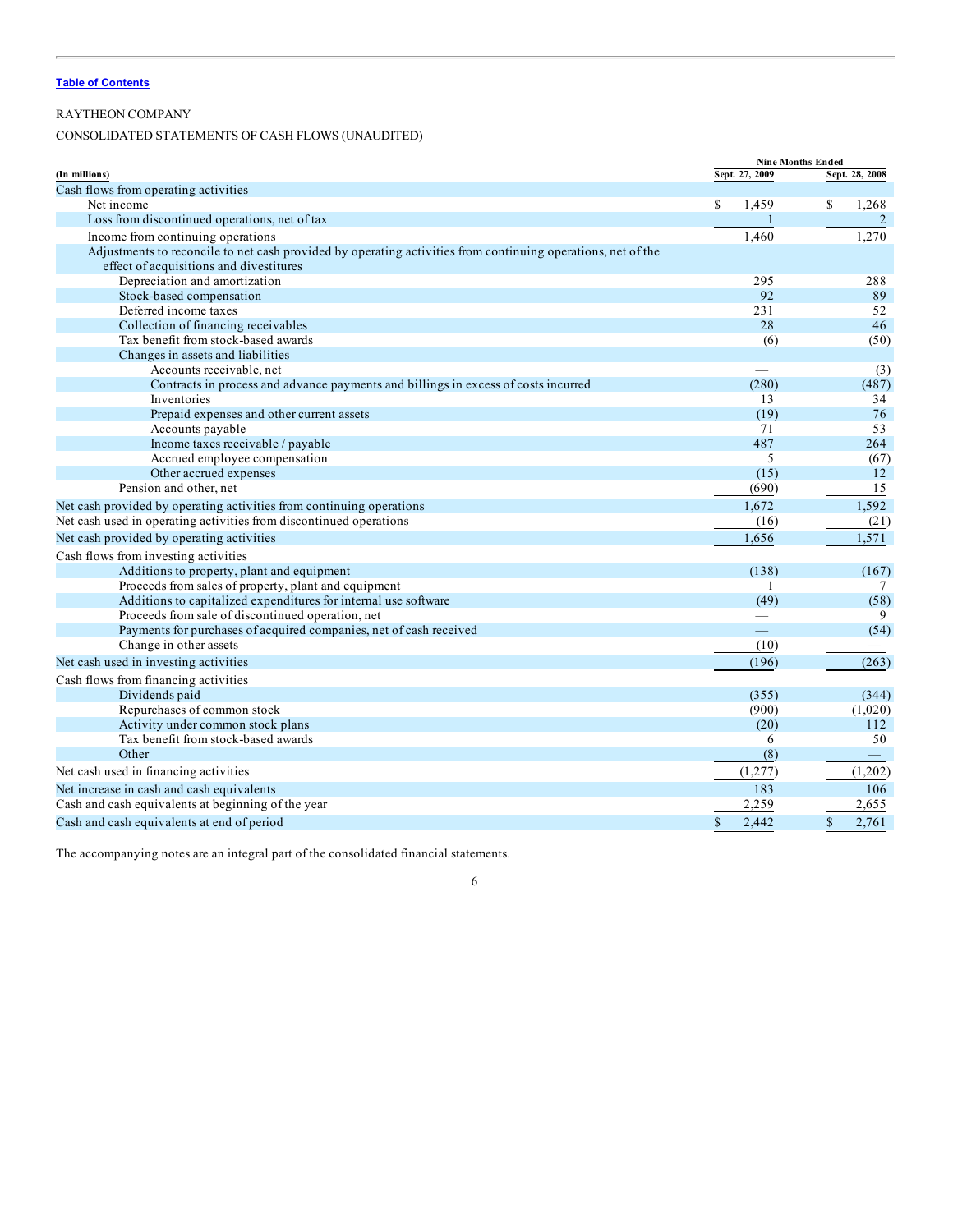#### <span id="page-6-0"></span>RAYTHEON COMPANY

#### NOTES TO CONSOLIDATED FINANCIAL STATEMENTS (UNAUDITED)

#### **1. Basis of Presentation**

We prepared the accompanying unaudited consolidated financial statements (Financial Statements) of Raytheon Company on the same basis as our annual audited Financial Statements, except for the adoption of new accounting standards in the first nine months of 2009 related to the following:

- Noncontrolling interests as discussed in Note 7;
- Fair value measurements as discussed in Note 8;
- Disclosure of derivative instruments and hedging activities as discussed in Note 9;
- The earnings per share (EPS) impact of instruments granted in share-based payment transactions as discussed in Note 11; and
- Business combinations, which we will apply prospectively to business combinations with acquisition dates after January 1, 2009.

Our 2008 annual audited financial statements included the January 1, 2008 adoption of accounting standards related to the accounting for deferred compensation and postretirement aspects of endorsement split-dollar life insurance agreements and the accounting for collateral assignment split-dollar life insurance arrangements.

In the opinion of management, our Financial Statements reflect all adjustments, which are of a normal recurring nature, necessary for presentation of Financial Statements for interim periods in accordance with U.S. Generally Accepted Accounting Principles (GAAP) and with the instructions to Form 10-Q in Article 10 of SEC Regulation S-X. The preparation of Financial Statements in conformity with GAAP requires management to make estimates and assumptions that affect the reported amounts of assets and liabilities, the disclosure of contingent assets and liabilities at the date of our Financial Statements, and the reported amounts of revenue and expenses during the reporting periods. Actual results could differ from those estimates. In addition, we reclassified certain prior year amounts to conform with our current year presentation. As used in this report, the terms "we," "us," "our," "Raytheon" and the "Company" mean Raytheon Company and its subsidiaries, unless the context indicates otherwise.

We condensed or omitted certain information and footnote disclosures normally included in our annual audited Financial Statements, which we prepared in accordance with GAAP. Our quarterly Financial Statements should be read in conjunction with our Annual Report on Form 10-K for the year ended December 31, 2008.

We have evaluated subsequent events through the time of filing this Form 10-Q with the SEC on October 22, 2009.

#### **2. Inventories**

Inventories consisted of the following at:

| (In millions)                 |  | Sept. 27, 2009 | Dec. 31, 2008 |     |  |
|-------------------------------|--|----------------|---------------|-----|--|
| Materials and purchased parts |  | ັ              |               | 56  |  |
| Work in process               |  | 226            |               | 224 |  |
| Finished goods                |  |                |               | 45  |  |
| Total                         |  | 317            |               | 325 |  |

We capitalize costs incurred in advance of contract award or funding in Inventories if we determine the contract award or funding is probable. These precontract costs exclude any start-up costs. We included capitalized precontract and other deferred costs of \$61 million and \$85 million in Inventories as work in process at September 27, 2009 and December 31, 2008, respectively.

#### **3. Product Warranty**

We provide product warranties in conjunction with certain product sales where revenue is recognized upon delivery.

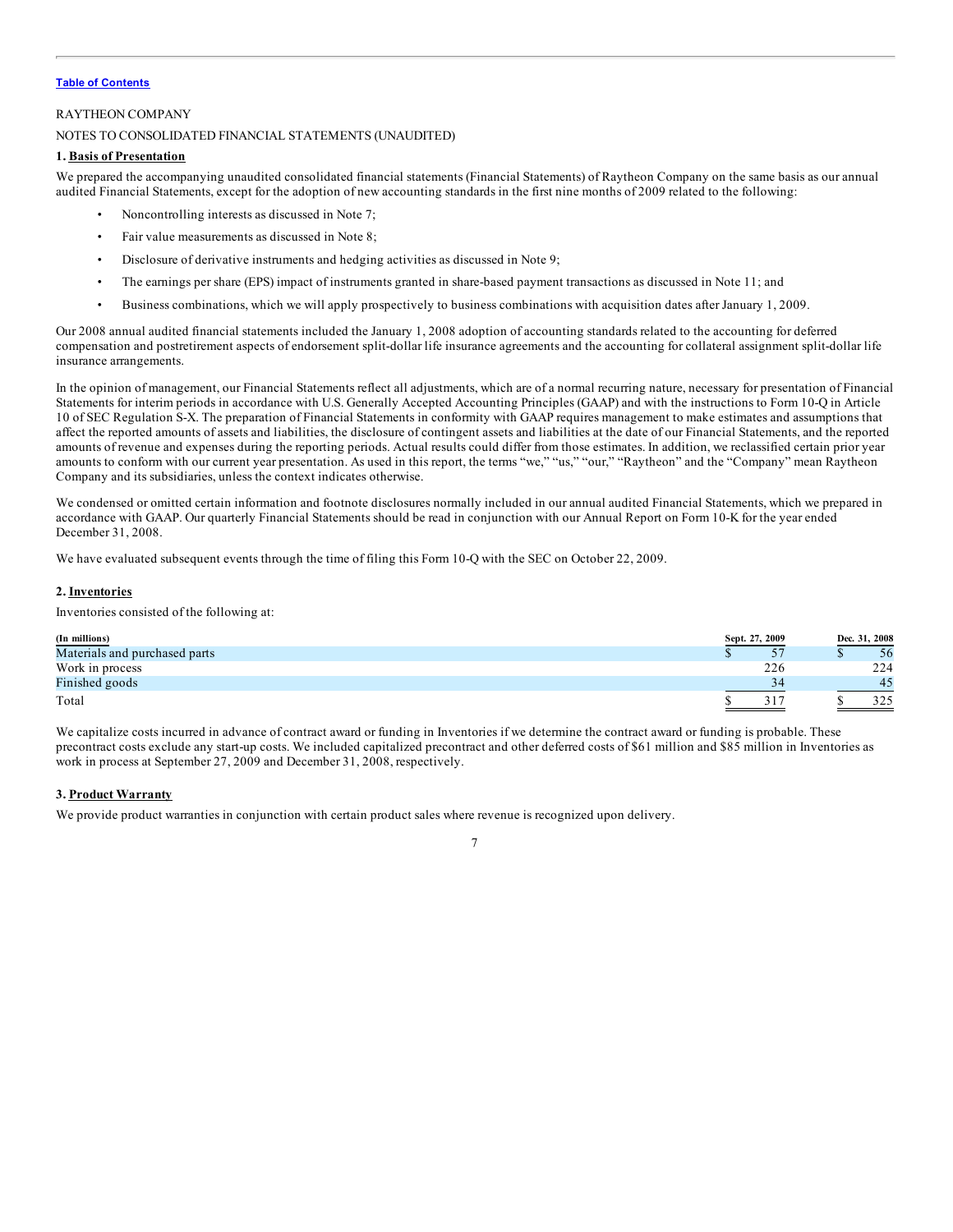Activity related to warranty accruals was as follows:

|                                |                | <b>Three Months Ended</b> |                |     |  | <b>Nine Months Ended</b> |  |    |  |                |
|--------------------------------|----------------|---------------------------|----------------|-----|--|--------------------------|--|----|--|----------------|
| (In millions)                  | Sept. 27, 2009 |                           | Sept. 28, 2008 |     |  | Sept. 27, 2009           |  |    |  | Sept. 28, 2008 |
| Balance at beginning of period |                | 38                        |                | 44  |  | 39                       |  | 47 |  |                |
| Provisions for warranties      |                |                           |                |     |  |                          |  |    |  |                |
| Warranty services provided     |                |                           |                | (4) |  | (10)                     |  |    |  |                |
| Balance at end of period       |                | 39                        |                | 4   |  | 39                       |  | 4  |  |                |

We account for costs incurred under warranty provisions performed under long-term contracts as contract costs using the cost-to-cost measure of progress, as the estimation of these costs is an integral part of the pricing determination on these long-term contracts, and exclude these costs from the table above.

#### **4. Accounting Standards**

In June 2009, the Financial Accounting Standards Board (FASB) issued an accounting standard amending the accounting and disclosure requirements for transfers of financial assets. This accounting standard requires greater transparency and additional disclosures for transfers of financial assets and the entity's continuing involvement with them and changes the requirements for derecognizing financial assets. In addition, it eliminates the concept of a qualifying special-purpose entity (QSPE). This accounting standard is effective for financial statements issued for fiscal years beginning after November 15, 2009, and will not have a material effect on our financial position, results of operations or liquidity.

In June 2009, the FASB also issued an accounting standard amending the accounting and disclosure requirements for the consolidation of variable interest entities (VIEs). The elimination of the concept of a QSPE, as discussed above, removes the exception from applying the consolidation guidance within this accounting standard. Further, this accounting standard requires an enterprise to perform a qualitative analysis when determining whether or not it must consolidate a VIE. It also requires an enterprise to continuously reassess whether it must consolidate a VIE. Additionally, it requires enhanced disclosures about an enterprise's involvement with VIEs and any significant change in risk exposure due to that involvement, as well as how its involvement with VIEs impacts the enterprise's financial statements. Finally, an enterprise will be required to disclose significant judgments and assumptions used to determine whether or not to consolidate a VIE. This accounting standard is effective for financial statements issued for fiscal years beginning after November 15, 2009, and will not have a material effect on our financial position, results of operations or liquidity.

#### **5. Acquisitions**

In the three months ended September 27, 2009, we entered into an agreement to acquire BBN Technologies, which will be part of our Network Centric Systems segment, for a total purchase price of approximately \$350 million, subject to purchase price adjustments. The amount is also exclusive of retention and management incentive payments. The acquisition is expected to be completed in the three months ended December 31, 2009.

In the nine months ended September 28, 2008, we acquired Telemus Solutions, Inc. and SI Government Solutions at our Intelligence and Information Systems segment, for \$52 million in cash. We recorded \$9 million of intangible assets primarily related to intellectual property, and \$39 million of goodwill in connection with these acquisitions.

#### **6. Discontinued Operations**

Results from discontinued operations were as follows:

|                               | <b>Three Months Ended</b>   |                |                |                         |  |  |  |  |  |  |
|-------------------------------|-----------------------------|----------------|----------------|-------------------------|--|--|--|--|--|--|
|                               | <b>Pretax Income (Loss)</b> |                |                | After-tax Income (Loss) |  |  |  |  |  |  |
| (In millions)                 | Sept. 27, 2009              | Sept. 28, 2008 | Sept. 27, 2009 | Sept. 28, 2008          |  |  |  |  |  |  |
| Raytheon Aircraft             |                             |                |                |                         |  |  |  |  |  |  |
| <b>Flight Options</b>         |                             |                |                |                         |  |  |  |  |  |  |
| Other Discontinued Operations |                             |                |                |                         |  |  |  |  |  |  |
| Total                         |                             |                |                |                         |  |  |  |  |  |  |

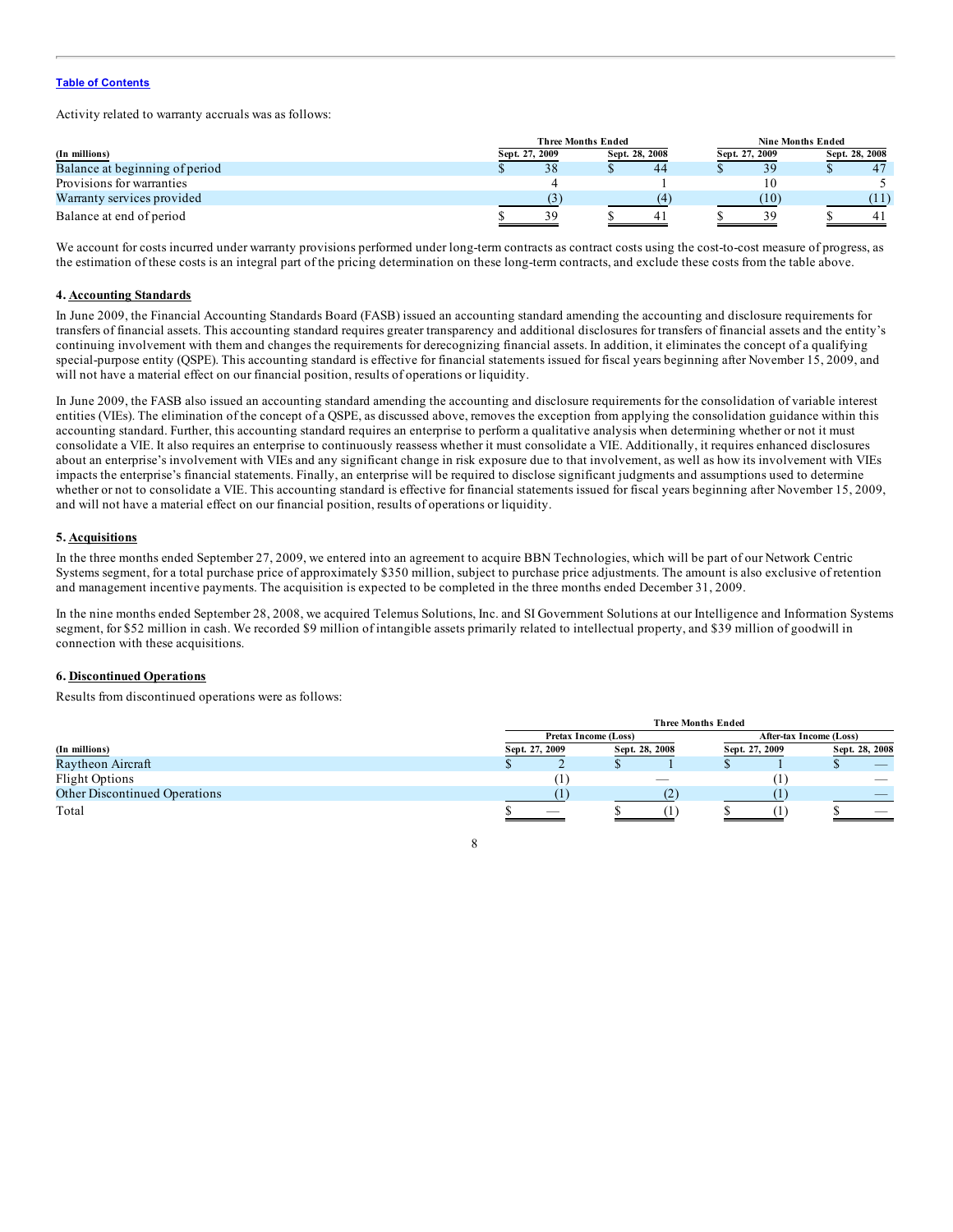|                                      | <b>Nine Months Ended</b> |  |                      |     |                         |  |                |     |  |
|--------------------------------------|--------------------------|--|----------------------|-----|-------------------------|--|----------------|-----|--|
|                                      |                          |  | Pretax Income (Loss) |     | After-tax Income (Loss) |  |                |     |  |
| (In millions)                        | Sept. 27, 2009           |  | Sept. 28, 2008       |     | Sept. 27, 2009          |  | Sept. 28, 2008 |     |  |
| Raytheon Aircraft                    |                          |  |                      |     |                         |  |                |     |  |
| Flight Options                       |                          |  |                      |     |                         |  |                |     |  |
| <b>Other Discontinued Operations</b> |                          |  |                      |     |                         |  |                | (2) |  |
| Total                                |                          |  |                      | (4) |                         |  |                | (2) |  |

In 2007, we sold our Raytheon Aircraft Company (Raytheon Aircraft) and Flight Options LLC (Flight Options) businesses. As a result, we present Raytheon Aircraft, Flight Options and our other previously disposed businesses (Other Discontinued Operations) as discontinued operations for all periods. All residual activity relating to our disposed businesses appears in discontinued operations.

We retained certain assets and liabilities of these disposed businesses. At September 27, 2009 and December 31, 2008, we had \$70 million and \$71 million, respectively, in non-current assets primarily related to our subordinated retained interest in general aviation finance receivables previously sold by Raytheon Aircraft. At September 27, 2009 and December 31, 2008, we had \$63 million and \$77 million of liabilities, respectively, primarily in current liabilities related to certain environmental and product liabilities, aircraft lease obligations, non-income tax obligations and various contract obligations. We also have certain income tax obligations relating to these disposed businesses, which we include in our income tax disclosures. The Internal Revenue Service (IRS) concluded a federal excise tax audit and assessed us additional excise tax related to the treatment of certain Flight Options customer fees and charges, which we have appealed. We continue to believe that an unfavorable outcome is not probable and expect that any potential liability will not have a material adverse effect on our financial position, results of operations or liquidity. We also retained certain U.K. pension assets and obligations for a limited number of U.K. pension plan participants as part of the Raytheon Aircraft sale, which we include in our pension disclosures.

#### **7. Noncontrolling Interests**

On January 1, 2009, we adopted a newly issued accounting standard for noncontrolling interests. In accordance with the accounting standard, we changed the accounting and reporting for our minority interests by recharacterizing them as noncontrolling interests and classifying them as a component of Equity in our consolidated balance sheet. Our consolidated statements of operations include Net income, which represents Net income attributable to Raytheon Company and Net income attributable to noncontrolling interests, as well as a new line item titled Net income attributable to Raytheon Company, which is the equivalent of the prior Net income line item. The accounting standard requires enhanced disclosures to clearly distinguish between our interests and the interests of noncontrolling owners. Our primary noncontrolling interest relates to Thales-Raytheon Systems Co. LLC (TRS LLC), which we control and consolidate, and is a component in computing the operating results of our Network Centric Systems segment (NCS). The adoption of this accounting standard resulted in an increase in NCS' Operating income by \$8 million and \$9 million for the three months ended September 27, 2009 and September 28, 2008, respectively, and by \$28 million and \$16 million for the nine months ended September 27, 2009 and September 28, 2008, respectively. This increase in Operating income also resulted in a corresponding increase in NCS' operating margin of 0.7% and 0.8% for the three months ended September 27, 2009 and September 28, 2008, respectively, and 0.8% and 0.5% for the nine months ended September 27, 2009 and September 28, 2008, respectively.

As part of the adoption of this accounting standard, we have presented the noncontrolling interest in TRS LLC and the related equity method investment in Thales-Raytheon Systems Co. Ltd. (TRS) net of any obligations or interests of Raytheon. The result of the adoption of this accounting standard at December 31, 2008 was a reduction in the balance of the equity investment in TRS by \$162 million with a corresponding decrease in the reported noncontrolling interest to \$101 million, which was subsequently reclassified as a component of Equity.

#### **8. Fair Value Measurements**

The estimated fair value of certain financial instruments, including cash, cash equivalents and short-term debt approximates their carrying value due to their short maturities and varying interest rates. The estimated fair value of notes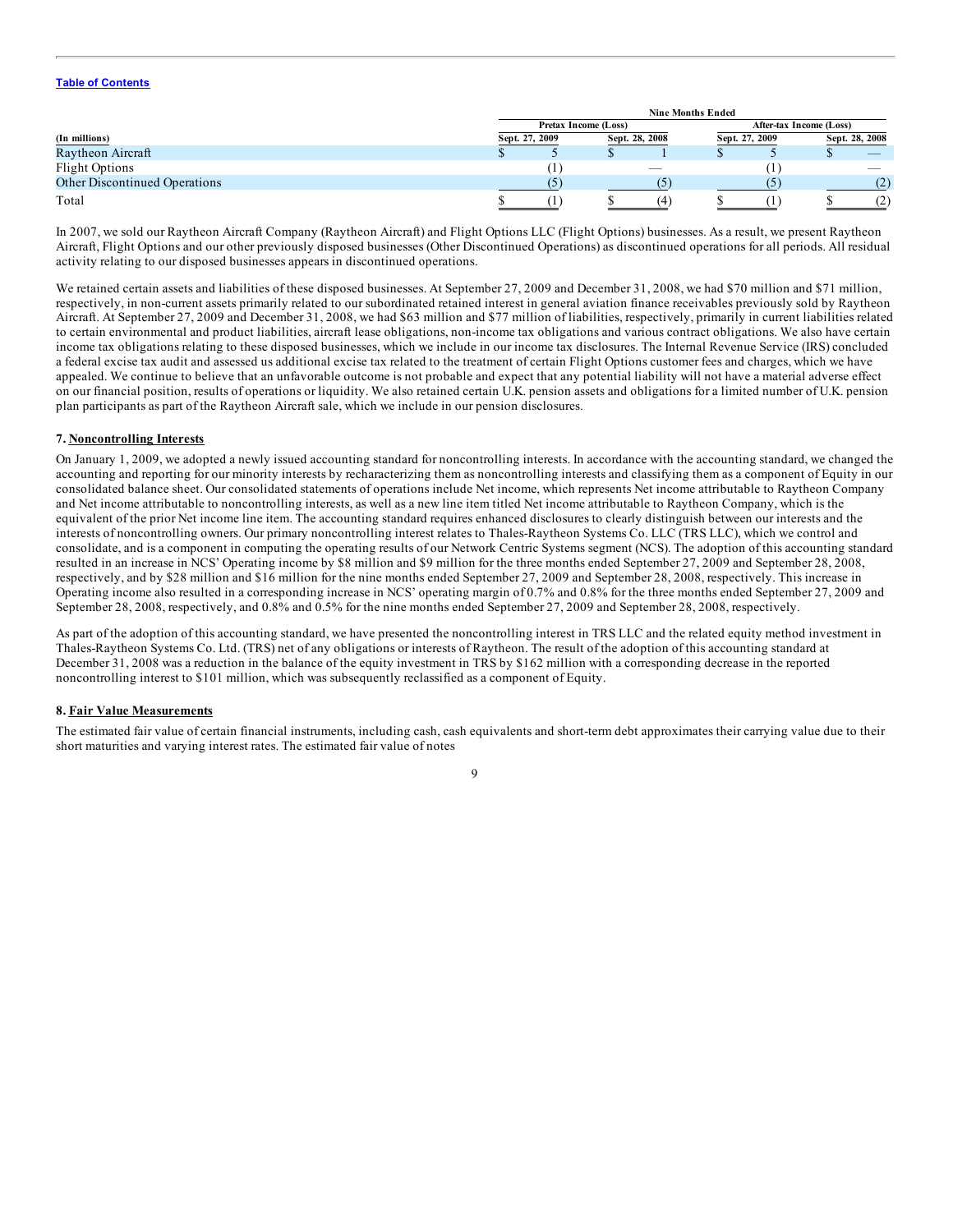receivable approximates the carrying value based principally on their underlying interest rates and terms, maturities, collateral and credit status of the receivables. The carrying value of Long-term debt of \$2.3 billion at September 27, 2009 and December 31, 2008 was recorded at amortized cost. The estimated fair value of Long-term debt of approximately \$2.6 billion and approximately \$2.5 billion at September 27, 2009 and December 31, 2008, respectively, was based on quoted market prices.

On January 1, 2009, we adopted a newly issued accounting standard for fair value measurements of all nonfinancial assets and nonfinancial liabilities not recognized or disclosed at fair value in the financial statements on a recurring basis. The accounting standard for those assets and liabilities did not have a material impact on our financial position, results of operations or liquidity. We did not have any significant nonfinancial assets or nonfinancial liabilities that would be recognized or disclosed at fair value on a recurring basis as of September 27, 2009.

The accounting standard for fair value measurements provides a framework for measuring fair value and requires expanded disclosures regarding fair value measurements. Fair value is defined as the price that would be received for an asset or the exit price that would be paid to transfer a liability in the principal or most advantageous market in an orderly transaction between market participants on the measurement date. The accounting standard established a fair value hierarchy which requires an entity to maximize the use of observable inputs, where available. The following summarizes the three levels of inputs required as well as the assets and liabilities that we value using those levels of inputs.

- **Level 1:** Quoted prices in active markets for identical assets or liabilities. Our Level 1 assets are investments in marketable securities held in Rabbi Trusts that we use to pay benefits under certain of our non-qualified deferred compensation plans which we include in Other assets, net. Our Level 1 liabilities include our obligations to pay certain non-qualified deferred compensation plan benefits which we include in Accrued retiree benefits and other long-term liabilities. Under these non-qualified deferred compensation plans, participants designate investment options (primarily mutual funds) to serve as the basis for measurement of the notional value of their accounts. We also include foreign exchange forward contracts that we trade in an active exchange market in our Level 1 assets and liabilities.
- Level 2: Observable inputs, other than Level 1 prices, such as quoted prices for similar assets or liabilities; quoted prices in markets that are not active; or other inputs that are observable or that we corroborate with observable market data for substantially the full term of the related assets or liabilities. Our Level 2 assets were interest rate swaps whose fair value we determined using a pricing model predicated upon observable market inputs. We terminated our interest rate swaps in the three months ended March 29, 2009.
- Level 3: Unobservable inputs supported by little or no market activity that are significant to the fair value of the assets or liabilities. Our Level 3 asset relates to our subordinated retained interest in general aviation finance receivables (Subordinated Retained Interest) that we sold in previous years, for which the underlying aircraft serve as collateral. We estimate the fair value for this asset based on the present value of the future expected cash flows using certain unobservable inputs, including the collection periods for the underlying receivables and a credit-adjusted rate of 5.3% at September 27, 2009 and 4.4% at December 31, 2008. These unobservable inputs reflect our suppositions about the assumptions market participants would use in pricing this asset.

The following tables set forth the financial assets and liabilities that we measured at fair value on a recurring basis by level within the fair value hierarchy. We classify assets and liabilities measured at fair value in their entirety based on the lowest level of input that is significant to their fair value measurement.

Assets and liabilities measured at fair value on a recurring basis consisted of the following at:

| (In millions)<br>Assets |                                    | Level 1        | Level 2 | Level 3 | <b>Balances</b> at<br>Sept. 27, 2009 |
|-------------------------|------------------------------------|----------------|---------|---------|--------------------------------------|
|                         | Marketable securities              | \$279          |         |         | 279                                  |
|                         | Foreign exchange forward contracts | 92             |         |         | 92                                   |
|                         | Subordinated Retained Interest     |                |         | 66      | 66                                   |
|                         | Liabilities                        |                |         |         |                                      |
|                         | Deferred compensation              | 181            |         |         | 181                                  |
|                         | Foreign exchange forward contracts | $\overline{4}$ | __      |         | 41                                   |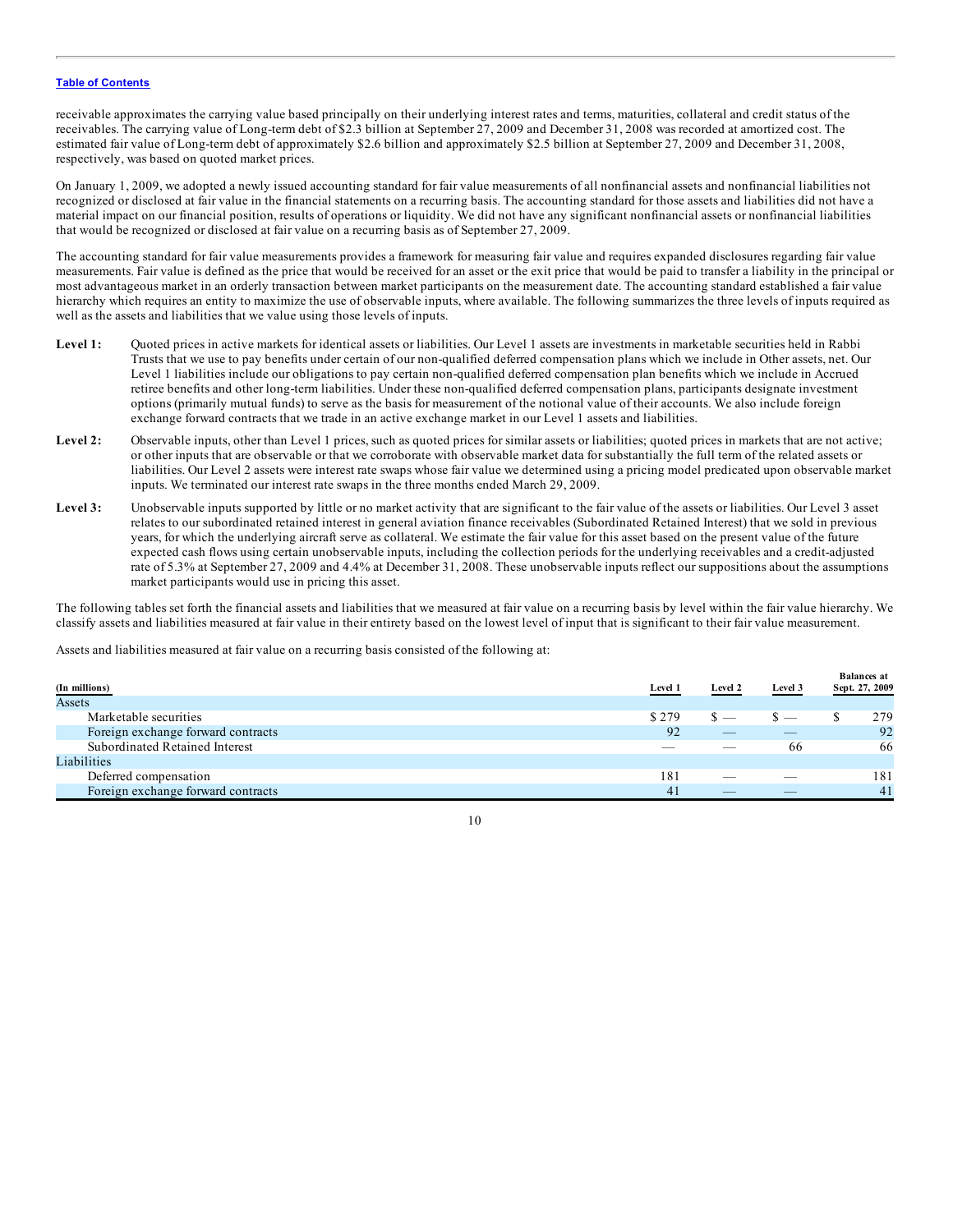| (In millions)<br>Assets            |       | Level 2 | Level 3 | <b>Balances at</b><br>Dec. 31, 2008 |
|------------------------------------|-------|---------|---------|-------------------------------------|
|                                    |       |         |         |                                     |
| Marketable securities              | \$220 |         |         | 220                                 |
| Foreign exchange forward contracts | 81    |         |         | 81                                  |
| Subordinated Retained Interest     |       | __      | 66      | 66                                  |
| Interest rate swaps                |       | 48      | __      | 48                                  |
| Liabilities                        |       |         |         |                                     |
| Deferred compensation              | 150   | __      |         | 150                                 |
| Foreign exchange forward contracts | 107   | __      |         | 107                                 |

Activity related to our Subordinated Retained Interest, which is reflected in discontinued operations, was as follows:

|                                                        | <b>Nine Months Ended</b> |                |  |                |  |
|--------------------------------------------------------|--------------------------|----------------|--|----------------|--|
| (In millions)                                          |                          | Sept. 27, 2009 |  | Sept. 28, 2008 |  |
| Balance at beginning of period                         |                          | 66             |  | 63             |  |
| Total gains (realized/unrealized)                      |                          |                |  |                |  |
| Included in (Loss) income from discontinued operations |                          |                |  |                |  |
| Included in Other comprehensive (loss) income          |                          |                |  |                |  |
| Balance at end of period                               |                          | .66            |  | 67             |  |

#### **9. Derivative Financial Instruments**

On January 1, 2009, we adopted a newly issued accounting standard regarding disclosure of derivative instruments and hedging activities. Our primary market exposures are to interest rates and foreign exchange rates. We use certain derivative financial instruments to help manage this exposure. We execute these instruments with financial institutions we judge to be credit-worthy and the majority of the foreign currencies are denominated in currencies of major industrial countries. We do not hold or issue derivative financial instruments for trading or speculative purposes.

We recognize all derivative financial instruments as either assets or liabilities at fair value in our consolidated balance sheet. We designate foreign currency forward contracts as cash flow hedges of forecasted purchases and sales denominated in foreign currencies, and interest rate swaps as fair value hedges of our fixed-rate financing obligations. We classify the cash flows from these instruments in the same category as the cash flows from the hedged items.

**Cash flow hedges -** We enter into foreign currency forward contracts with commercial banks to fix the foreign currency exchange rates on specific commitments and payments to vendors, and customer receipts. Our foreign currency hedges are transaction driven and directly relate to a particular asset, liability or transaction for which commitments are in place. For foreign currency forward contracts designated and qualified for cash flow hedge accounting, we record the effective portion of the gain or loss on the derivative in Accumulated other comprehensive loss, net of tax, and reclassify it into earnings in the same period or periods during which the hedged revenue or cost of sales transaction affects earnings. We expect approximately \$21 million of after-tax net unrealized gains, included in Accumulated other comprehensive loss at September 27, 2009, to be reclassified into earnings at then-current values over the next twelve months as the underlying hedged transactions occur. Realized gains and losses resulting from these cash flow hedges offset the foreign exchange gains and losses on the underlying transactions being hedged. Gains and losses on derivatives not designated for hedge accounting, or representing either hedge ineffectiveness or hedge components excluded from the assessment of effectiveness, are recognized currently in earnings.

The fair value amounts in our consolidated balance sheet at September 27, 2009, related to foreign currency forward contracts were as follows:

|                                                   | <b>Asset Derivatives</b>      |       | <b>Liability Derivatives</b>  |       |
|---------------------------------------------------|-------------------------------|-------|-------------------------------|-------|
|                                                   |                               | Fair  |                               | Fair  |
| (In millions)                                     | <b>Balance Sheet Location</b> | Value | <b>Balance Sheet Location</b> | Value |
| Derivatives designated as hedging instruments     | Other assets, net             | \$77  | Other accrued expenses        | \$28  |
| Derivatives not designated as hedging instruments | Other assets, net             |       | Other accrued expenses        | 13    |
| Total                                             |                               | \$92  |                               | \$41  |

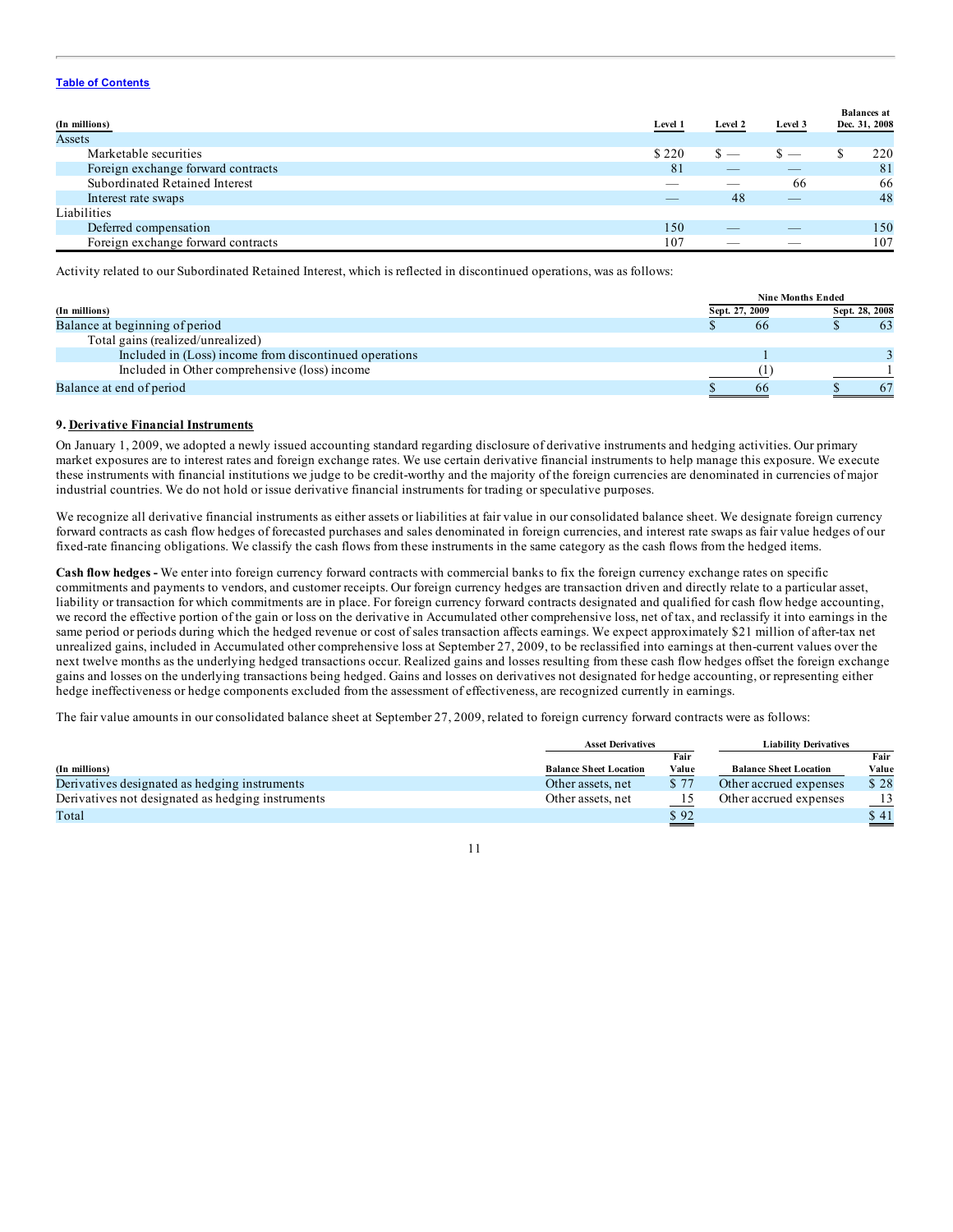The pretax derivative gains and losses in our consolidated statement of operations for the three months ended September 27, 2009, related to our foreign currency forward contracts were as follows:

|                                                   | Gain (Loss)       |                              |                          |                                       |                   |
|---------------------------------------------------|-------------------|------------------------------|--------------------------|---------------------------------------|-------------------|
|                                                   | Recognized in     |                              |                          |                                       |                   |
|                                                   | Other             |                              |                          |                                       |                   |
|                                                   | Comprehensive     | Gain (Loss) on Effective     |                          |                                       |                   |
|                                                   | Income on         | <b>Portion of Derivative</b> |                          | Ineffective Portion of Gain (Loss) on |                   |
|                                                   | <b>Effective</b>  | <b>Reclassified from</b>     |                          | Derivative and Amount Excluded        |                   |
|                                                   | Portion of        | <b>Accumulated Other</b>     |                          | from Effectiveness Testing            |                   |
| Derivatives in Cash Flow Hedging Relationships    | <b>Derivative</b> | <b>Comprehensive Loss</b>    |                          | Recognized in Income                  |                   |
| (In millions)                                     | Amount            | Location                     | Amount                   | Location                              | Amount            |
| Foreign currency forward contracts                | 21<br>ъ.          | Net sales                    | $\overline{\phantom{m}}$ | Cost of sales                         |                   |
|                                                   |                   | Cost of sales                | 4                        |                                       |                   |
|                                                   |                   |                              |                          | Location of                           | Gain (Loss)       |
|                                                   |                   |                              |                          | Gain (Loss)                           | Recognized        |
|                                                   |                   |                              |                          | Recognized in                         | in Income         |
|                                                   |                   |                              |                          | Income on                             | on                |
| Derivatives Not Designated as Hedging Instruments |                   |                              |                          | <b>Derivative</b>                     | <b>Derivative</b> |
| Foreign currency forward contracts                |                   |                              |                          | Cost of sales                         | 13                |

The pretax derivative gains and losses in our consolidated statement of operations for the nine months ended September 27, 2009, related to our foreign currency forward contracts were as follows:

| Derivatives in Cash Flow Hedging Relationships<br>(In millions) | Gain (Loss)<br>Recognized in<br>Other<br>Comprehensive<br>Income on<br><b>Effective</b><br>Portion of | <b>Derivative</b><br>Amount | Gain (Loss) on Effective<br><b>Portion of Derivative</b><br><b>Reclassified from</b><br><b>Accumulated Other</b><br><b>Comprehensive Loss</b><br>Location<br>Amount |           | Ineffective Portion of Gain (Loss) on<br>Derivative and Amount Excluded<br>from Effectiveness Testing<br>Location | Recognized in Income | Amount                                    |
|-----------------------------------------------------------------|-------------------------------------------------------------------------------------------------------|-----------------------------|---------------------------------------------------------------------------------------------------------------------------------------------------------------------|-----------|-------------------------------------------------------------------------------------------------------------------|----------------------|-------------------------------------------|
| Foreign currency forward contracts                              |                                                                                                       | 57                          | Net sales                                                                                                                                                           | \$<br>(7) | Cost of sales                                                                                                     | JD.                  |                                           |
|                                                                 |                                                                                                       |                             | Cost of sales                                                                                                                                                       | (14)      | Location of<br>Gain (Loss)<br>Recognized in<br>Income on                                                          |                      | Gain (Loss)<br>Recognized in<br>Income on |
| Derivatives Not Designated as Hedging Instruments               |                                                                                                       |                             |                                                                                                                                                                     |           | <b>Derivative</b>                                                                                                 |                      | Derivative                                |
| Foreign currency forward contracts                              |                                                                                                       |                             |                                                                                                                                                                     |           | Cost of sales                                                                                                     | æ                    |                                           |

The notional amounts of outstanding foreign exchange forward contracts consisted of the following at:

|                            |       | Sept. 27, 2009 |       | Dec. 31, 2008 |
|----------------------------|-------|----------------|-------|---------------|
| (In millions)              | Buy   | Sell           | Buy   | Sell          |
| <b>British Pounds</b>      | \$486 | \$535          | \$382 | \$489         |
| Canadian Dollars           | 208   | 43             | 189   | 27            |
| <b>Euro Currency Units</b> | 140   |                | 87    |               |
| Australian Dollars         | 67    | 8              | 98    | 8             |
| All other                  | 83    | 24             | 48    | 32            |
| Total                      | \$984 | \$612          | \$804 | \$557         |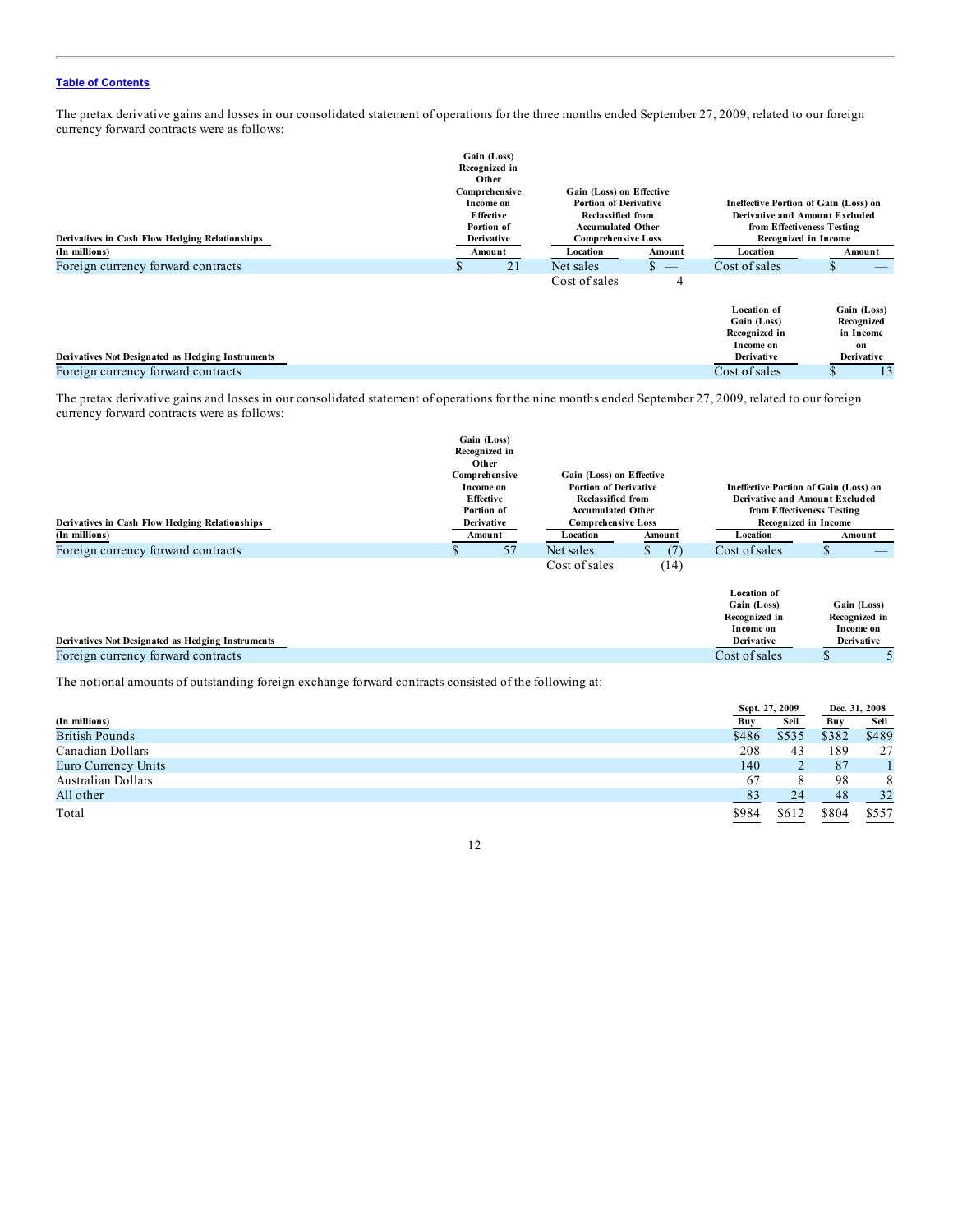Buy amounts represent the U.S. Dollar equivalent of commitments to purchase foreign currencies and sell amounts represent the U.S. Dollar equivalent of commitments to sell foreign currencies. We have converted foreign exchange contracts that do not involve U.S. Dollars to U.S. Dollars for disclosure purposes.

Our foreign exchange forward contracts contain offset, or netting provisions, to mitigate credit risk in the event of counterparty default, including payment default and cross default. At September 27, 2009, these netting provisions effectively reduced our exposure to approximately \$52 million, which is spread across several counterparties.

**Fair value hedges -** We periodically enter into interest rate swap agreements with commercial and investment banks to manage interest rates associated with our financing arrangements. The \$575 million notional value of the interest rate swaps that was outstanding at December 31, 2008 effectively converted \$250 million of our 4.85% Notes due 2011 and \$325 million of our 5.375% Notes due 2013 to variable-rate debt based on the six-month LIBOR. We terminated these interest rate swaps in the first quarter of 2009, and collected cash of \$37 million related to the early termination. We will include the amortization of the \$37 million gain in Interest expense over the remaining life of the related debt. In the three and nine months ended September 27, 2009, we recorded \$3 million and \$8 million, respectively, related to the amortization of the gain on the termination of our interest rate swaps. There were no interest rate swaps outstanding at September 27, 2009.

#### **10. Commitments and Contingencies**

We are involved in various stages of investigation and cleanup related to remediation of various environmental sites. Our estimate of total environmental remediation costs was \$200 million and \$157 million at September 27, 2009 and December 31, 2008, respectively. Discounted at a weighted-average riskfree rate of 5.7%, we estimated the liability at September 27, 2009 to be \$135 million before U.S. Government recovery and had this amount accrued. Discounted at a weighted-average risk-free rate of 5.7%, we estimated the liability at December 31, 2008 to be \$105 million before U.S. Government recovery and had this amount accrued. A portion of these costs is eligible for future recovery through the pricing of our products and services to the U.S. Government. We consider such recovery probable based on government contracting regulations and our long history of receiving reimbursement for such costs. Accordingly, we recorded \$97 million and \$69 million in Contracts in process through September 27, 2009 and December 31, 2008, respectively, for the estimated future recovery of these costs from the U.S. Government. We also lease certain government-owned properties and are generally not liable for environmental remediation at these sites; as a result, we generally do not reflect the provision for these costs in our Financial Statements. Due to the complexity of environmental laws and regulations, the varying costs and effectiveness of alternative cleanup methods and technologies, the uncertainty of insurance coverage and the unresolved extent of our responsibility, it is difficult to determine the ultimate outcome of these matters; however, we do not expect any additional liability to have a material adverse effect on our financial position, results of operations or liquidity.

We issue guarantees and banks and surety companies issue, on our behalf, letters of credit and surety bonds to meet various bid, performance, warranty, retention and advance payment obligations of us or our affiliates. Approximately \$225 million, \$953 million and \$107 million of these guarantees, letters of credit and surety bonds, respectively, for which there were stated values, were outstanding at September 27, 2009, and \$281 million, \$1,012 million and \$111 million, respectively, were outstanding at December 31, 2008. These instruments expire on various dates through 2016. Additional guarantees of project performance for which there is no stated value also remain outstanding.

Included in guarantees and letters of credit described above were \$76 million and \$172 million, respectively, at September 27, 2009, and \$59 million and \$180 million, respectively, at December 31, 2008, related to our joint venture in TRS.

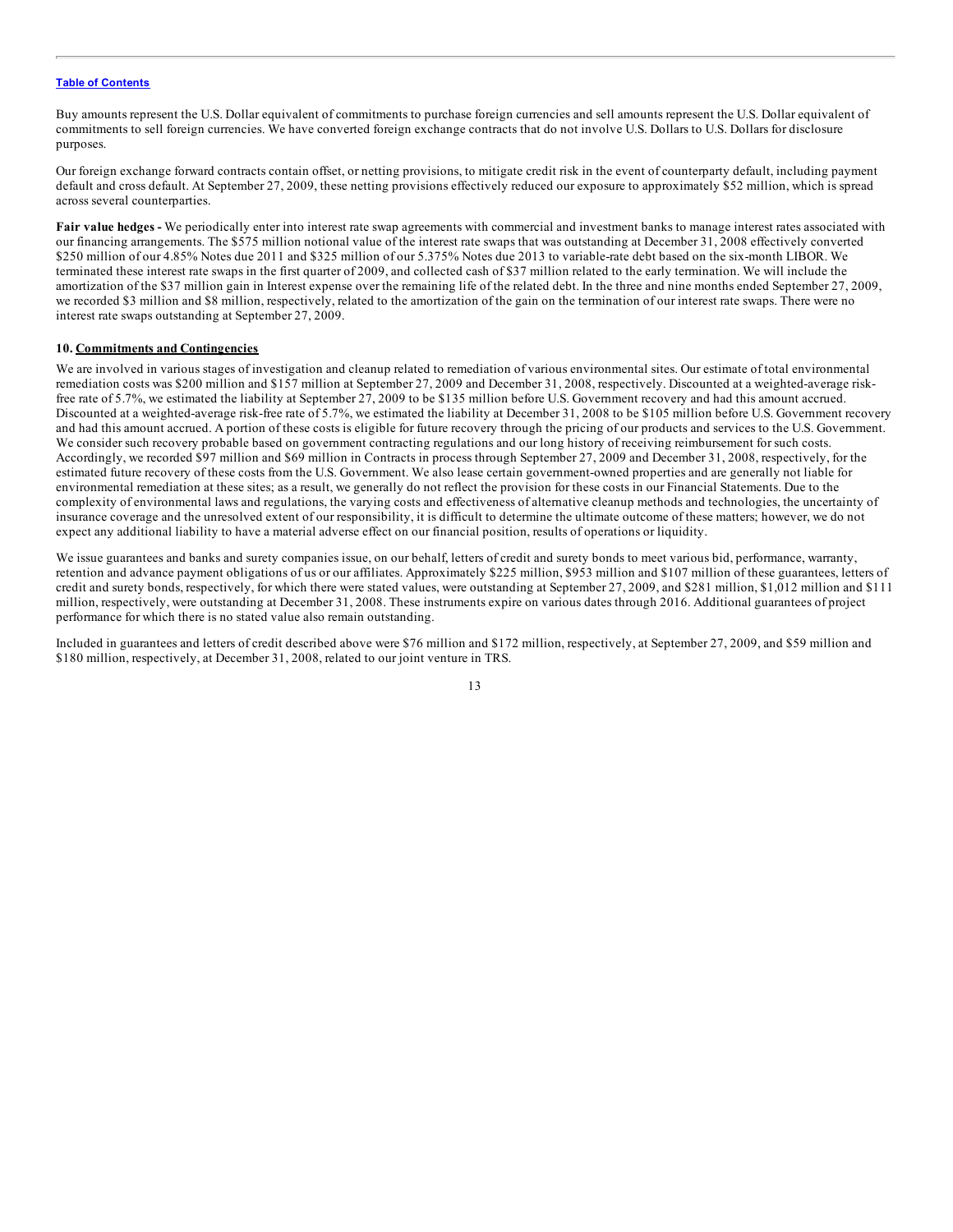We provide these guarantees and letters of credit to TRS and other affiliates to assist these entities in obtaining financing on more favorable terms, making bids on contracts and performing their contractual obligations. While we expect these entities to satisfy their loans, project performance and other contractual obligations, their failure to do so may result in a future obligation to us. At September 27, 2009 and December 31, 2008, we had an estimated liability of \$2 million related to these guarantees and letters of credit. We periodically evaluate the risk of TRS and other affiliates failing to satisfy their loans, project performance and other contractual obligations described above. At September 27, 2009, we believe the risk that TRS and other affiliates will not be able to perform or meet their obligations is minimal for the foreseeable future based on their current financial condition. All obligations were current at September 27, 2009.

Also included in guarantees and letters of credit described above were \$13 million and \$6 million at September 27, 2009, respectively, and \$86 million and \$6 million at December 31, 2008, respectively, related to discontinued operations.

Our residual turbo-prop commuter aircraft portfolio has exposure to outstanding financing arrangements with the aircraft serving as collateral. We have sold and leased commuter aircraft globally to thinly capitalized companies, whose financial condition could be significantly affected by a number of factors, including fuel and other costs, industry consolidation, declining commercial aviation market conditions and the U.S. Government budget for the Essential Air Service program. Based on recent economic trends, including tightening credit markets and volatile fuel costs, these companies may increasingly experience difficulties meeting their financial commitments. At September 27, 2009 and December 31, 2008, our exposure on commuter aircraft assets held as inventory, collateral on notes or as leased assets, was approximately \$134 million relating to 116 aircraft and approximately \$170 million relating to 127 aircraft, respectively. The carrying value of our commuter aircraft portfolio assumes an orderly disposition of these assets, consistent with our historical experience and strategy. The tightening of credit markets and economic conditions have reduced the number of potential buyers who are able to obtain financing and have negatively impacted the ability of existing note holders to refinance their aircraft through a third party. If the long-term market prospects for these aircraft were to significantly erode or cease, our valuation of these assets would likely be less than the carrying value. We periodically evaluate potential alternative strategies for the disposal of these assets. If we were to dispose of these assets in an other than orderly manner or sell the portfolio in its entirety, the value realized would likely be less than the carrying value.

In 1997, we provided a first loss guarantee of \$133 million on \$1.3 billion of U.S. Export-Import Bank loans (maturing in 2015) to the Brazilian Government related to Network Centric Systems' System for the Vigilance of the Amazon (SIVAM) program. Loan repayments by the Brazilian Government were current at September 27, 2009.

Government contractors are subject to many levels of audit and investigation. Agencies that oversee contract performance include: the Defense Contract Audit Agency, the Inspector General of the Department of Defense and other departments and agencies, the Government Accountability Office, the Department of Justice and Congressional Committees. The Department of Justice has, from time to time, convened grand juries to investigate possible irregularities by us. We also provide products and services to customers outside of the U.S. and those sales are subject to local government laws, regulations and procurement policies and practices. Our compliance with such local government regulations or any applicable U.S. Government regulations (e.g., the Foreign Corrupt Practices Act and the International Traffic in Arms Regulations) may also be investigated or audited.

We are currently conducting a self-initiated internal review of certain of our international operations, focusing on compliance with the Foreign Corrupt Practices Act. In the course of the review, we have identified several possible areas of concern relating to payments made in connection with certain international operations related to a jurisdiction where we do business. We have voluntarily contacted the Securities and Exchange Commission and the Department of Justice to advise both agencies that an internal review is underway. Because the internal review is ongoing, we cannot predict the ultimate consequences of the review. Based on the information available to date, we do not believe that the results of this review will have a material adverse effect on our financial condition, results of operations or liquidity.

In May 2006, international arbitration hearings commenced against us as the successor to the Hughes Electronics defense business, in connection with certain claims brought in 2004 relating to an alleged 1995 Workshare Agreement. The asserted claims involve breach of contract, intellectual property infringement and other related matters. The arbitration panel stayed further proceedings, including the issuance of the liability decision on the non-IP claims presented during the May 2006 hearing, while the parties engaged in settlement efforts. The parties were unable to conclude an enforceable settlement, and in August 2009, the panel released its liability decision, rejecting some of MBDA's non-IP claims, while finding Raytheon liable for some other non-IP claims. We did not record any significant additional financial liability as a result of our estimate of the impact of the decision. The proceedings will now resume to determine liability for the asserted IP claims and to assess overall damages, if any. We believe that we have meritorious defenses to the remaining asserted IP claims and intend to continue to contest them vigorously; however, an adverse resolution of this matter could have a material effect on our results of operations.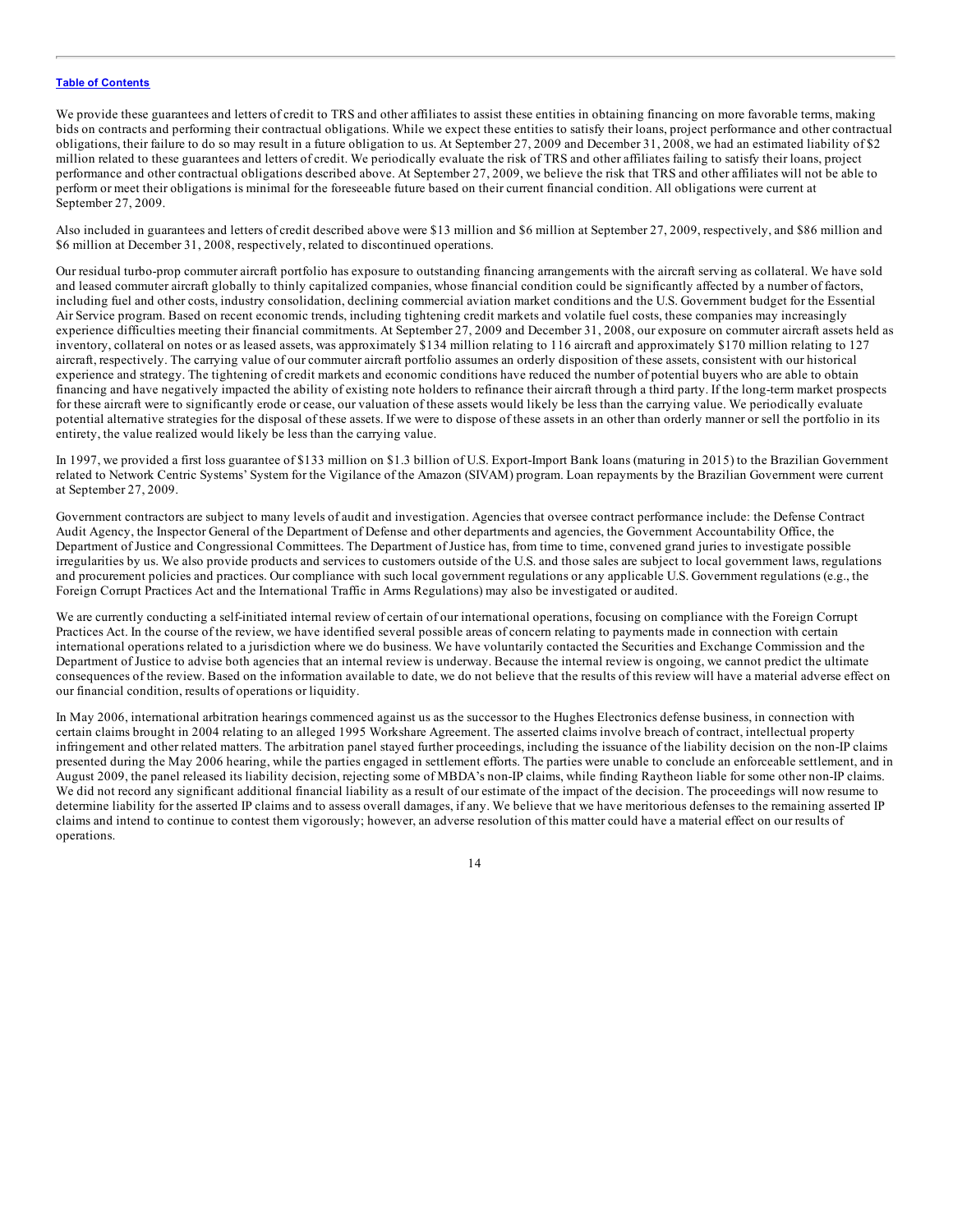In addition, various other claims and legal proceedings generally incidental to the normal course of business are pending or threatened against us. We do not expect any additional liability from these proceedings to have a material adverse effect on our financial position, results of operations or liquidity.

#### **11. Stockholders' Equity**

In the nine months ended September 27, 2009 and September 28, 2008, we repurchased the following shares of our common stock under our stock repurchase programs:

|                             |                | <b>Nine Months Ended</b> |                |
|-----------------------------|----------------|--------------------------|----------------|
| (In millions)               | Sept. 27, 2009 |                          | Sept. 28, 2008 |
| Amount of stock repurchased | 900            |                          | .020           |
| Shares of stock repurchased | 9.8            |                          | 16.7           |

As of September 27, 2009, we had \$1.2 billion available under our stock repurchase program.

In March 2009, our Board of Directors authorized an 11% increase to our annual dividend payout rate from \$1.12 to \$1.24 per share. We declared three dividends totaling \$0.93 per share during the nine months ended September 27, 2009, compared to three dividends totaling \$0.84 per share during the nine months ended September 28, 2008. Dividends are subject to quarterly approval by our Board of Directors.

The changes in shares of our common stock outstanding for the nine months ended September 27, 2009 were as follows:

| (In millions)                 | <b>Shares</b> |
|-------------------------------|---------------|
| Balance at December 31, 2008  | 400.1         |
| Common stock plan activity    | 3.6           |
| Treasury stock activity       | (20.7)        |
| Balance at September 27, 2009 | 383.0         |

#### **Earnings Per Share (EPS)**

We compute Basic EPS attributable to Raytheon Company common stockholders by dividing Income from continuing operations attributable to Raytheon Company common stockholders, Income from discontinued operations attributable to Raytheon Company common stockholders and Net income attributable to Raytheon Company, by the weighted-average common shares outstanding, including participating securities outstanding as discussed below, during the period. Diluted EPS reflects the potential dilution beyond shares for basic EPS that could occur if securities or other contracts to issue common stock were exercised, converted into common stock or resulted in the issuance of common stock that would have shared in our earnings. We compute basic and diluted EPS using actual income from continuing operations attributable to Raytheon Company common stockholders, income from discontinued operations attributable to Raytheon Company common stockholders, Net income attributable to Raytheon Company, and the actual weighted-average shares and participating securities outstanding rather than the numbers presented within our consolidated statements of operations, which are rounded to the nearest million. As a result, it may not be possible to recalculate EPS as presented in our consolidated statement of operations. Furthermore, it may not be possible to recalculate EPS attributable to Raytheon Company stockholders by adjusting EPS from continuing operations by EPS from discontinued operations.

On January 1, 2009, we adopted a newly issued accounting standard related to whether instruments granted in share-based payment transactions are participating securities. This accounting standard requires us to include all unvested stock awards which contain non-forfeitable rights to dividends or dividend equivalents, whether paid or unpaid, in the number of shares outstanding in our basic and diluted EPS calculations. As a result, we have included all of our outstanding unvested restricted stock and Long-Term Performance Plan (LTPP) awards in our calculation of basic and diluted EPS for current and prior periods. Additionally, the accounting standard requires disclosure of EPS for common stock and unvested share-based payment awards, separately disclosing distributed and undistributed earnings.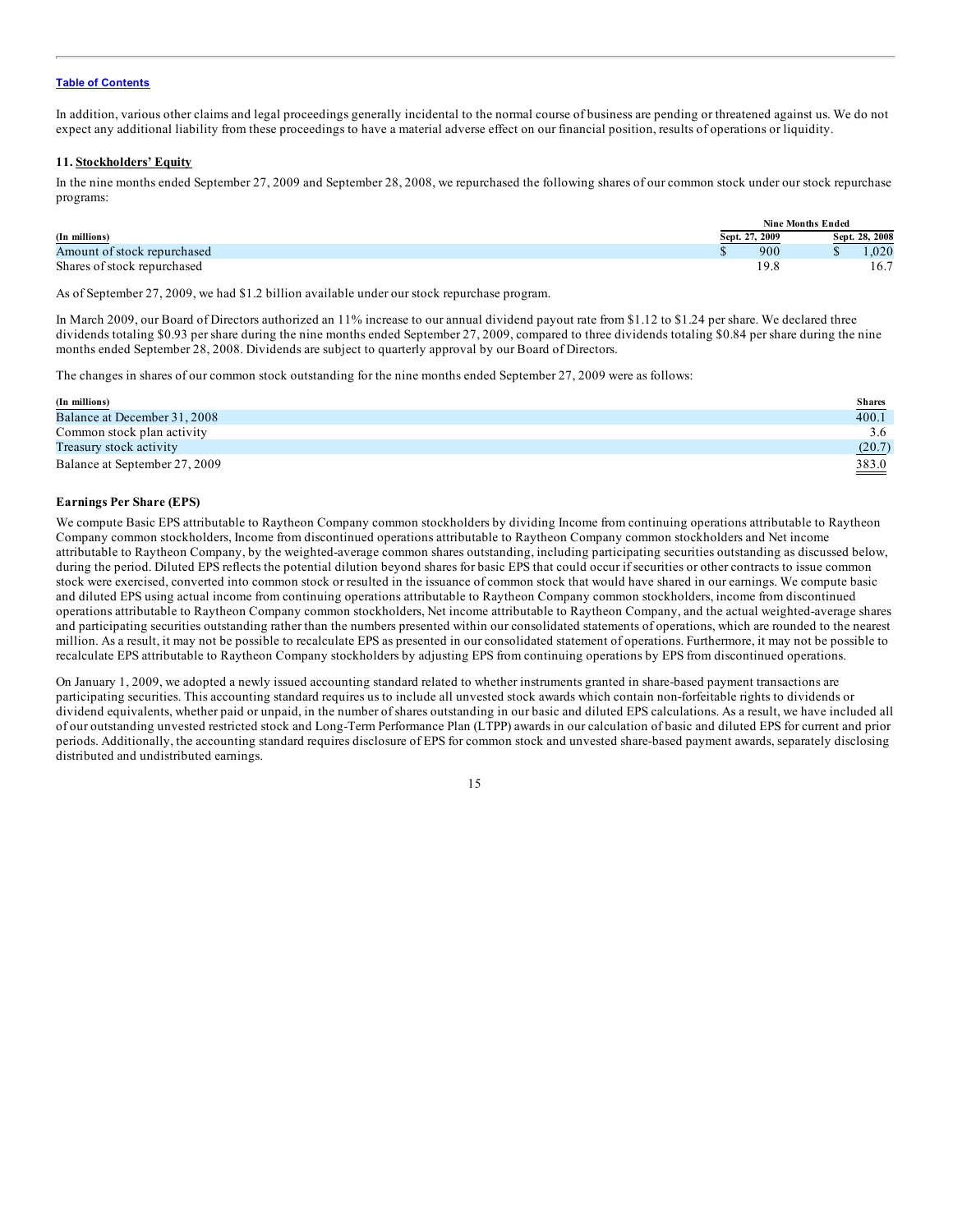Distributed earnings represent common stock dividends and dividends earned on unvested share-based payment awards of retirement eligible employees. Undistributed earnings represent earnings that were available for distribution but were not distributed. Common stock and unvested share-based payment awards earn dividends equally as shown in the table below.

EPS from continuing operations attributable to Raytheon Company common stockholders and unvested share-based payment awards was as follows:

|                                                                   | <b>Three Months Ended</b> |                |  |                | <b>Nine Months Ended</b> |                |  |                |
|-------------------------------------------------------------------|---------------------------|----------------|--|----------------|--------------------------|----------------|--|----------------|
|                                                                   |                           | Sept. 27, 2009 |  | Sept. 28, 2008 |                          | Sept. 27, 2009 |  | Sept. 28, 2008 |
| Basic EPS attributable to Raytheon Company common stockholders:   |                           |                |  |                |                          |                |  |                |
| Distributed earnings                                              |                           | 0.31           |  | 0.28           |                          | 0.92           |  | 0.84           |
| Undistributed earnings                                            |                           | 0.96           |  | 0.75           |                          | 2.72           |  | 2.15           |
| Total                                                             |                           | 1.27           |  | 1.03           |                          | 3.64           |  | 2.99           |
| Diluted EPS attributable to Raytheon Company common stockholders: |                           |                |  |                |                          |                |  |                |
| Distributed earnings                                              |                           | 0.30           |  | 0.27           |                          | 0.91           |  | 0.82           |
| Undistributed earnings                                            |                           | 0.95           |  | 0.74           |                          | 2.69           |  | 2.10           |
| Total                                                             |                           | 1.25           |  | 1.01           |                          | 3.60           |  | 2.92           |

EPS from discontinued operations attributable to Raytheon Company common stockholders and unvested share-based payment awards was as follows:

|                                                                   | <b>Three Months Ended</b> |                                  |  |  | <b>Nine Months Ended</b> |  |                |        |
|-------------------------------------------------------------------|---------------------------|----------------------------------|--|--|--------------------------|--|----------------|--------|
|                                                                   |                           | Sept. 28, 2008<br>Sept. 27, 2009 |  |  | Sept. 27, 2009           |  | Sept. 28, 2008 |        |
| Basic EPS attributable to Raytheon Company common stockholders:   |                           |                                  |  |  |                          |  |                |        |
| Distributed earnings                                              |                           |                                  |  |  | ¢                        |  |                |        |
| Undistributed earnings (loss)                                     |                           |                                  |  |  |                          |  |                | (0.01) |
| Total                                                             |                           |                                  |  |  |                          |  |                | (0.01) |
| Diluted EPS attributable to Raytheon Company common stockholders: |                           |                                  |  |  |                          |  |                |        |
| Distributed earnings                                              |                           |                                  |  |  |                          |  |                |        |
| Undistributed earnings (loss)                                     |                           |                                  |  |  |                          |  |                | (0.01) |
| Total                                                             |                           |                                  |  |  |                          |  |                | (0.01) |

EPS attributable to Raytheon Company common stockholders and unvested share-based payment awards was as follows:

|                                                                   | <b>Three Months Ended</b> |                |  |                | <b>Nine Months Ended</b> |                |  |                |
|-------------------------------------------------------------------|---------------------------|----------------|--|----------------|--------------------------|----------------|--|----------------|
|                                                                   |                           | Sept. 27, 2009 |  | Sept. 28, 2008 |                          | Sept. 27, 2009 |  | Sept. 28, 2008 |
| Basic EPS attributable to Raytheon Company common stockholders:   |                           |                |  |                |                          |                |  |                |
| Distributed earnings                                              |                           | 0.31           |  | 0.28           |                          | 0.92           |  | 0.84           |
| Undistributed earnings                                            |                           | 0.95           |  | 0.75           |                          | 2.72           |  | 2.14           |
| Total                                                             |                           | 1.26           |  | 1.03           |                          | 3.64           |  | 2.98           |
| Diluted EPS attributable to Raytheon Company common stockholders: |                           |                |  |                |                          |                |  |                |
| Distributed earnings                                              | ⊕                         | 0.30           |  | 0.27           |                          | 0.91           |  | 0.82           |
| Undistributed earnings                                            |                           | 0.95           |  | 0.73           |                          | 2.68           |  | 2.09           |
| Total                                                             |                           | 1.25           |  | 1.00           |                          | 3.59           |  | 2.91           |

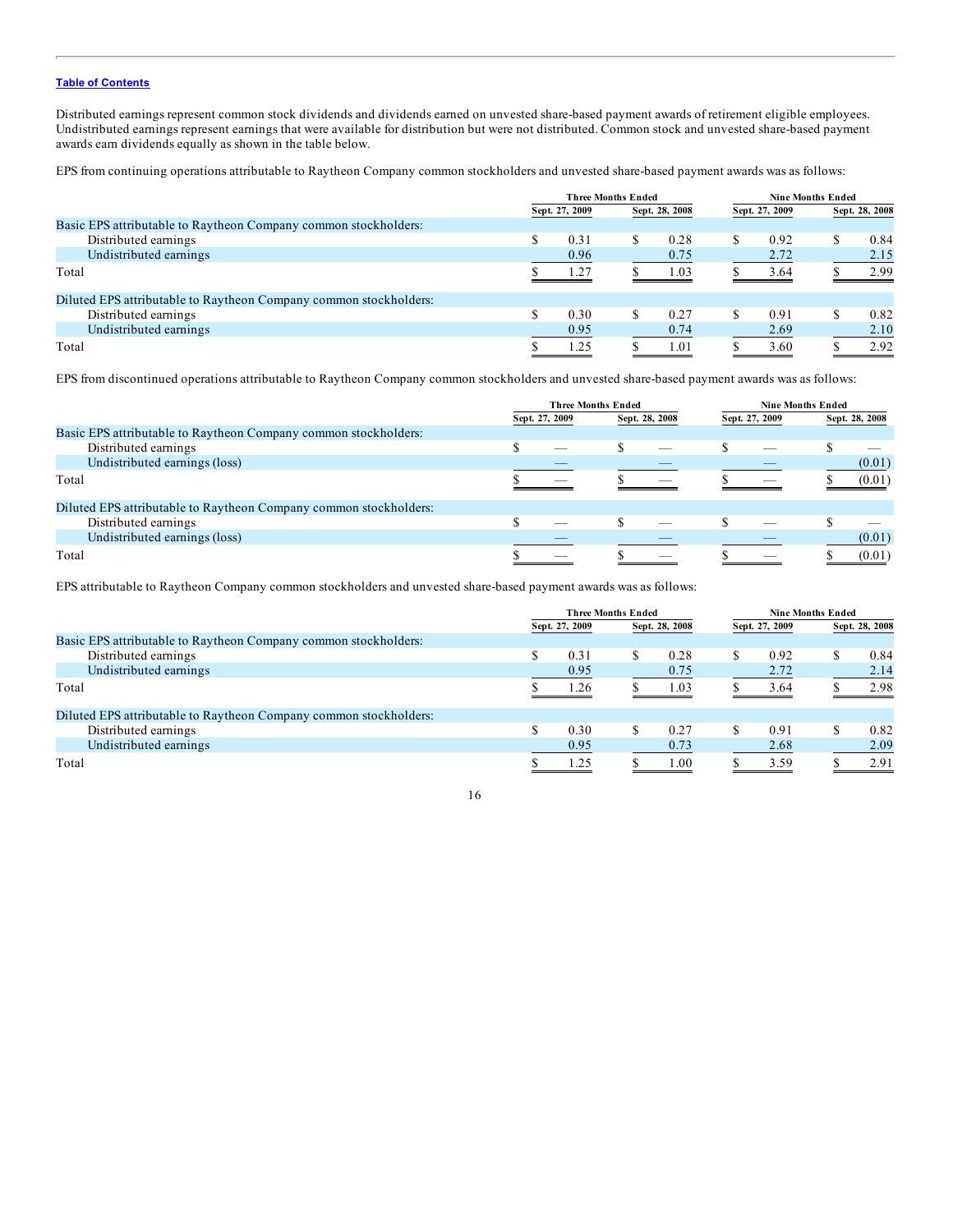The amount of Income from continuing operations attributable to participating securities was \$8 million and \$6 million for the three months ended September 27, 2009 and September 28, 2008, respectively, and was \$21 million and \$17 million for the nine months ended September 27, 2009 and September 28, 2008, respectively. The amount of income (loss) from discontinued operations attributable to participating securities was less than \$1 million for the three and nine months ended September 27, 2009 and September 28, 2008. The amount of Net income attributable to participating securities was \$8 million and \$6 million for the three months ended September 27, 2009 and September 28, 2008, respectively, and was \$21 million and \$17 million for the nine months ended September 27, 2009 and September 28, 2008, respectively.

The weighted-average shares outstanding for basic and diluted EPS were as follows:

|                                                                                    |                | <b>Three Months Ended</b> | <b>Nine Months Ended</b> |                |  |  |
|------------------------------------------------------------------------------------|----------------|---------------------------|--------------------------|----------------|--|--|
| (In millions)                                                                      | Sept. 27, 2009 | Sept. 28, 2008            | Sept. 27, 2009           | Sept. 28, 2008 |  |  |
| Shares for basic EPS (including 6.0 and 5.7 participating securities for the three |                |                           |                          |                |  |  |
| months ended September 27, 2009 and September 28, 2008, respectively, and 5.8      |                |                           |                          |                |  |  |
| and 5.7 for the nine months ended September 27, 2009 and September 28, 2008,       |                |                           |                          |                |  |  |
| respectively)                                                                      | 388.1          | 415.6                     | 393.2                    | 419.6          |  |  |
| Dilutive effect of stock options and LTPP                                          | 3.0            | 5.0                       | 3.0                      | 5.5            |  |  |
| Dilutive effect of warrants                                                        | 2.3            | 4.3                       | 2.0                      | 4.7            |  |  |
| Shares for diluted EPS                                                             | 393.4          | 424.9                     | 398.2                    | 429.8          |  |  |

Stock options to purchase the following number of shares of common stock had exercise prices that were less than the average market price of our common stock and were included in our calculations of diluted EPS:

|                  |                          | <b>Three Months Ended</b> |                             | <b>Nine Months Ended</b>  |
|------------------|--------------------------|---------------------------|-----------------------------|---------------------------|
| (In millions)    | 27, 2009<br>$\sim$       | Sept. 28, 2008            | $\sim$<br>47, 2009<br>sent. | $\angle 8, 2008$<br>Sent. |
| Stock<br>options | $\overline{\phantom{a}}$ | 10.3                      | .                           | .                         |

Stock options to purchase the following number of shares of common stock were not included in our calculations of diluted EPS, as the effect of including them would be anti-dilutive:

|                                                            |                     | <b>Three Months Ended</b> |                             | <b>Nine Months Ended</b> |
|------------------------------------------------------------|---------------------|---------------------------|-----------------------------|--------------------------|
| (In millions)<br>$\sim$ $\sim$ $\sim$ $\sim$ $\sim$ $\sim$ | . 27, 2009<br>Sent. | Sept. 28, 2008            | 27. 2009<br>$\sim$<br>Sent. | Sept. 28, 2008           |
| Stock options                                              | __                  | <b>A</b>                  | $\sim$                      | ن. ت                     |

In June 2006, we issued 12.0 million warrants to purchase our common stock, of which 12.0 million were outstanding at September 27, 2009 and September 28, 2008, in connection with our settlement of a class action lawsuit. We issued these warrants, expiring in 2011, with an exercise price of \$37.50 per share and have included them in our calculations of diluted EPS.

#### **Stock-based compensation plans**

Restricted stock activity for the nine months ended September 27, 2009 was as follows:

| (In millions)                     | <b>Shares</b> |
|-----------------------------------|---------------|
| Outstanding at December 31, 2008  | 5.0           |
| Granted                           | $\gamma$      |
| Vested                            | (1.6)         |
| Forfeited                         | (0.2)         |
| Outstanding at September 27, 2009 | 5.4           |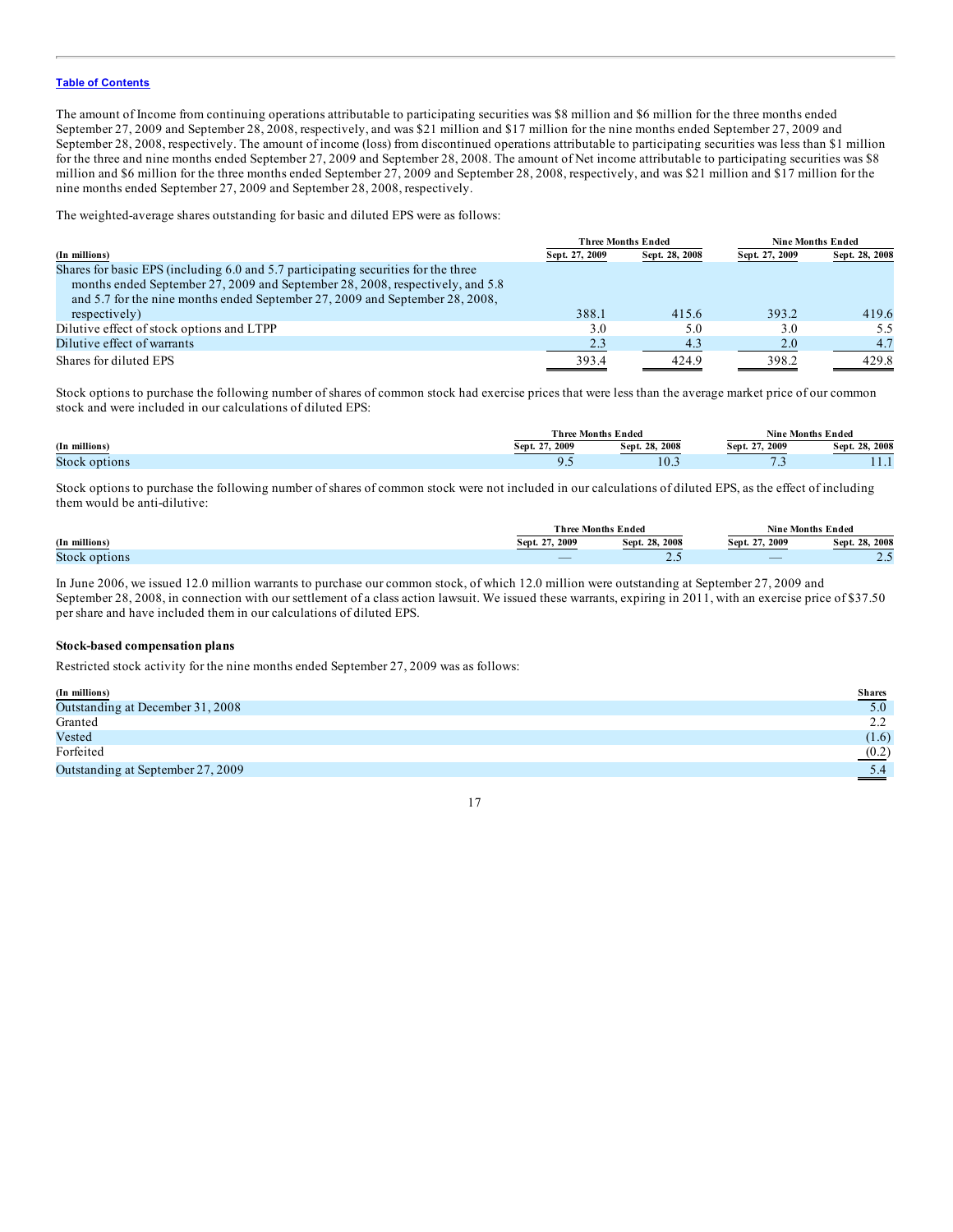During the three months ended March 29, 2009 and March 30, 2008, we issued 0.9 million shares and 0.4 million shares, respectively, of our common stock in connection with the vesting of our 2006-2008 and 2005-2007 LTPP awards. We funded the vesting of the 2006-2008 LTPP award through treasury shares. During the same periods, we also granted our 2009-2011 and 2008-2010 LTPP awards with an aggregate target award of 0.5 million and 0.4 million units, respectively.

The performance goals for the 2009-2011 LTPP award are independent of each other and based on three metrics, as defined in the award agreements: return on invested capital, weighted at 50%; total shareholder return relative to a peer group, weighted at 25%; and cumulative free cash flow, weighted at 25%. The ultimate award, which is determined at the end of the three-year cycle, can range from zero to 200% of the target award and includes dividend equivalents, which are not included in the aggregate target award numbers above.

#### **Other comprehensive income (loss)**

Other comprehensive income (loss) generally includes amortization of unfunded benefit obligations, foreign exchange translation adjustments and gains and losses on effective cash flow hedges. The computation of other comprehensive income (loss) was as follows:

|                                                                     | <b>Three Months Ended</b>        |       |     |                |  | <b>Nine Months Ended</b> |  |       |  |  |
|---------------------------------------------------------------------|----------------------------------|-------|-----|----------------|--|--------------------------|--|-------|--|--|
| (In millions)                                                       | Sept. 27, 2009<br>Sept. 28, 2008 |       |     | Sept. 27, 2009 |  | Sept. 28, 2008           |  |       |  |  |
| Net income                                                          |                                  | 498   | JD. | 437            |  | 1,459                    |  | .268  |  |  |
| Other comprehensive (loss) income, net of tax:                      |                                  |       |     |                |  |                          |  |       |  |  |
| Amortization of unfunded pension benefit obligation                 |                                  | 69    |     | 48             |  | 191                      |  | 139   |  |  |
| Impact to revalue unfunded projected benefit obligation             |                                  | (101) |     | (22)           |  | (101)                    |  | (22)  |  |  |
| Foreign exchange translation adjustments                            |                                  | 16    |     | (57)           |  | 75                       |  | (37)  |  |  |
| Cash flow hedges                                                    |                                  |       |     | (15)           |  | 51                       |  | (26)  |  |  |
| Other, net                                                          |                                  |       |     |                |  |                          |  |       |  |  |
| Total other comprehensive (loss) income, net of tax                 |                                  |       |     | (44)           |  | 215                      |  | 56    |  |  |
| Comprehensive income                                                |                                  | 493   |     | 393            |  | 1.674                    |  | 1,324 |  |  |
| Less: Comprehensive income attributable to noncontrolling interests |                                  |       |     | 10             |  | 28                       |  |       |  |  |
| Comprehensive income attributable to Raytheon Company               |                                  | 485   |     | 383            |  | 1,646                    |  | 1,307 |  |  |

#### **12. Pension and Other Employee Benefits**

We have pension plans covering the majority of our employees, including certain employees in foreign countries. We also provide certain health care and life insurance benefits to retired employees through other postretirement benefit plans.

The components of net periodic pension expense were as follows:

|                                    |                | <b>Three Months Ended</b> | <b>Nine Months Ended</b> |                |       |                |       |
|------------------------------------|----------------|---------------------------|--------------------------|----------------|-------|----------------|-------|
| (In millions)                      | Sept. 27, 2009 |                           | Sept. 28, 2008           | Sept. 27, 2009 |       | Sept. 28, 2008 |       |
| Service cost                       | 99             |                           | 93                       |                | 300   |                | 297   |
| Interest cost                      | 259            |                           | 254                      |                | 772   |                | 762   |
| Expected return on plan assets     | (300)          |                           | (301)                    |                | (915) |                | (911) |
| Amortization of prior service cost |                |                           |                          |                | 10    |                | 10    |
| Recognized net actuarial loss      | 116            |                           | 82                       |                | 316   |                | 235   |
| Net periodic pension expense       | 177            |                           | 131                      |                | 483   |                | 393   |

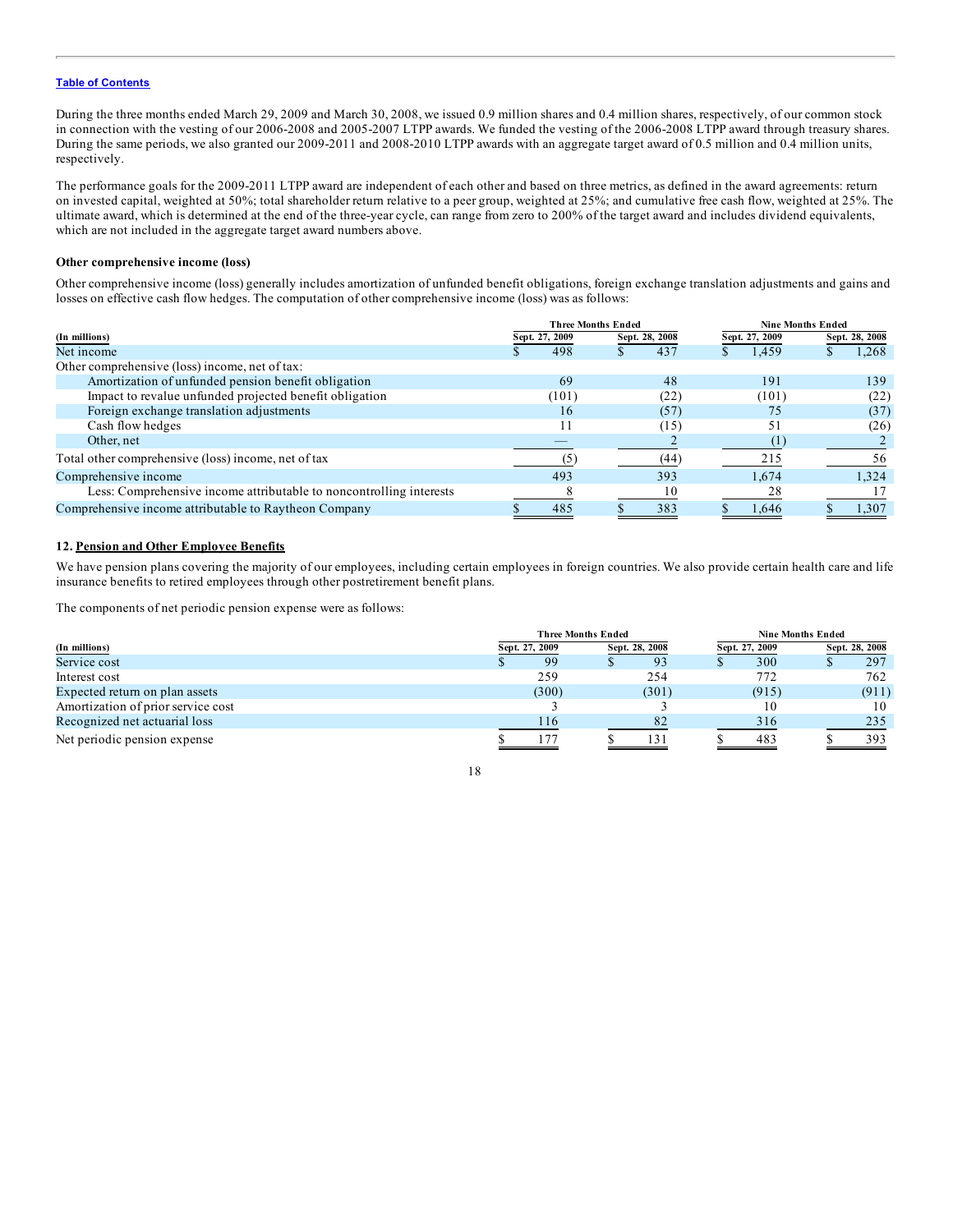Our net periodic pension expense included expense from foreign benefit plans of \$4 million and \$5 million in the three months ended September 27, 2009 and September 28, 2008, respectively, and \$13 million and \$16 million in the nine months ended September 27, 2009 and September 28, 2008, respectively.

The components of net periodic income related to our other postretirement benefit plans were as follows:

|                                    |  |                | <b>Three Months Ended</b> | <b>Nine Months Ended</b> |  |                |  |                |
|------------------------------------|--|----------------|---------------------------|--------------------------|--|----------------|--|----------------|
| (In millions)                      |  | Sept. 27, 2009 |                           | Sept. 28, 2008           |  | Sept. 27, 2009 |  | Sept. 28, 2008 |
| Service cost                       |  |                |                           |                          |  |                |  |                |
| Interest cost                      |  |                |                           | 13                       |  | 40             |  | 41             |
| Expected return on plan assets     |  | (8)            |                           | (11)                     |  | (23)           |  | (33)           |
| Amortization of transition asset   |  |                |                           |                          |  |                |  |                |
| Amortization of prior service cost |  | (13)           |                           | (13)                     |  | (39)           |  | (39)           |
| Recognized net actuarial loss      |  |                |                           |                          |  |                |  |                |
| Net periodic income                |  | (4)            |                           |                          |  | (8)            |  | (20)           |

Long-term pension and other postretirement benefit plan liabilities were \$4,690 million and \$436 million, respectively, at September 27, 2009, and \$5,470 million and \$453 million, respectively, at December 31, 2008.

On a periodic basis, generally planned annually in the third quarter, we update our actuarial estimate of the unfunded benefit obligation with final census and investment valuation data for the end of the prior year. As a result of this update, in the three months ended September 27, 2009, we recorded a \$172 million Pension Benefit increase and a \$16 million Other Benefits decrease to the unfunded projected benefit obligation with a corresponding net after-tax increase of \$101 million to Accumulated other comprehensive loss. This will change our annual FAS/CAS Pension Adjustment by \$18 million of additional expense, \$12 million of which was recorded in the three months and nine months ended September 27, 2009.

We make both discretionary and required contributions to our pension plans. Required contributions are primarily determined under the Employee Retirement Income Security Act (ERISA) and are affected by the actual return on plan assets and plan funded status. We made required contributions of \$1,126 million and \$396 million during the nine months ended September 27, 2009 and September 28, 2008, respectively, to our pension and other postretirement benefit plans. We did not make any discretionary contributions to our pension plans during the nine months ended September 27, 2009 and September 28, 2008. For the full-year 2009, we expect to make required contributions of approximately \$1,155 million, \$1,110 million to our pension plans and \$45 million to our other postretirement benefit plans. For the full-year 2008, we made contributions of \$1,174 million, including \$660 million of discretionary contributions to our pension plans and \$28 million to our other postretirement benefit plans. We periodically evaluate whether to make discretionary contributions. As discretionary contributions are made, a funding credit is accumulated which can be used to offset future calculated required contributions. The funding credit for our pension plans was \$2.4 billion at December 31, 2008. Because our expected 2009 contributions are based on the minimum required, we do not anticipate a significant increase or decrease in our funding credit at December 31, 2009.

#### **13. Income Taxes**

We are subject to income taxes in the U.S. and numerous foreign jurisdictions. IRS examinations of our tax returns have been completed through 2005. For the 1998-2005 tax years, we have protested to the IRS Appeals Division certain proposed adjustments primarily involving benefits under the Foreign Sales Corporation (FSC) and Extraterritorial Income (ETI) exclusion regimes. Additionally, we are under audit by multiple state and foreign tax authorities. State tax liabilities are routinely adjusted to account for any changes in federal taxable income.

We believe that our income tax reserves are adequate, however, amounts asserted by taxing authorities could be greater than amounts accrued and reflected in our consolidated balance sheet. Accordingly, we could record additional amounts for federal, foreign and state tax-related liabilities in the future as we revise estimates or as we settle or otherwise resolve the underlying matters.

The balance of our unrecognized tax benefits at September 27, 2009 and September 28, 2008, exclusive of interest, was \$420 million and \$347 million, respectively, of which \$321 million and \$256 million, respectively, would affect our earnings if recognized.

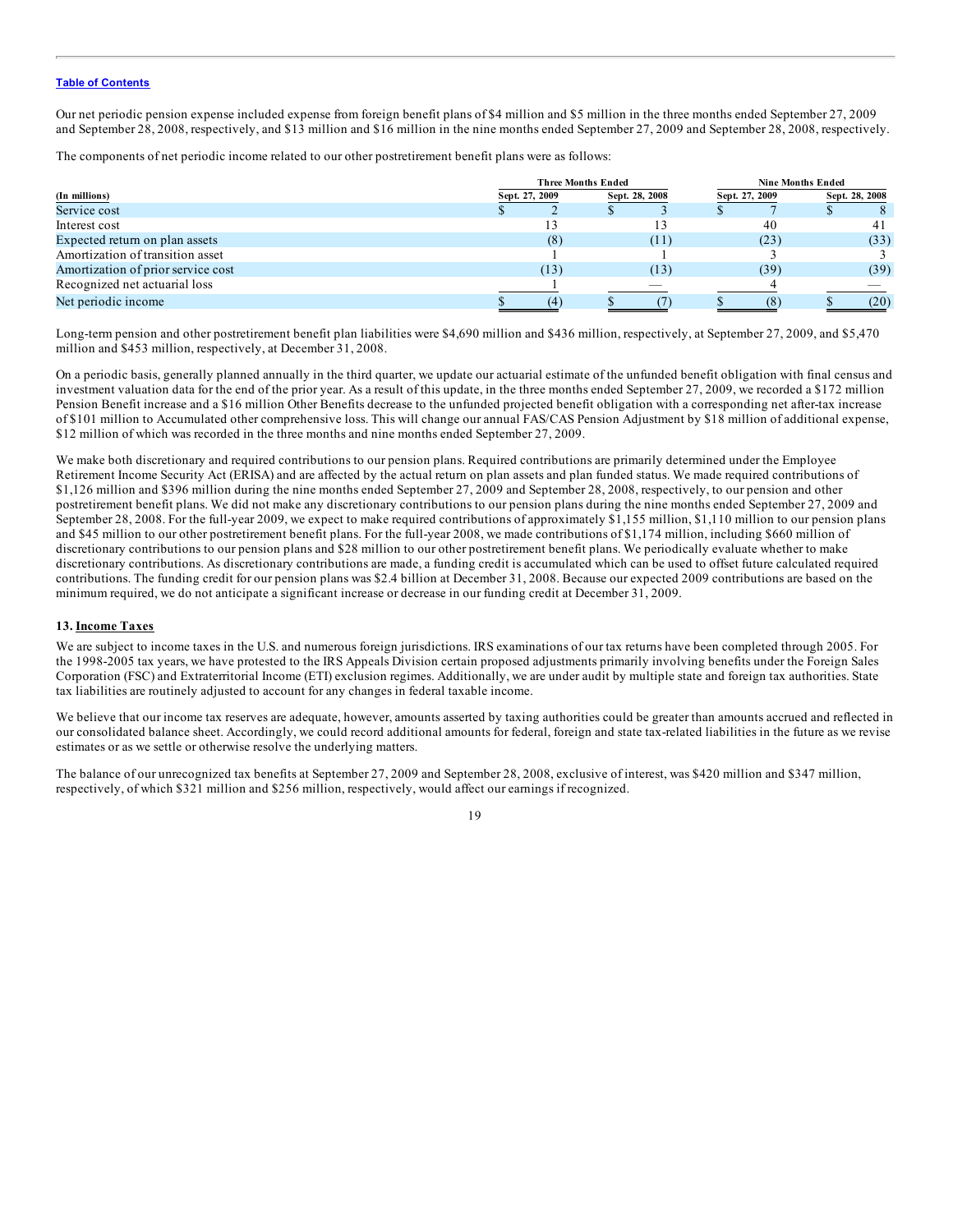We accrue interest and penalties related to unrecognized tax benefits in tax expense. As a result, in the nine months ended September 27, 2009, we recorded \$16 million of gross interest and penalties, \$10 million net of the federal tax benefit, in tax expense. In the nine months ended September 28, 2008, we recorded \$19 million of gross interest and penalties, \$13 million net of the federal tax benefit, in tax expense. At September 27, 2009 and December 31, 2008, we had \$112 million and \$96 million, respectively, of interest and penalties accrued related to unrecognized tax benefits, which, net of the federal tax benefit, was approximately \$73 million and \$63 million, respectively.

A rollforward of our unrecognized tax benefits was as follows:

|                                                           |                | <b>Nine Months Ended</b> |
|-----------------------------------------------------------|----------------|--------------------------|
| (In millions)                                             | Sept. 27, 2009 | Sept. 28, 2008           |
| Unrecognized tax benefits at beginning of period          | 41:            | 342                      |
| Additional tax liability based on prior year tax position |                |                          |
| Unrecognized tax benefits at end of period                | 420            | 347                      |

Although the final outcome remains uncertain, we may reach a settlement with the IRS Appeals Division in the next 12 months to resolve certain protested adjustments related to benefits claimed under the FSC and ETI regimes, revenue recognition items, the deductibility of certain expenses, tax credits and certain other tax matters related to the 1998-2005 tax years. Based on the outcome of appeals proceedings, Joint Committee on Taxation review and the expiration of the statute of limitations, it is reasonably possible that within the next 12 months our unrecognized tax benefits, exclusive of interest, will decrease by approximately \$195 million to \$225 million, of which approximately \$185 million to \$200 million could decrease tax expense.

We generally account for our state income tax expense as a deferred contract cost, as we can generally recover these costs through the pricing of our products and services to the U.S. Government. We include this deferred contract cost in Contracts in process until allocated to our contracts, which generally occurs upon payment or when otherwise agreed as allocable with the U.S. Government. State income taxes allocated to our contracts were \$12 million and \$30 million in the three months ended September 27, 2009 and September 28, 2008, respectively, and \$42 million and \$92 million in the nine months ended September 27, 2009 and September 28, 2008, respectively. We include state income taxes allocated to our contracts in Administrative and selling expenses.

During the nine months ended September 27, 2009, we received federal tax refunds totaling \$350 million and utilized \$69 million of overpayment credits.

#### **14. Business Segment Reporting**

Our reportable segments, organized based on capabilities and technologies, are: Integrated Defense Systems, Intelligence and Information Systems, Missile Systems, Network Centric Systems, Space and Airborne Systems and Technical Services. Segment net sales and operating income generally include intersegment sales and profit recorded at cost plus a specified fee, which may differ from what the selling entity would be able to obtain on sales to external customers. Corporate and Eliminations includes Corporate expenses and intersegment sales and profit eliminations. Corporate expenses represent unallocated costs and certain other corporate costs not considered part of management's evaluation of reportable segment operating performance, including the net costs associated with our residual commuter aircraft portfolio.

Effective January 1, 2009, the composition of Space and Airborne Systems was changed to exclude a U.K. manufacturing facility, which now reports directly to Missile Systems. Prior period segment results were revised to reflect this reorganization for Space and Airborne Systems, Missile Systems and the corresponding amount in intersegment eliminations.

|                    |                  | <b>Missile Systems Revised</b> |                         |  |  |  |  |
|--------------------|------------------|--------------------------------|-------------------------|--|--|--|--|
| (In millions)      | <b>Net Sales</b> |                                | <b>Operating Income</b> |  |  |  |  |
| March 30, 2008     | \$1,319          |                                | 139                     |  |  |  |  |
| June 29, 2008      | 1,363            |                                | 158                     |  |  |  |  |
| September 28, 2008 | 1,360            |                                | 145                     |  |  |  |  |
| December 31, 2008  | 1,366            |                                | 142                     |  |  |  |  |
| Full year 2008     | \$5,408          |                                | 584                     |  |  |  |  |

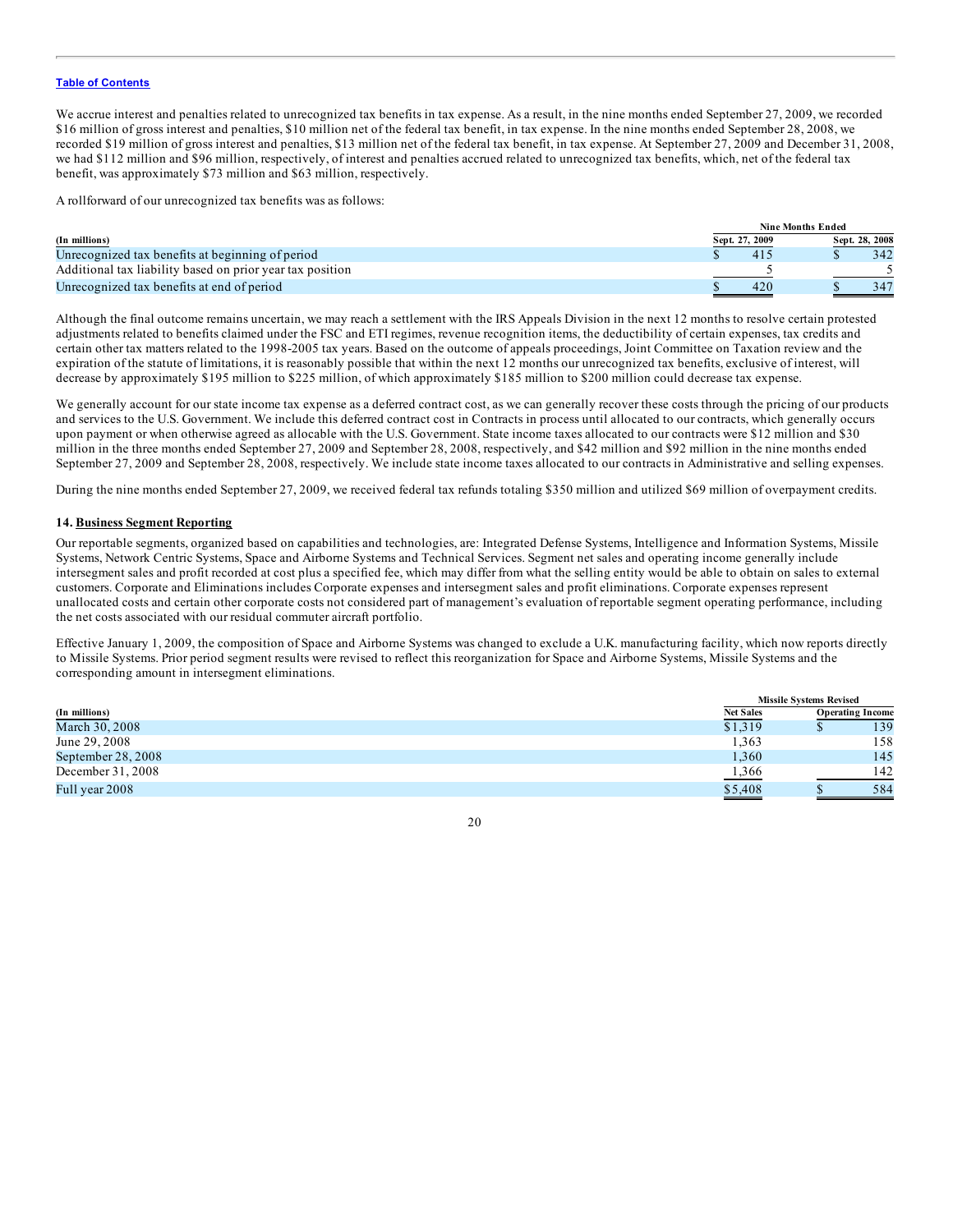|                    |                  | Space and Airborne     |                         |  |  |  |  |
|--------------------|------------------|------------------------|-------------------------|--|--|--|--|
|                    |                  | <b>Systems Revised</b> |                         |  |  |  |  |
| (In millions)      | <b>Net Sales</b> |                        | <b>Operating Income</b> |  |  |  |  |
| March 30, 2008     | \$977            |                        | 117                     |  |  |  |  |
| June 29, 2008      | 1,072            |                        | 141                     |  |  |  |  |
| September 28, 2008 | 1,065            |                        | 144                     |  |  |  |  |
| December 31, 2008  | 1,166            |                        | 167                     |  |  |  |  |
| Full year 2008     | \$4,280          |                        | 569                     |  |  |  |  |

In addition, as discussed in Note 7, Noncontrolling Interests, on January 1, 2009, we adopted a newly issued accounting standard for noncontrolling interests. The adoption of this accounting standard resulted in an increase in NCS' Operating income by \$8 million and \$9 million for the three months ended September 27, 2009 and September 28, 2008, respectively, and by \$28 million and \$16 million for the nine months ended September 27, 2009 and September 28, 2008, respectively. This increase in Operating income also resulted in a corresponding increase in NCS' operating margin of 0.7% and 0.8% for the three months ended September 27, 2009 and September 28, 2008, respectively, and 0.8% and 0.5% for the nine months ended September 27, 2009 and September 28, 2008, respectively. The effects of the adoption of this accounting standard have been reflected below in the results for NCS.

|                                      |                | <b>Three Months Ended</b> | <b>Nine Months Ended</b> |              |                |  |                |
|--------------------------------------|----------------|---------------------------|--------------------------|--------------|----------------|--|----------------|
| Net Sales (In millions)              | Sept. 27, 2009 |                           | Sept. 28, 2008           |              | Sept. 27, 2009 |  | Sept. 28, 2008 |
| <b>Integrated Defense Systems</b>    |                | .387                      | 1.276                    | $\mathbf{D}$ | 3.984          |  | 3,725          |
| Intelligence and Information Systems |                | 805                       | 801                      |              | 2.401          |  | 2,322          |
| Missile Systems                      |                | 1.396                     | 1,360                    |              | 4.148          |  | 4.042          |
| Network Centric Systems              |                | 1.212                     | 1.145                    |              | 3.563          |  | 3,385          |
| Space and Airborne Systems           |                | 1.134                     | 1.065                    |              | 3.316          |  | 3.114          |
| <b>Technical Services</b>            |                | 797                       | 689                      |              | 2.273          |  | 1.857          |
| Corporate and Eliminations           |                | (526)                     | (472)                    |              | (1, 471)       |  | (1,357)        |
| Total                                |                | 6.205                     | 5.864                    |              | 18.214         |  | 17.088         |

|                                      |  | <b>Three Months Ended</b> |     |                |     |                | <b>Nine Months Ended</b> |                |      |  |
|--------------------------------------|--|---------------------------|-----|----------------|-----|----------------|--------------------------|----------------|------|--|
| Intersegment Sales (In millions)     |  | Sept. 27, 2009            |     | Sept. 28, 2008 |     | Sept. 27, 2009 |                          | Sept. 28, 2008 |      |  |
| <b>Integrated Defense Systems</b>    |  |                           | 29  |                | 45  |                | 102                      |                | 119  |  |
| Intelligence and Information Systems |  |                           |     |                |     |                | 14                       |                | 15   |  |
| Missile Systems                      |  |                           | 34  |                |     |                | 42                       |                | 20   |  |
| Network Centric Systems              |  |                           | 128 |                | 92  |                | 363                      |                | 288  |  |
| Space and Airborne Systems           |  |                           | 155 |                | 158 |                | 467                      |                | 436  |  |
| <b>Technical Services</b>            |  |                           | 183 |                | 180 |                | 507                      |                | 509  |  |
| Total                                |  |                           | 534 |                | 484 |                | .495                     |                | .387 |  |

|                                       |  | <b>Three Months Ended</b>        |  |                |  |       | <b>Nine Months Ended</b> |       |  |  |
|---------------------------------------|--|----------------------------------|--|----------------|--|-------|--------------------------|-------|--|--|
| <b>Operating Income (In millions)</b> |  | Sept. 27, 2009<br>Sept. 28, 2008 |  | Sept. 27, 2009 |  |       | Sept. 28, 2008           |       |  |  |
| <b>Integrated Defense Systems</b>     |  | 217                              |  | 206            |  | 610   |                          | 626   |  |  |
| Intelligence and Information Systems  |  | 68                               |  | 67             |  | 195   |                          | 186   |  |  |
| Missile Systems                       |  | 145                              |  | 145            |  | 450   |                          | 442   |  |  |
| Network Centric Systems               |  | 172                              |  | 152            |  | 505   |                          | 427   |  |  |
| Space and Airborne Systems            |  | 159                              |  | 144            |  | 473   |                          | 402   |  |  |
| <b>Technical Services</b>             |  | 60                               |  | 45             |  | 157   |                          | 125   |  |  |
| FAS/CAS Pension Adjustment            |  | (1)                              |  | (26)           |  | 21    |                          | (93)  |  |  |
| Corporate and Eliminations            |  | (55)                             |  | (43)           |  | (169) |                          | (148) |  |  |
| Total                                 |  | 765                              |  | 690            |  | 2.242 |                          | 1,967 |  |  |

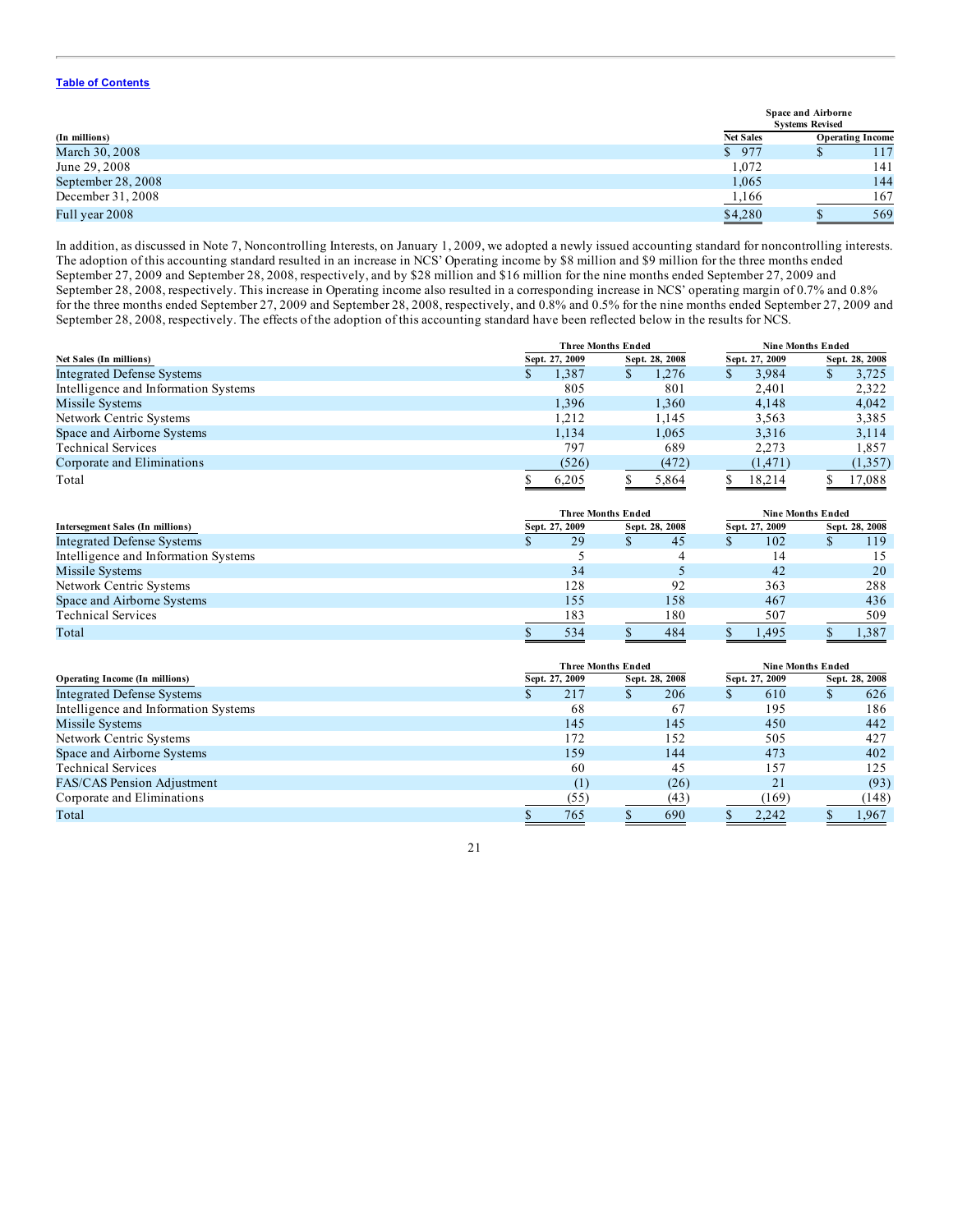The components of Operating income related to Corporate and Eliminations were as follows:

|                                  |                | <b>Three Months Ended</b> | <b>Nine Months Ended</b> |      |                |                     |                |       |
|----------------------------------|----------------|---------------------------|--------------------------|------|----------------|---------------------|----------------|-------|
| (In millions)                    | Sept. 27, 2009 |                           | Sept. 28, 2008           |      | Sept. 27, 2009 |                     | Sept. 28, 2008 |       |
| Intersegment profit eliminations |                |                           |                          | (41) |                | 125<br>$1 \angle J$ |                | (119) |
| Corporate                        |                | 18                        |                          |      |                | (44)                |                | (29)  |
| Total                            |                | (5                        |                          | (43) |                | 169                 |                | (148) |

The FAS/CAS Pension Adjustment, which we report as a separate line item in our segment results above, represents the difference between our pension expense or income under financial accounting standards (FAS) in accordance with GAAP and our pension expense under U.S. Government cost accounting standards (CAS). GAAP outlines the methodology used to determine pension expense or income for financial reporting purposes, which is not necessarily indicative of the funding requirements for pension plans that we determine by other factors. CAS prescribes the allocation to and recovery of pension costs on U.S. Government contracts and is a major factor in determining our pension funding requirements. The results of each segment only include pension expense as determined under CAS that we generally recover through the pricing of our products and services to the U.S. Government.

|                                             | <b>Three Months Ended</b> |  | <b>Nine Months Ended</b> |  |                |  |                |  |
|---------------------------------------------|---------------------------|--|--------------------------|--|----------------|--|----------------|--|
| Intersegment Operating Income (In millions) | Sept. 27, 2009            |  | Sept. 28, 2008           |  | Sept. 27, 2009 |  | Sept. 28, 2008 |  |
| <b>Integrated Defense Systems</b>           |                           |  |                          |  |                |  |                |  |
| Intelligence and Information Systems        |                           |  |                          |  |                |  |                |  |
| Missile Systems                             |                           |  |                          |  |                |  |                |  |
| Network Centric Systems                     |                           |  |                          |  |                |  | 23             |  |
| Space and Airborne Systems                  | $\sqrt{4}$                |  |                          |  | 39             |  | 40             |  |
| <b>Technical Services</b>                   |                           |  | 16                       |  | 44             |  | 46             |  |
| Total                                       |                           |  | 41                       |  | 125            |  | 119            |  |

| <b>Identifiable Assets (In millions)</b> | Sept. 27, 2009 | Dec. 31, 2008 |
|------------------------------------------|----------------|---------------|
| <b>Integrated Defense Systems</b>        | 1,801          | 1,858         |
| Intelligence and Information Systems     | 2.426          | 2.293         |
| Missile Systems                          | 4.860          | 4,824         |
| Network Centric Systems                  | 3.762          | 3,769         |
| Space and Airborne Systems               | 4.225          | 4,259         |
| <b>Technical Services</b>                | 1.329          | 1,358         |
| Corporate                                | 4,477          | 4,773         |
| Total                                    | \$22,880       | 23,134        |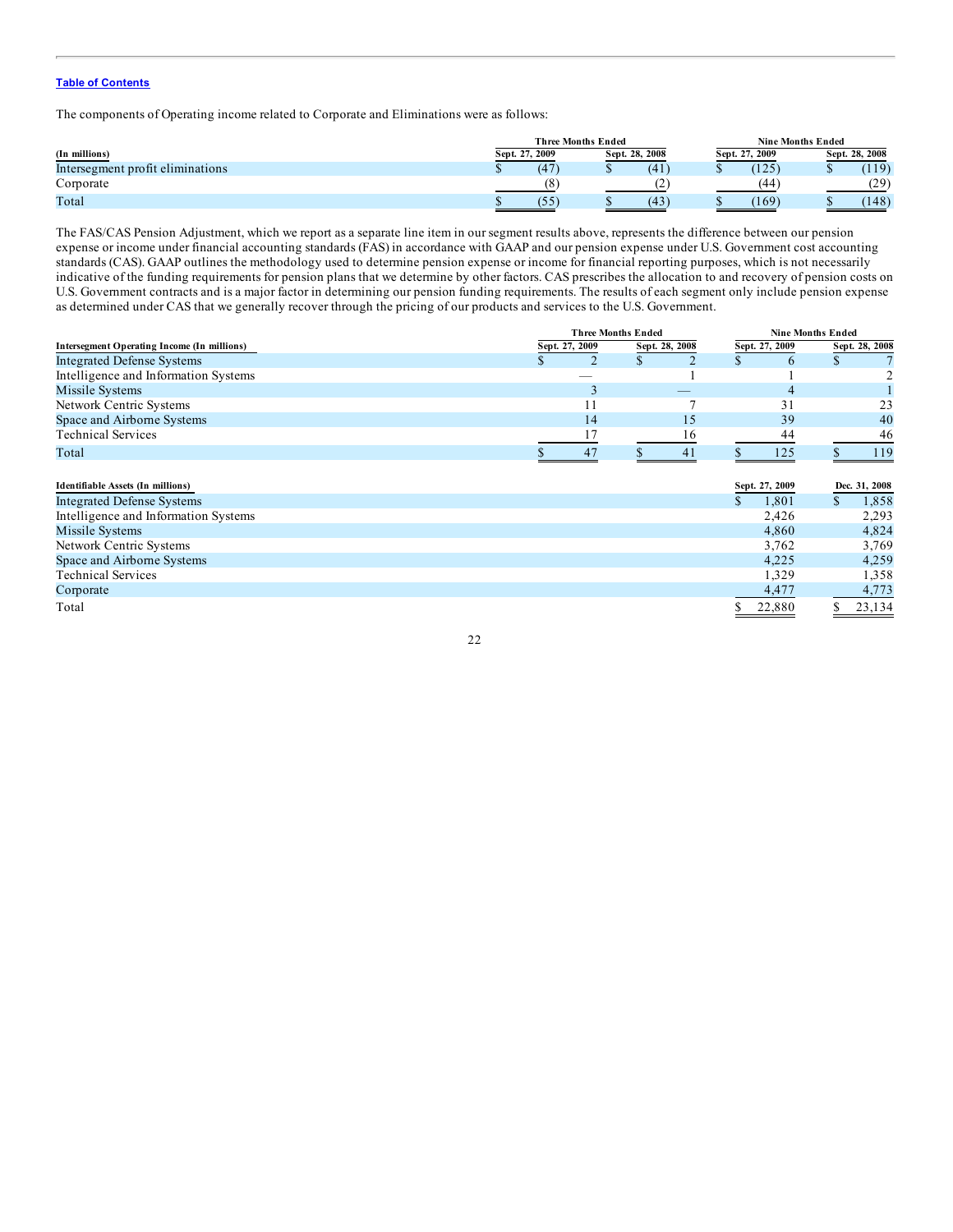<span id="page-22-0"></span>With respect to the unaudited consolidated financial information of Raytheon Company for the three and nine months ended September 27, 2009 and September 28, 2008, PricewaterhouseCoopers LLP (PricewaterhouseCoopers) reported that it has applied limited procedures in accordance with professional standards for a review of such information. Its report dated October 22, 2009, appearing below, states that the firm did not audit and does not express an opinion on that unaudited consolidated financial information. Accordingly, the degree of reliance on its report on such information should be restricted in light of the limited nature of the review procedures applied. PricewaterhouseCoopers is not subject to the liability provisions of Section 11 of the Securities Act of 1933 (the Act) for its report on the unaudited consolidated financial information because that report is not a "report" or a "part" of a registration statement prepared or certified by PricewaterhouseCoopers within the meaning of Sections 7 and 11 of the Act.

#### **Report of Independent Registered Public Accounting Firm**

To the Board of Directors and Shareholders of Raytheon Company:

We have reviewed the accompanying consolidated balance sheet of Raytheon Company and its subsidiaries as of September 27, 2009, and the related consolidated statements of operations for the three month and nine month periods ended September 27, 2009 and September 28, 2008 and the consolidated statements of cash flows for the nine month periods ended September 27, 2009 and September 28, 2008. This interim financial information is the responsibility of the Company's management.

We conducted our review in accordance with the standards of the Public Company Accounting Oversight Board (United States). A review of interim financial information consists principally of applying analytical procedures and making inquiries of persons responsible for financial and accounting matters. It is substantially less in scope than an audit conducted in accordance with the standards of the Public Company Accounting Oversight Board (United States), the objective of which is the expression of an opinion regarding the financial statements taken as a whole. Accordingly, we do not express such an opinion.

Based on our review, we are not aware of any material modifications that should be made to the accompanying consolidated interim financial information for it to be in conformity with accounting principles generally accepted in the United States of America.

As discussed in Note 7 to the consolidated financial statements, in the nine month period ended September 27, 2009, the Company changed the manner in which it accounts for, and discloses, noncontrolling interests. Also as discussed in Note 1, in the nine month period ended September 27, 2009, the Company changed the manner in which it accounts for business combinations. Also as discussed in Note 11, in the nine month period ended September 27, 2009, the Company changed the manner in which it calculates earnings per share. As discussed in Note 1 to the consolidated financial statements, in the nine month period ended September 28, 2008, the Company changed the manner in which it accounts for obligations associated with certain life insurance arrangements.

We previously audited, in accordance with the standards of the Public Company Accounting Oversight Board (United States), the consolidated balance sheet as of December 31, 2008, and the related consolidated statements of operations, stockholders' equity, and of cash flows for the year then ended (not presented herein), and in our report dated February 25, 2009, we expressed an unqualified opinion on those consolidated financial statements. As discussed in Note 7 to the accompanying consolidated financial statements, the Company changed the manner in which it accounts for noncontrolling interests in the nine month period ended September 27, 2009. The accompanying December 31, 2008 consolidated balance sheet reflects this change.

/s/ PricewaterhouseCoopers LLP

PricewaterhouseCoopers LLP Boston, Massachusetts October 22, 2009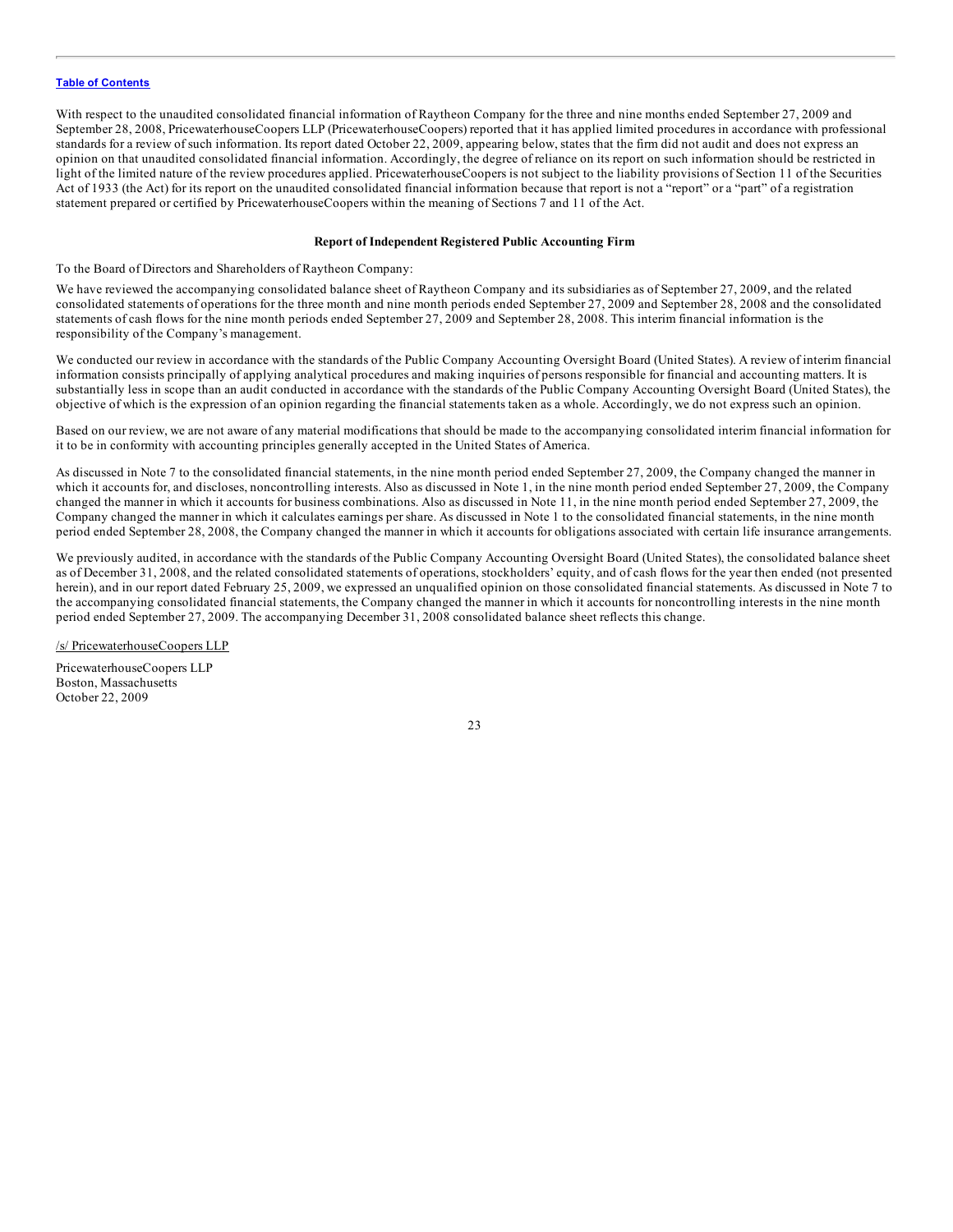#### <span id="page-23-0"></span>ITEM 2. MANAGEMENT'S DISCUSSION AND ANALYSIS OF FINANCIAL CONDITION AND RESULTS OF OPERATIONS

#### **Overview**

We develop technologically advanced, integrated products, services and solutions in four core defense markets: Sensing; Effects; Command, Control, Communications and Intelligence (C3I); and Mission Support. We serve all branches of the U.S. Military and numerous other U.S. Government agencies, the North Atlantic Treaty Organization (NATO) and many allied governments.

We operate in six segments: Integrated Defense Systems (IDS), Intelligence and Information Systems (IIS), Missile Systems (MS), Network Centric Systems (NCS), Space and Airborne Systems (SAS) and Technical Services (TS). For a more detailed description of our segments, see "Business Segments" within Item 1 of our Annual Report on Form 10-K for the year ended December 31, 2008.

The following discussion should be read in conjunction with our Annual Report on Form 10-K for the year ended December 31, 2008 and our unaudited consolidated financial statements (Financial Statements) included in this Form 10-Q.

#### **Consolidated Results of Operations**

As discussed in our Cautionary Note Regarding Forward-Looking Statements on page 3 of this Form 10-Q, our interim period results of operations and period-to-period comparisons of such results, particularly at a segment level, may not be indicative of our future operating results. Additionally, we use a fiscal calendar, which may cause the number of workdays in the current and comparable prior interim period to differ and could affect period-to-period comparisons. There were 63 workdays in the third quarters of 2009 and 2008 and 188 workdays in the first nine months of 2009 compared to 190 workdays in the first nine months of 2008. The following discussions of comparative results among periods should be viewed in this context.

As discussed in Note 1, Basis of Presentation, we prepared the accompanying Financial Statements of Raytheon Company on the same basis as our annual audited Financial Statements, except for the adoption of new accounting standards in the first nine months of 2009 related to the following:

- Noncontrolling interests as discussed in Item 1, Note 7;
- Fair value measurements as discussed in Item 1, Note 8;
- Disclosure of derivative instruments and hedging activities as discussed in Item 1, Note 9;
- The earnings per share (EPS) impact of instruments granted in share-based payment transactions as discussed in Item 1, Note 11; and
- Business combinations, which we will apply prospectively to business combinations with acquisition dates after January 1, 2009.

Our 2008 annual audited financial statements included the January 1, 2008 adoption of accounting standards related to the accounting for deferred compensation and postretirement aspects of endorsement split-dollar life insurance agreements and the accounting for collateral assignment split-dollar life insurance arrangements.

Selected consolidated results were as follows:

|                                                           | <b>Three Months Ended</b> |                | % of Net Sales |                |  |  |  |
|-----------------------------------------------------------|---------------------------|----------------|----------------|----------------|--|--|--|
| (In millions, except percentages)                         | Sept. 27, 2009            | Sept. 28, 2008 | Sept. 27, 2009 | Sept. 28, 2008 |  |  |  |
| Net sales                                                 | 6,205                     | 5,864          |                |                |  |  |  |
| Cost of sales                                             | 4,894                     | 4,664          | 78.9%          | 79.5%          |  |  |  |
| Administrative and selling expenses                       | 401                       | 380            | 6.5            | 6.5            |  |  |  |
| Research and development expenses                         | 145                       | 130            | 2.3            | 2.2            |  |  |  |
| Total operating expenses                                  | 5,440                     | 5,174          | 87.7           | 88.2           |  |  |  |
| Operating income                                          | 765                       | 690            | 12.3           | 11.8           |  |  |  |
| Interest expense                                          | 32                        | 29             | 0.5            | 0.5            |  |  |  |
| Interest income                                           | (4)                       | (16)           | (0.1)          | (0.3)          |  |  |  |
| Other (income) expense, net                               | (10)                      | 18             | (0.2)          | 0.3            |  |  |  |
| Federal and foreign income taxes                          | 248                       | 222            | 4.0            | 3.8            |  |  |  |
| Income from continuing operations                         | 499                       | 437            | 8.0            | 7.5            |  |  |  |
| (Loss) income from discontinued operations, net of tax    | (1)                       |                |                |                |  |  |  |
| Net income                                                | 498                       | 437            | 8.0            | 7.5            |  |  |  |
| Less: Net income attributable to noncontrolling interests | 8                         | 10             | 0.1            | 0.2            |  |  |  |
| Net income attributable to Raytheon Company               | 490                       | 427            | 7.9            | 7.3            |  |  |  |

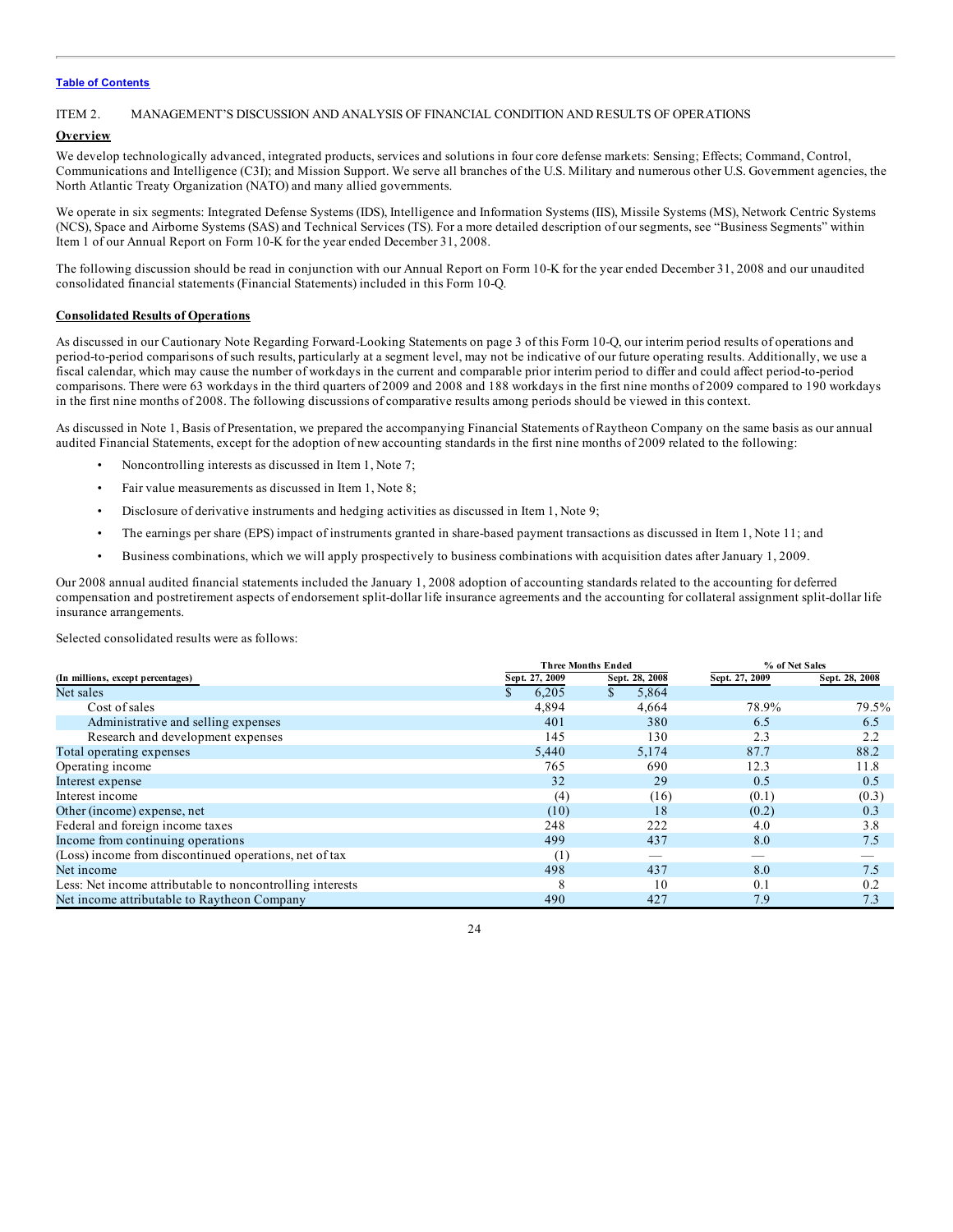|                                                           | <b>Nine Months Ended</b> |                | % of Net Sales |                |  |  |  |
|-----------------------------------------------------------|--------------------------|----------------|----------------|----------------|--|--|--|
| (In millions, except percentages)                         | Sept. 27, 2009           | Sept. 28, 2008 | Sept. 27, 2009 | Sept. 28, 2008 |  |  |  |
| Net sales                                                 | 18.214                   | \$<br>17,088   |                |                |  |  |  |
| Cost of sales                                             | 14,430                   | 13,586         | 79.2%          | 79.5%          |  |  |  |
| Administrative and selling expenses                       | 1.135                    | 1,156          | 6.2            | 6.8            |  |  |  |
| Research and development expenses                         | 407                      | 379            | 2.2            | 2.2            |  |  |  |
| Total operating expenses                                  | 15,972                   | 15,121         | 87.7           | 88.5           |  |  |  |
| Operating income                                          | 2.242                    | 1,967          | 12.3           | 11.5           |  |  |  |
| Interest expense                                          | 95                       | 97             | 0.5            | 0.6            |  |  |  |
| Interest income                                           | (11)                     | (56)           | (0.1)          | (0.3)          |  |  |  |
| Other (income) expense, net                               | (18)                     | 21             | (0.1)          | 0.1            |  |  |  |
| Federal and foreign income taxes                          | 716                      | 635            | 3.9            | 3.7            |  |  |  |
| Income from continuing operations                         | 1,460                    | 1,270          | 8.0            | 7.4            |  |  |  |
| (Loss) income from discontinued operations, net of tax    |                          | (2)            | __             |                |  |  |  |
| Net income                                                | 1,459                    | 1,268          | 8.0            | 7.4            |  |  |  |
| Less: Net income attributable to noncontrolling interests | 28                       | 17             | 0.2            | 0.1            |  |  |  |
| Net income attributable to Raytheon Company               | 1,431                    | 1,251          | 7.9            | 7.3            |  |  |  |

The increase in Net sales of \$341 million in the third quarter of 2009 was primarily due to higher external sales of \$127 million at IDS, \$105 million at TS and \$72 million at SAS. The increase in IDS external sales was primarily due to higher Net sales principally from volume on an international Patriot program as discussed below in IDS segment results. The increase in external sales at TS was primarily due to higher Net sales principally from higher volume on training programs as discussed below in TS segment results. The increase in external sales at SAS was primarily due to higher Net sales principally from higher volume on classified business as discussed below in SAS segment results. Net sales to the U.S. Department of Defense (DoD) were 85% of total Net sales in the third quarter of 2009 compared to 83% of total Net sales in the third quarter of 2008, and Net sales to the U.S. Government were 90% of total Net sales in the third quarter of 2009 compared to 87% of total Net sales in the third quarter of 2008. Included in U.S. Government sales were foreign military sales of \$690 million and \$494 million in the third quarters of 2009 and 2008, respectively. Total international sales, including foreign military sales, were \$1,360 million or 22% of total Net sales in the third quarter of 2009 compared to \$1,175 million or 20% of total Net sales in the third quarter of 2008.

The increase in Net sales of \$1,126 million in the first nine months of 2009 was primarily due to higher external sales of \$418 million at TS, \$276 million at IDS and \$171 million at SAS. The increase in external sales at TS was primarily due to higher Net sales principally from higher volume on training programs as discussed below in TS segment results. The increase in IDS external sales was primarily due to higher Net sales principally from higher volume on Patriot programs as discussed below in IDS segment results. The increase in external sales at SAS was primarily due to higher Net sales principally from higher volume on classified business and certain international airborne tactical radar programs as discussed below in SAS segment results. Net sales to the DoD were 85% of total Net sales in the first nine months of 2009 compared to 83% of total Net sales in the first nine months of 2008, and Net sales to the U.S. Government were 89% of total Net sales in the first nine months of 2009 compared to 87% of total Net sales in the first nine months of 2008. Included in U.S. Government sales were foreign military sales of \$1,884 million and \$1,341 million in the first nine months of 2009 and 2008, respectively. Total international sales, including foreign military sales, were \$3,753 million or 21% of total Net sales in the first nine months of 2009 compared to \$3,341 million or 20% of total Net sales in the first nine months of 2008.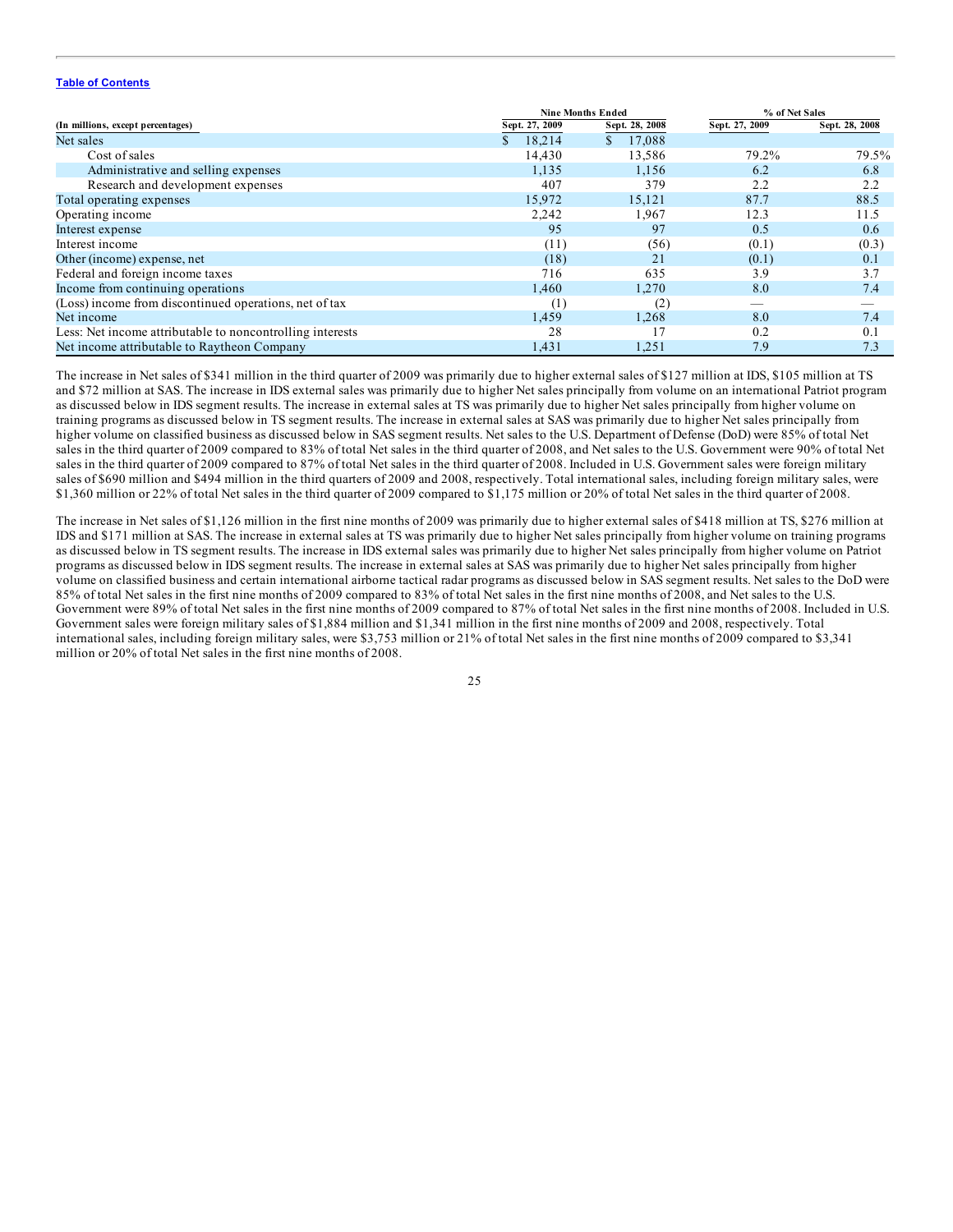Cost of sales increased \$230 million in the third quarter of 2009 due to \$255 million of increased costs, the primary drivers of which are discussed above in Net sales and in Segment Results below, offset by lower expense of \$25 million related to the FAS/CAS Pension Adjustment. The FAS/CAS Pension Adjustment, which we report as a separate line item in our segment results, represents the difference between our pension expense or income under financial accounting standards (FAS) in accordance with U.S. Generally Accepted Accounting Principles (GAAP) and our pension expense under U.S. Government cost accounting standards (CAS). The results of each segment only include pension expense under CAS that we generally recover through the pricing of our products and services to the U.S. Government. The FAS/CAS Pension Adjustment was \$1 million of expense compared to \$26 million of expense in the third quarter of 2009 and 2008, respectively. For more information on the FAS/CAS Pension Adjustment, see our discussion below in Segment Results.

Cost of sales increased \$844 million in the first nine months of 2009 due to \$958 million of increased costs, the primary drivers of which are discussed above in Net sales and in Segment Results below, offset by lower expense of \$114 million related to the FAS/CAS Pension Adjustment. The FAS/CAS Pension Adjustment was \$21 million of income compared to \$93 million of expense in the first nine months of 2009 and 2008, respectively.

Total operating expenses increased \$266 million in the third quarter of 2009 due to \$291 million of increased costs, the primary drivers of which are discussed above in Net sales and in Segment Results below, offset by lower expense of \$25 million related to the FAS/CAS Pension Adjustment. Total operating expenses increased \$851 million in the first nine months of 2009 due to \$965 million of increased cost, the primary drivers of which are discussed above in Net sales and Segment Results below, offset by lower expense of \$114 million related to the FAS/CAS Pension Adjustment.

In accordance with GAAP, pension and other postretirement benefit assets and liabilities are valued annually at the end of the year for purposes of determining funded status and future year pension expense. Our long-term return on assets and discount rate assumptions are key variables in making such determinations and are discussed in more detail under "Critical Accounting Estimates" within Item 7 of our Form 10-K for the year ended December 31, 2008. The pro-rated return on assets through September 27, 2009 was above our annual return assumption of 8.75% at December 31, 2008. If the actual rate of return on plan assets were to be above our assumed rate of return through December 31, 2009, it would positively impact our funded status at year-end and decrease pension expense in future years. If the actual rate of return on plan assets were to be below our assumed 8.75% rate of return through December 31, 2009, it would negatively impact our funded status at year-end and increase pension expense in future years. The corporate bond yield environment as of September 27, 2009 was below our discount rate assumption of 6.5% at December 31, 2008. If the actual bond yield environment were to be below our assumed rate through December 31, 2009, it may result in a lower discount rate than our discount rate assumption at December 31, 2008 and negatively impact our funded status at year-end. If the actual bond yield environment were to be above our assumed rate through December 31, 2009, it may result in a higher discount rate than our discount rate assumption of 6.5% at December 31, 2008 and positively impact our funded status at year-end. The ultimate impact on our future pension expense and funded status will be based upon market conditions in effect when we perform our annual valuation for the December 31, 2009 financial statements.

Operating income increased by \$75 million in the third quarter of 2009 driven primarily by increased volume, which had an impact of \$41 million, and lower expense of \$25 million related to the FAS/CAS Pension Adjustment. Operating income increased by \$275 million in the first nine months of 2009 driven primarily by increased volume, which had an impact of \$132 million, and lower expense of \$114 million related to the FAS/CAS Pension Adjustment. See additional drivers of individual business operating income and related margin in Segment Results below.

The decrease in Interest income in the third quarter and the first nine months of 2009 compared to the third quarter and the first nine months of 2008 was primarily due to a decrease in interest rates driven by a shift in our strategy to invest more of our cash in U.S. Treasury bills.

The increases of \$28 million and \$39 million, respectively, in Other (income) expense, net, in the third quarter and the first nine months of 2009 were primarily due to gains on investments held in Rabbi Trusts associated with certain of our non-qualified deferred compensation plans.

The effective tax rate from continuing operations was 33.2% and 33.7% in the third quarter of 2009 and 2008, respectively. The effective tax rate in the third quarter of 2009 was 0.5% lower than the third quarter of 2008 primarily due to the research and development tax credit which was not reinstated until the fourth quarter of 2008 and various non-deductible expenses. The effective tax rate from continuing operations was 32.9% and 33.3% in the first nine months of 2009 and 2008, respectively. The effective tax rate in the first nine months of 2009 was 0.4% lower than the first nine months of 2008 primarily due to the research and development tax credit, partially offset by tax benefits related to certain refund claims. The effective tax rate in the third quarter of 2009 and the first nine months of 2009 was lower than the U.S. statutory tax rate due to various permanent differences between book and tax reporting, including manufacturing tax benefits, the research and development tax credit and certain dividend deductions, partially offset by various non-deductible expenses. The effective tax rate in the third quarter of 2008 was lower than the U.S. statutory tax rate due to manufacturing tax benefits and certain dividend deductions, partially offset by various non-deductible expenses. The effective tax rate in the first nine months of 2008 was lower than the U.S. statutory tax rate due to manufacturing tax benefits, certain dividend deductions and tax benefits related to certain refund claims, partially offset by various nondeductible expenses.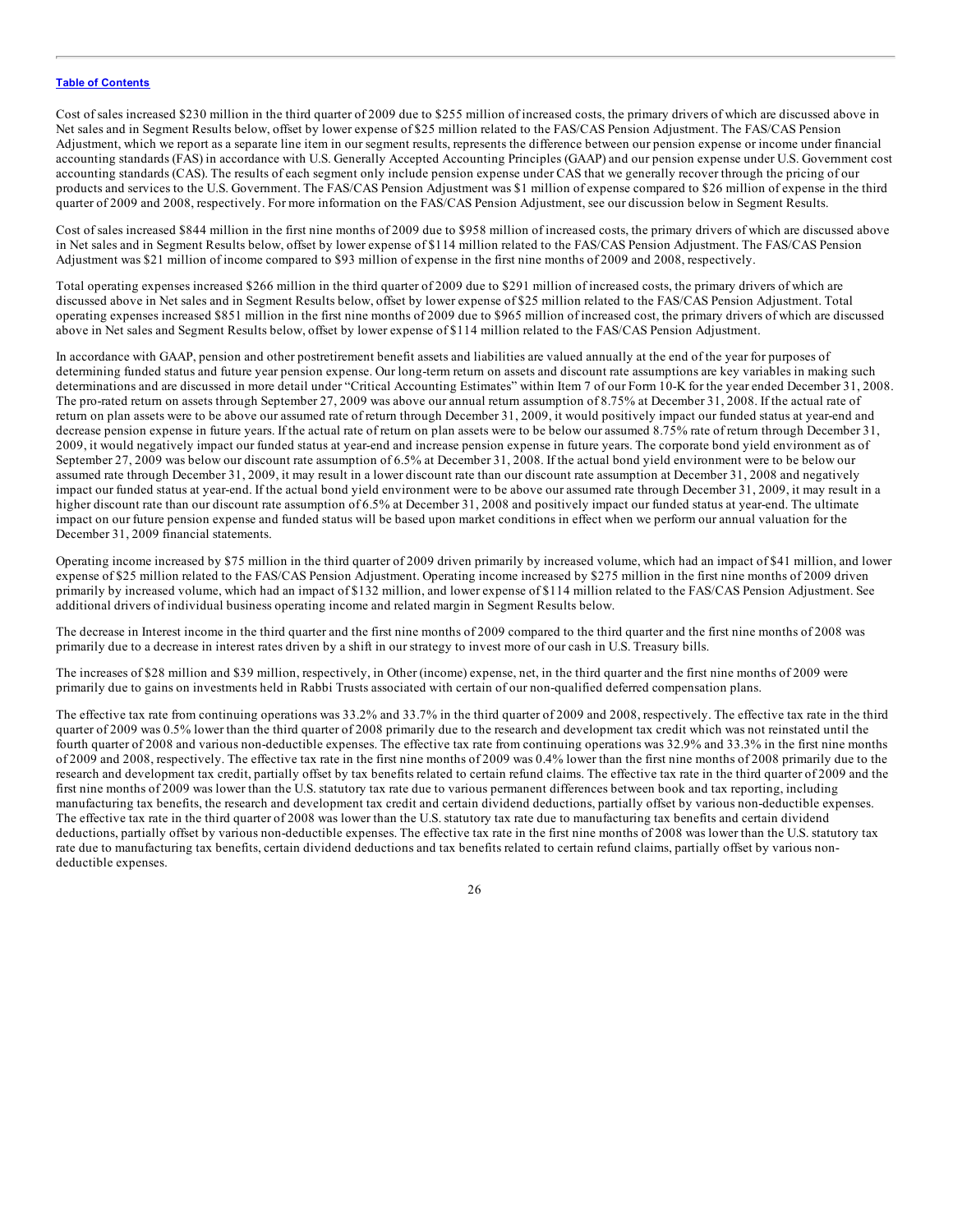Income from continuing operations was \$499 million and \$1.25 per diluted share on 393.4 million average diluted shares outstanding in the third quarter of 2009 compared to \$437 million and \$1.01 per diluted share on 424.9 million average diluted shares outstanding in the third quarter of 2008. The increase in Income from continuing operations of \$62 million in the third quarter of 2009 compared to the third quarter of 2008 was due to \$75 million of operating income, as discussed above, and higher Other (income) expense, net of \$28 million as discussed above. These were partially offset by \$26 million of higher taxes related primarily to our higher income and higher interest expense net of interest income of \$15 million. The decrease in average diluted shares outstanding was primarily due to the repurchase of 33.8 million shares in the twelve months ended September 27, 2009.

Income from continuing operations was \$1,460 million and \$3.60 per diluted share on 398.2 million average diluted shares outstanding in the first nine months of 2009 compared to \$1,270 million and \$2.92 per diluted share on 429.8 million average diluted shares outstanding in the first nine months of 2008. The increase in Income from continuing operations of \$190 million in the first nine months of 2009 compared to the first nine months of 2008 was due to \$275 million of operating income, as discussed above, and higher Other (income) expense, net of \$39 million as discussed above. These were partially offset by \$81 million of higher taxes related primarily to our higher income and higher interest expense net of interest income of \$43 million. The decrease in average diluted shares outstanding was primarily due to the repurchase of 33.8 million shares in the twelve months ended September 27, 2009, as discussed above.

Net income was \$498 million in the third quarter of 2009 compared to \$437 million in the third quarter of 2008. Net income was \$1,459 million in the first nine months of 2009 compared to \$1,268 million in the first nine months of 2008. The increase in Net income in the third quarter and first nine months of 2009 was primarily due to the increase in Income from continuing operations, as discussed above.

Net income attributable to Raytheon Company common stockholders was \$490 million and \$1.25 per diluted share in the third quarter of 2009 compared to \$427 million and \$1.00 per diluted share in the third quarter of 2008. The increase in Net income attributable to Raytheon Company common stockholders of \$63 million in the first nine months of 2009 compared to the first nine months of 2008 was primarily due to the increase in Income from continuing operations, as discussed above.

Net income attributable to Raytheon Company common stockholders was \$1,431 million and \$3.59 per diluted share in the first nine months of 2009 compared to \$1,251 million and \$2.91 per diluted share in the first nine months of 2008. The increase in Net income attributable to Raytheon Company common stockholders of \$180 million in the first nine months of 2009 compared to the first nine months of 2008 was primarily due to the increase in Income from continuing operations, as discussed above.

#### **Segment Results**

We report our results in the following segments: Integrated Defense Systems (IDS), Intelligence and Information Systems (IIS), Missile Systems (MS), Network Centric Systems (NCS), Space and Airborne Systems (SAS) and Technical Services (TS). The following provides some context for viewing the performance of our segments through the eyes of management.

Given the nature of our business, bookings, Net sales and Operating income (including operating margin percentage), which we disclose and discuss at the segment level, are most relevant to an understanding of management's view of our performance and often these measures have significant interrelated effects as discussed below. In addition, we disclose and discuss backlog, which represents future sales that we expect to recognize over the contract period, which is generally the next several years.

*Bookings:* We disclose the amount of bookings for each segment and notable contract awards. Bookings generally represent the dollar value of new contracts awarded to us during the reporting period and include firm orders for which funding has not been appropriated. We believe bookings are an important measure of future performance and are an indicator of potential future changes in Net sales, since we cannot record revenues under a new contract without first having a booking in the current or preceding period (i.e., a contract award).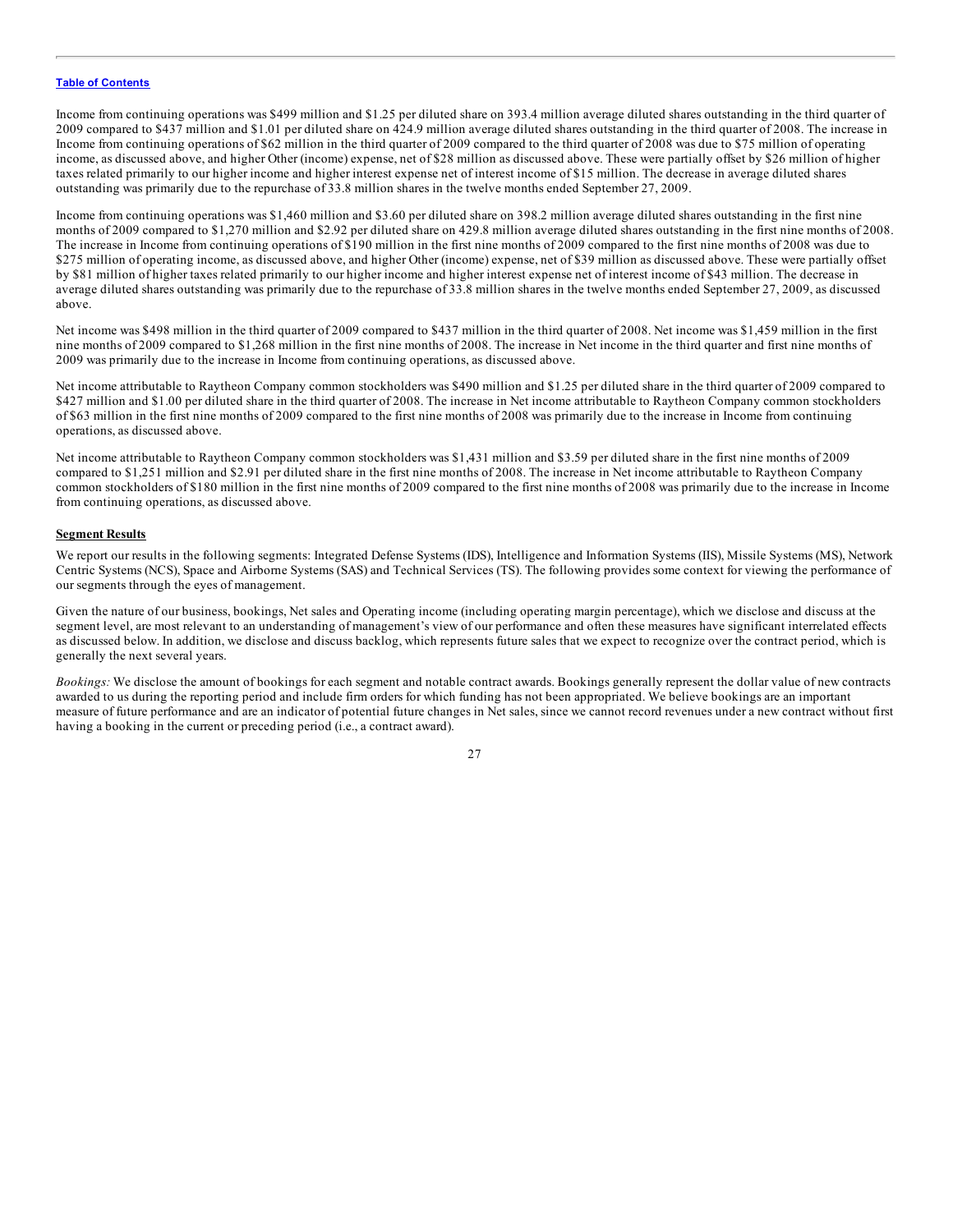*Net Sales and Total Operating Expenses:* We generally express changes in Net sales in terms of volume. Volume generally refers to increases or decreases in revenues related to varying amounts of Total operating expenses, which are comprised of Cost of sales, Administrative and selling expense and Research and development expense, incurred on individual contracts (i.e., from performance against contractual commitments on our bookings related to engineering, production or service activity). Therefore, we discuss volume changes attributable principally to individual programs unless there is a discrete event (e.g., a major contract termination, natural disaster or major labor strike, etc.), or some other unusual item that has a material effect on changes in a segment's volume for a reported period. Due to the nature of our contracts, the amount of costs incurred and related revenues will naturally fluctuate over the life of the contracts. As a result, in any reporting period, the changes in volume on numerous contracts are likely to be due to normal fluctuations in our production activity or service levels.

*Operating Income (and the related operating margin percentage):* We generally express changes in segment operating income in terms of volume, changes in program performance or changes in contract mix. Changes in volume discussed in Net sales typically drive corresponding changes in our operating income based on the profit rate for a particular contract. Changes in program performance typically relate to profit recognition associated with revisions to total estimated costs at completion that reflect improved or deteriorated operating performance or award fee rates. Changes in contract mix refer to changes in operating margin due to a change in the relative volume of contracts with higher or lower fee rates such that the overall average margin rate for the segment changes. Because each segment has thousands of contracts, in any reporting period, changes in Operating income and margin are likely to be due to normal changes in volume, program performance and mix on many contracts with no single change or series of related changes materially driving a segment's change in operating income or operating margin percentage.

*Backlog:* We disclose period ending backlog for each segment. Backlog represents the dollar value of contracts awarded for which work has not been performed. Backlog generally increases with bookings and generally converts into sales as we incur costs under the related contractual commitments. We therefore discuss changes in backlog, including any significant cancellations, for each of our segments, as we believe such discussion provides an understanding of the awarded but not executed portion of our contracts.

Segment financial results were as follows:

|                                      | <b>Three Months Ended</b> |  | <b>Nine Months Ended</b> |   |                |                |         |
|--------------------------------------|---------------------------|--|--------------------------|---|----------------|----------------|---------|
| Net Sales (In millions)              | Sept. 27, 2009            |  | Sept. 28, 2008           |   | Sept. 27, 2009 | Sept. 28, 2008 |         |
| <b>Integrated Defense Systems</b>    | 1,387                     |  | 1,276                    | ъ | 3.984          |                | 3,725   |
| Intelligence and Information Systems | 805                       |  | 801                      |   | 2,401          |                | 2,322   |
| Missile Systems                      | 1.396                     |  | 1,360                    |   | 4.148          |                | 4.042   |
| Network Centric Systems              | 1.212                     |  | 1.145                    |   | 3.563          |                | 3,385   |
| Space and Airborne Systems           | 1.134                     |  | 1.065                    |   | 3.316          |                | 3.114   |
| <b>Technical Services</b>            | 797                       |  | 689                      |   | 2.273          |                | 1,857   |
| Corporate and Eliminations           | (526)                     |  | (472)                    |   | (1, 471)       |                | (1,357) |
| Total                                | 6.205                     |  | 5,864                    |   | 18.214         |                | 17,088  |

|                                       |                                  | <b>Three Months Ended</b> |  | <b>Nine Months Ended</b> |  |                |  |                |  |
|---------------------------------------|----------------------------------|---------------------------|--|--------------------------|--|----------------|--|----------------|--|
| <b>Operating Income (In millions)</b> | Sept. 27, 2009<br>Sept. 28, 2008 |                           |  |                          |  | Sept. 27, 2009 |  | Sept. 28, 2008 |  |
| <b>Integrated Defense Systems</b>     |                                  | 217                       |  | 206                      |  | 610            |  | 626            |  |
| Intelligence and Information Systems  |                                  | 68                        |  | 67                       |  | 195            |  | 186            |  |
| Missile Systems                       |                                  | 145                       |  | 145                      |  | 450            |  | 442            |  |
| Network Centric Systems               |                                  | 172                       |  | 152                      |  | 505            |  | 427            |  |
| Space and Airborne Systems            |                                  | 159                       |  | 144                      |  | 473            |  | 402            |  |
| <b>Technical Services</b>             |                                  | 60                        |  | 45                       |  | 157            |  | 125            |  |
| FAS/CAS Pension Adjustment            |                                  | (1)                       |  | (26)                     |  | 21             |  | (93)           |  |
| Corporate and Eliminations            |                                  | (55)                      |  | (43)                     |  | (169)          |  | (148)          |  |
| Total                                 |                                  | 765                       |  | 690                      |  | 2,242          |  | 1,967          |  |

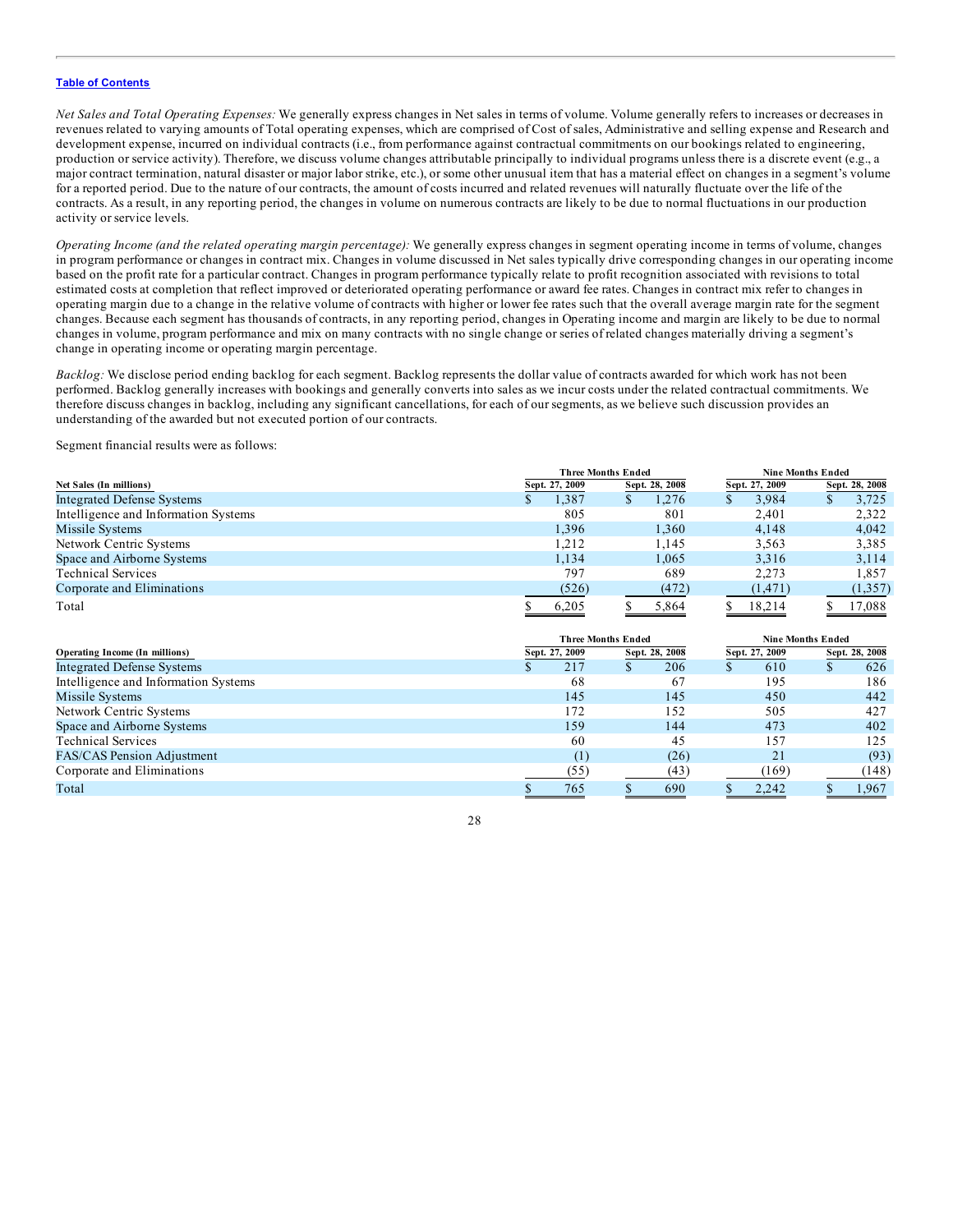|                                      | <b>Three Months Ended</b> | <b>Nine Months Ended</b> |  |                |  |                |
|--------------------------------------|---------------------------|--------------------------|--|----------------|--|----------------|
| <b>Bookings (In millions)</b>        | Sept. 27, 2009            | Sept. 28, 2008           |  | Sept. 27, 2009 |  | Sept. 28, 2008 |
| <b>Integrated Defense Systems</b>    | 712                       | 516                      |  | 3,717          |  | 2,603          |
| Intelligence and Information Systems | 510                       | 698                      |  | 1,602          |  | 2,493          |
| Missile Systems                      | 1.395                     | 1.102                    |  | 4.210          |  | 4,685          |
| Network Centric Systems              | 698                       | 1.090                    |  | 2.715          |  | 3,577          |
| Space and Airborne Systems           | 940                       | 1.087                    |  | 3,470          |  | 2,624          |
| <b>Technical Services</b>            | 882                       | 1,273                    |  | 2,279          |  | 2,286          |
| Corporate                            |                           |                          |  |                |  | 22             |
| Total                                | 5,137                     | 5,766                    |  | 17.993         |  | 18,290         |

We record bookings for not-to-exceed contract awards based on a reasonable estimate of expected contract definitization, which will generally not be less than 75% of the award. We subsequently adjust bookings to reflect the actual amounts definitized, or, when prior to definitization, when facts and circumstances indicate our previous estimate is no longer reasonable. The timing of awards that may cover multiple fiscal years influences bookings in each year. Bookings exclude unexercised contract options and potential orders under ordering-type contracts (i.e., indefinite delivery/indefinite quantity (IDIQ) type contracts), and are reduced for contract cancellations and terminations of bookings recognized in the current year. We reflect contract cancellations and terminations from prior year bookings, as well as the impact of changes in foreign exchange rates, directly as an adjustment to backlog in the period in which the cancellation or termination occurs.

|                                      |                | <b>Funded Backlog</b> | <b>Total Backlog</b> |               |  |  |  |
|--------------------------------------|----------------|-----------------------|----------------------|---------------|--|--|--|
| (In millions)                        | Sept. 27, 2009 | Dec. 31, 2008         | Sept. 27, 2009       | Dec. 31, 2008 |  |  |  |
| Integrated Defense Systems           | 5,523          | 4.802                 | 9.823                | 9,883         |  |  |  |
| Intelligence and Information Systems | 1.692          | 1.890                 | 4,349                | 5,137         |  |  |  |
| Missile Systems                      | 6.281          | 6.082                 | 7,688                | 9.937         |  |  |  |
| Network Centric Systems              | 4.068          | 4.593                 | 5.123                | 5.733         |  |  |  |
| Space and Airborne Systems           | 3.718          | 2.731                 | 6.078                | 5,442         |  |  |  |
| <b>Technical Services</b>            | 2,469          | 1,888                 | 3,151                | 2,752         |  |  |  |
| Total                                | 23,751         | \$21.986              | 36.212               | 38,884        |  |  |  |

Total backlog includes both funded backlog (unfilled orders for which funding is authorized, appropriated and contractually obligated by the customer) and unfunded backlog (firm orders for which funding has not been appropriated and/or contractually obligated by the customer). Backlog excludes unexercised contract options and potential orders under ordering-type contracts (e.g., IDIQ). Both funded and unfunded backlog are affected by changes in foreign exchange rates.

In the second quarter of 2009, Kinetic Energy Interceptor (KEI), a developmental program with the Missile Defense Agency (MDA), was terminated for convenience, which resulted in a backlog adjustment of approximately \$2.4 billion at Missile Systems. The program was cancelled by the MDA due to a change in missile defense priorities. We expect that the change in focus to "early intercept" will lead to additional opportunities for a number of our products and technologies, including Standard Missile-3.

#### **Integrated Defense Systems**

|                                   |                | <b>Three Months Ended</b> |          | <b>Nine Months Ended</b> |                |  |                |          |  |  |
|-----------------------------------|----------------|---------------------------|----------|--------------------------|----------------|--|----------------|----------|--|--|
| (In millions, except percentages) | Sept. 27, 2009 | Sept. 28, 2008            | % Change |                          | Sept. 27, 2009 |  | Sept. 28, 2008 | % Change |  |  |
| Net Sales                         | ,387           | .276                      | 8.7%     |                          | 3.984          |  | 3.725          | $7.0\%$  |  |  |
| <b>Total Operating Expenses</b>   | .170           | 1.070                     | 9.3%     |                          | 3.374          |  | 3.099          | 8.9%     |  |  |
| Operating Income                  | 217            | 206                       | $5.3\%$  |                          | 610            |  | 626            | $-2.6\%$ |  |  |
| <b>Operating Margin</b>           | 15.6%          | 16.1%                     |          |                          | 15.3%          |  | 16.8%          |          |  |  |
| <b>Bookings</b>                   | 712            | 516                       | 38.0%    |                          | ,717           |  | 2.603          | 42.8%    |  |  |

*Net Sales and Total Operating Expenses.* The increase in Net sales of \$111 million in the third quarter of 2009 was primarily due to \$203 million of higher Net sales on an international Patriot program awarded in the fourth quarter of 2008,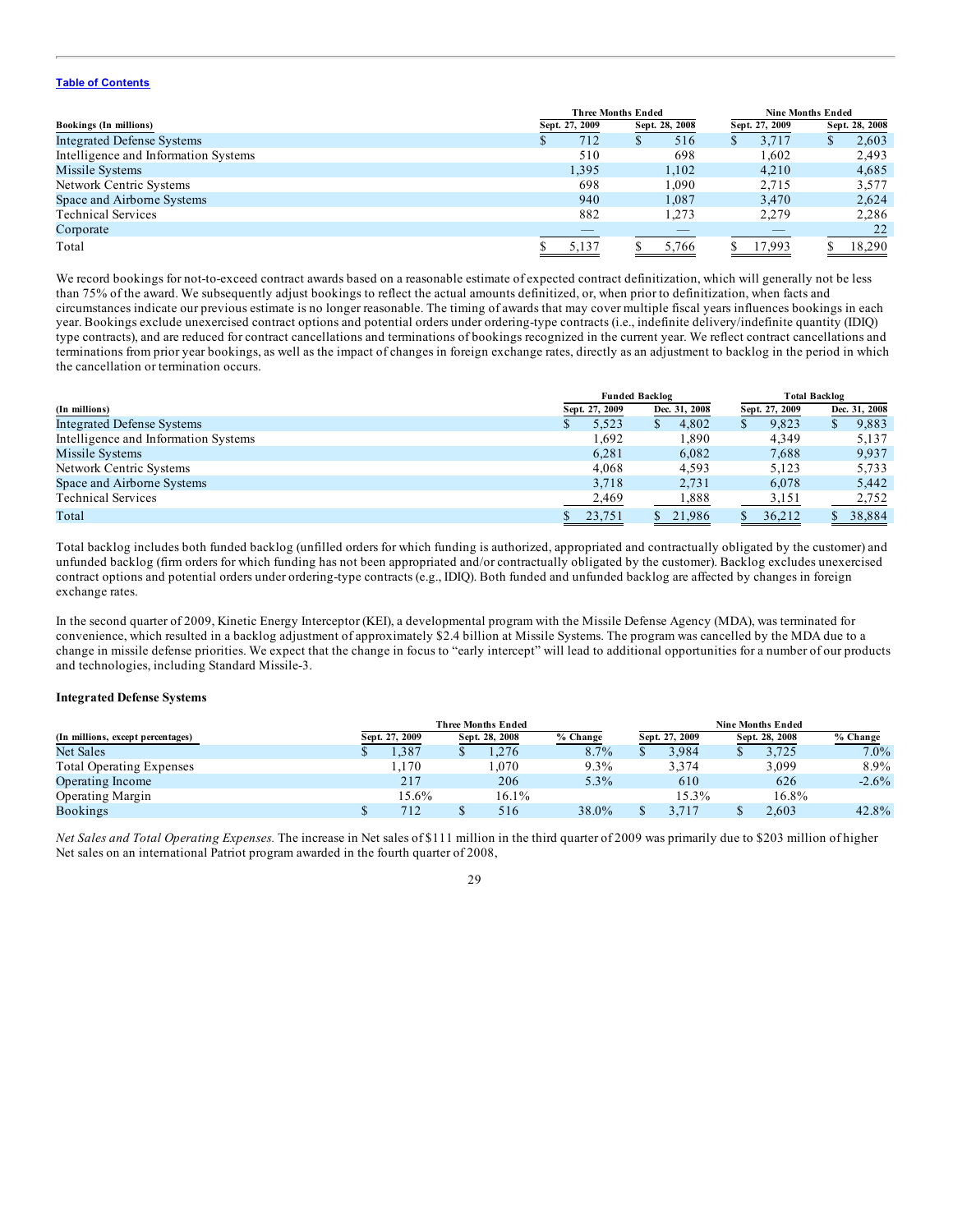principally from higher volume driven by scheduled design effort. The increase in Net sales was partially offset by \$86 million of lower Net sales on programs with the U.S. Navy, principally from lower volume. The lower U.S. Navy Net sales was due to scheduled completion of design and production efforts on numerous programs, including \$50 million from the completion of certain design phases on a U.S. Navy combat systems program. The increase in Total operating expenses of \$100 million in the third quarter of 2009 was driven primarily by the activity in the programs described above.

The increase in Net sales of \$259 million in the first nine months of 2009 was primarily due to \$424 million of higher Net Sales on Patriot programs, principally from higher volume. The increase in Net sales on Patriot programs was primarily due to \$364 million of higher Net Sales on an international Patriot program awarded in the fourth quarter of 2008, driven by scheduled design effort, partially offset by \$171 million of lower Net sales on various U.S. Navy programs, driven principally by lower volume. The lower U.S. Navy Net sales was due to scheduled completion of design and production efforts on numerous programs, including \$66 million from the completion of certain design phases on a U.S. Navy combat systems program. The increase in Total operating expenses of \$275 million in the first nine months of 2009 was driven primarily by the activity in the programs described above.

*Operating Income and Margin.* The increase in Operating income of \$11 million in the third quarter of 2009 was primarily due to increased volume, which had a \$10 million impact on operating income, and \$9 million from improved program performance across various programs, partially offset by a \$14 million impact from a change in contract mix due to the completion of certain air and missile defense programs in 2008. The decline in operating margin in the third quarter of 2009 was primarily due to the change in contract mix, partially offset by the improved program performance.

The decrease in Operating income of \$16 million in the first nine months of 2009 was primarily due to a change in contract mix driven by the completion of certain international air and missile defense programs in 2008, which had a \$53 million impact on operating income, partially offset by increased volume, which had a \$29 million impact on operating income and \$14 million from improved program performance across various programs. IDS' Operating income also benefited from \$14 million of sales of certain licensed software in the first nine months of 2008. The decline in operating margin in the first nine months of 2009 was due to the change in contract mix and software sales from 2008.

*Backlog and Bookings.* Backlog was \$9,823 million at September 27, 2009 compared to \$9,883 million at December 31, 2008. Bookings in the third quarter of 2009 were \$196 million higher than the third quarter of 2008.

Bookings in the first nine months of 2009 were \$1,114 million higher than the first nine months of 2008. In the first nine months of 2009, IDS booked \$1,852 million on Patriot programs compared to \$1,080 million in the first nine months of 2008. The increase in Patriot awards of \$772 million in the first nine months of 2009 was primarily due to awards for the United Arab Emirates (UAE). In the first nine months of 2009, IDS also booked \$157 million to provide Finland with Surface Launched Medium Range Air-to-Air Missile (SL-AMRAAM) systems, \$150 million for the Joint Land Attack Cruise Missile Defense Elevated Netted Sensor Systems (JLENS) program for the U.S. Army, and \$217 million for two Volume Search Radar (VSR) arrays from the U.S. Navy, one for the Zumwalt-class destroyer program and one for the CVN 78 aircraft carrier. In the first nine months of 2008, IDS booked \$510 million on certain contracts for the design, development and support of the Patriot system for international customers, including \$285 million for South Korea, \$140 million for Kuwait and \$85 million for Taiwan. IDS also booked \$133 million to provide engineering services support for a Patriot air and missile defense program and \$143 million for the Rapid Aerostat Initial Deployment (RAID) program, both for the U.S. Army.

#### **Intelligence and Information Systems**

|                                   |                |         |                | <b>Three Months Ended</b> |          | <b>Nine Months Ended</b> |       |                |         |           |  |  |
|-----------------------------------|----------------|---------|----------------|---------------------------|----------|--------------------------|-------|----------------|---------|-----------|--|--|
| (In millions, except percentages) | Sept. 27, 2009 |         | Sept. 28, 2008 |                           | % Change | Sept. 27, 2009           |       | Sept. 28, 2008 |         | % Change  |  |  |
| Net Sales                         |                | 805     |                | 801                       | $0.5\%$  |                          | 2.401 |                | 2.322   | $3.4\%$   |  |  |
| <b>Total Operating Expenses</b>   |                | 737     |                | 734                       | $0.4\%$  |                          | 2,206 |                | 2,136   | $3.3\%$   |  |  |
| Operating Income                  |                | 68      |                | 67                        | $1.5\%$  |                          | 195   |                | 186     | $4.8\%$   |  |  |
| <b>Operating Margin</b>           |                | $8.4\%$ |                | 8.4%                      |          |                          | 8.1%  |                | $8.0\%$ |           |  |  |
| <b>Bookings</b>                   |                | 510     |                | 698                       | $-26.9%$ |                          | .602  |                | 2.493   | $-35.7\%$ |  |  |

*Net Sales and Total Operating Expenses.* Net sales and Total operating expenses in the third quarter of 2009 remained relatively consistent with the third quarter of 2008.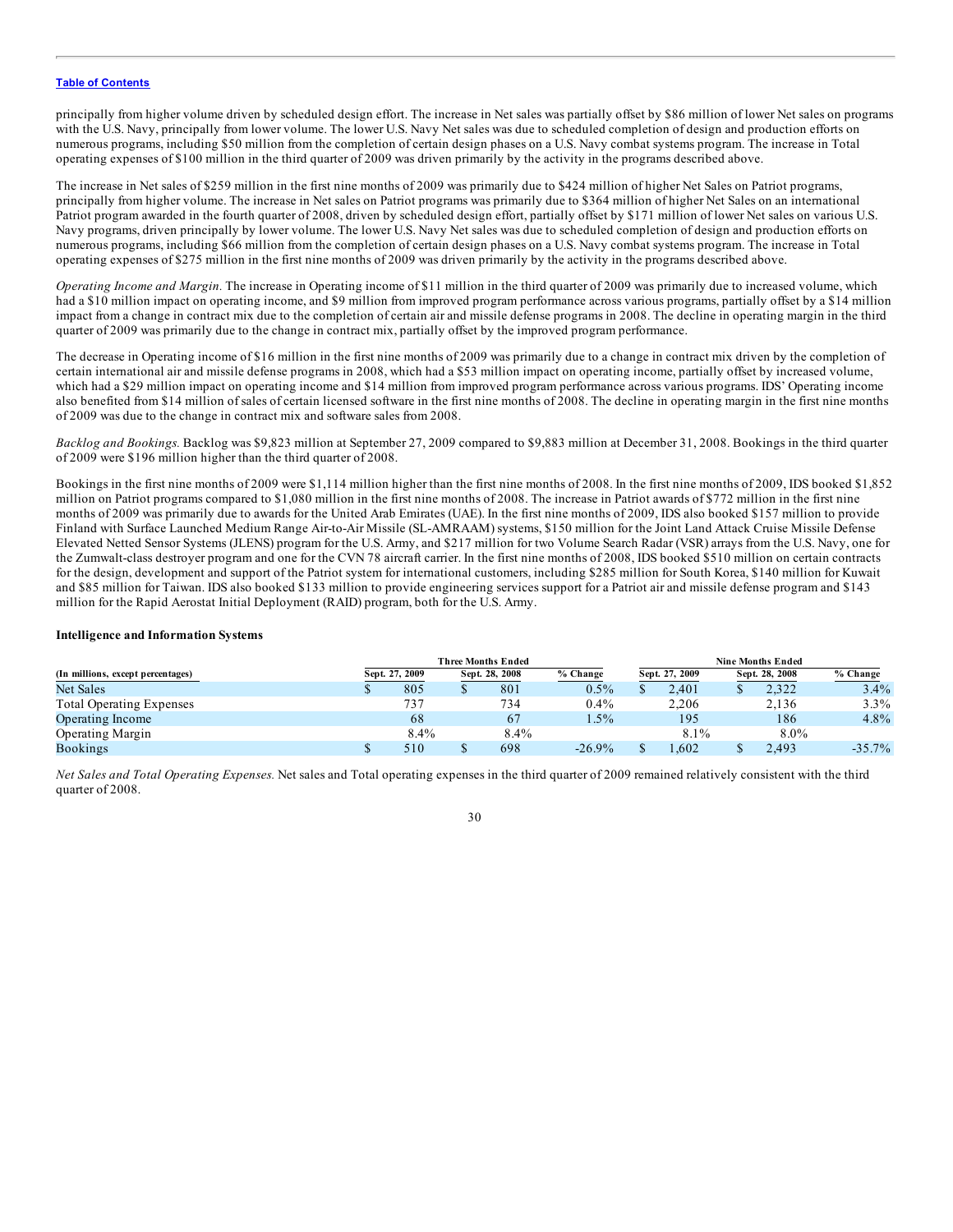The increase in Net sales of \$79 million in the first nine months of 2009 was primarily due to higher Net sales on various classified programs and a U.S. Air Force program, principally from higher volume driven by additional task orders from expanded customer scope, partially offset by \$83 million of lower Net sales on an international advanced border control and security program, principally from lower volume as subcontractor work related to the initial development phase was completed in June 2009. The increase in Total operating expenses of \$70 million in the first nine months of 2009 was driven primarily by the activity in the programs described above.

*Operating Income and Margin.* Operating income and operating margin in the third quarter of 2009 remained relatively consistent with the third quarter of 2008. IIS' operating margin was reduced by approximately 70 basis points in the third quarter of 2009 and approximately 80 basis points in the third quarter of 2008 by certain cyber security-related costs, primarily acquisition costs.

The increase in Operating income of \$9 million in the first nine months of 2009 was primarily due to increased volume, which had a \$7 million impact on operating income. Operating margin in the first nine months of 2009 remained relatively consistent with the first nine months of 2008. IIS' operating margin was reduced by approximately 60 basis points in the first nine months of 2009 and approximately 100 basis points in the first nine months of 2008 by certain cyber security-related costs, primarily acquisition costs.

*Backlog and Bookings*. Backlog was \$4,349 million at September 27, 2009 compared to \$5,137 million at December 31, 2008. Bookings in the third quarter of 2009 were \$188 million lower than the third quarter of 2008 primarily due to bookings of \$119 million in the third quarter of 2008 on the Consolidated Field Services (CFS) contract to provide support to the U.S. Air Force. In the third quarter of 2009, IIS booked \$267 million on a number of classified contracts compared to \$294 million in the third quarter of 2008.

Bookings in the first nine months of 2009 were \$891 million lower than the first nine months of 2008 primarily due to \$502 million of lower classified bookings and \$159 million of lower bookings on the U.K. e-Borders contract. In the first nine months of 2009, IIS booked \$845 million on a number of classified contracts compared to \$1,347 million in the first nine months of 2008. Bookings in the first nine months of 2008 included \$379 million and \$171 million on two major classified programs.

#### **Missile Systems**

|                                   |                |       |                | <b>Three Months Ended</b> |          | <b>Nine Months Ended</b> |       |                |       |           |  |  |
|-----------------------------------|----------------|-------|----------------|---------------------------|----------|--------------------------|-------|----------------|-------|-----------|--|--|
| (In millions, except percentages) | Sept. 27, 2009 |       | Sept. 28, 2008 |                           | % Change | Sept. 27, 2009           |       | Sept. 28, 2008 |       | % Change  |  |  |
| <b>Net Sales</b>                  |                | .396  |                | .360                      | 2.6%     |                          | 4.148 |                | 4.042 | $2.6\%$   |  |  |
| <b>Total Operating Expenses</b>   |                | .251  |                | 1.215                     | $3.0\%$  |                          | 3.698 |                | 3.600 | $2.7\%$   |  |  |
| Operating Income                  |                | 145   |                | 145                       | $0.0\%$  |                          | 450   |                | 442   | $1.8\%$   |  |  |
| <b>Operating Margin</b>           |                | 10.4% |                | $10.7\%$                  |          |                          | 10.8% |                | 10.9% |           |  |  |
| <b>Bookings</b>                   |                | .395  |                | .102                      | 26.6%    |                          | 4.210 |                | 4.685 | $-10.1\%$ |  |  |

*Net Sales and Total Operating Expenses.* The increase in Net sales of \$36 million in the third quarter of 2009 was primarily due to \$29 million of higher Net sales on the Standard Missile program, principally from higher volume driven by increased production on large international orders received in October of 2008, \$28 million of higher Net sales on the Standard Missile-3 program, principally from higher volume due to higher subcontractor effort per the contract schedule, along with various other programs. The higher Net sales on these programs were partially offset by \$29 million of lower Net sales, principally from lower volume, on the Kinetic Energy Interceptor (KEI) program, which was terminated for convenience in the second quarter of 2009, as discussed above. The increase in Total operating expenses of \$36 million in the third quarter of 2009 was driven primarily by the activity in the programs described above.

The increase in Net sales of \$106 million in the first nine months of 2009 was primarily due to \$68 million of higher Net sales on the Standard Missile program, principally from higher volume driven by increased production on large international orders received in October of 2008 and \$63 million of higher Net sales on the Standard Missile-3 program, principally from higher volume due to higher subcontractor effort per the contract schedule, partially offset by lower Net sales on various other programs, principally from lower volume. The increase in Total operating expenses of \$98 million in the first nine months of 2009 was driven primarily by the activity in the programs described above.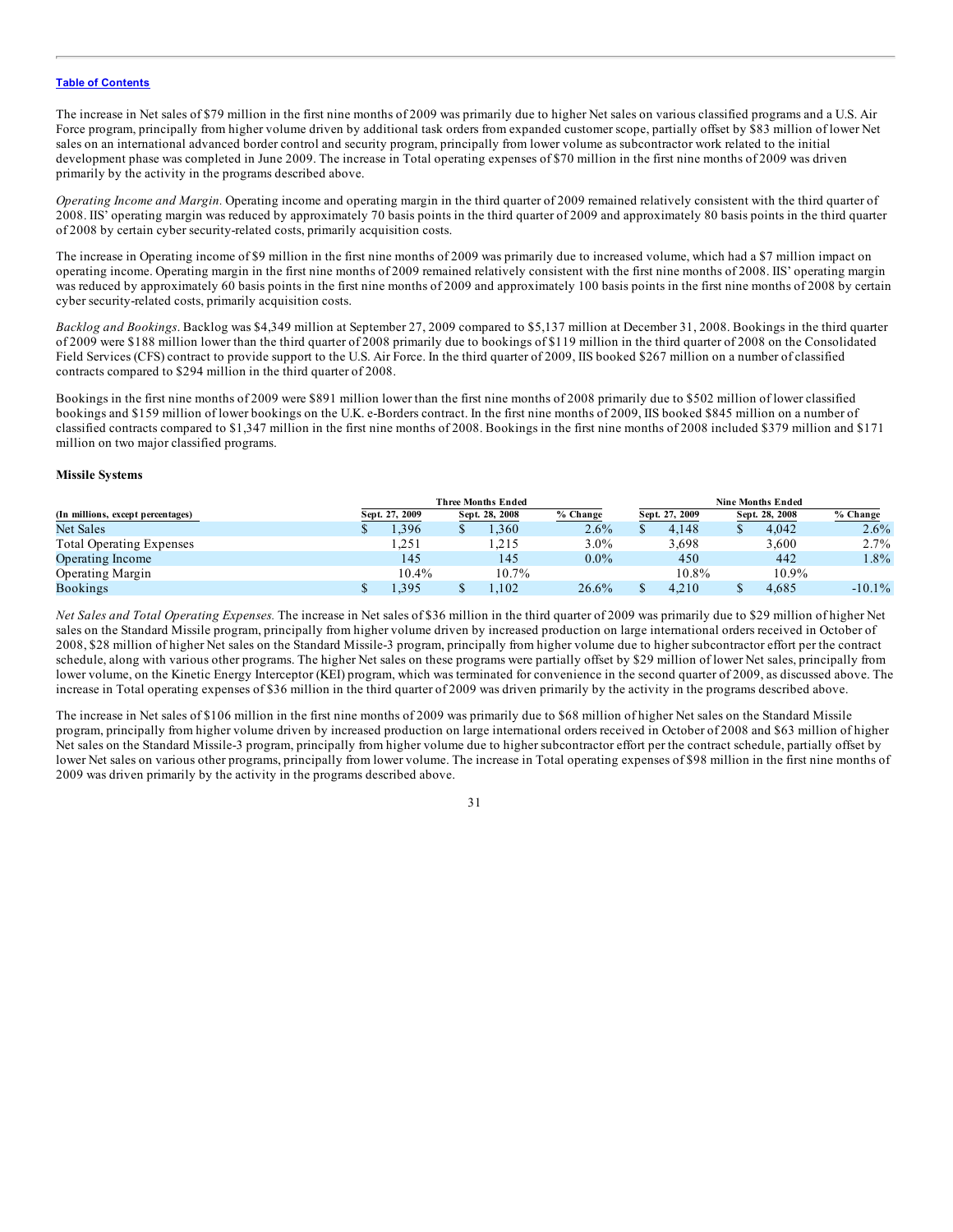*Operating Income and Margin.* Operating income and operating margin in the third quarter of 2009 remained relatively consistent with the third quarter of 2008.

Operating income and operating margin in the first nine months of 2009 remained relatively consistent with the first nine months of 2008. Included in operating income in the first nine months of 2009 was improved program performance of \$27 million on the Phalanx program primarily as a result of the implementation of value engineering change proposals (VECP), which reduced production costs, primarily from material and labor efficiencies. MS' Operating income in the first nine months of 2008 included \$25 million from higher award fees recognized on the Standard Missile-3 program driven by a successful flight test milestone.

*Backlog and Bookings.* Backlog was \$7,688 million at September 27, 2009 compared to \$9,937 million at December 31, 2008. The decrease in backlog was primarily related to the termination for convenience of the KEI program. Bookings in the third quarter of 2009 were \$293 million higher than the third quarter of 2008. In the third quarter of 2009, MS booked \$357 million for the Tube-launched Optically-tracked Wireless (TOW) program and \$140 million for the Evolved Sea Sparrow Missile (ESSM) program. In the third quarter of 2008, MS booked \$200 million for the production of Phalanx Weapons Systems for the U.S. Navy, \$125 million for the development of the U.S Army-led Joint Air to Ground Missile (JAGM) program and \$114 million for the production of the Rolling Airframe Missile (RAM) program for an international customer.

Bookings in the first nine months of 2009 were \$475 million lower than the first nine months of 2008, primarily due to \$1,004 million of awards for the production of Standard Missile-3 for the U.S. Navy and the Missile Defense Agency in the first nine months of 2008. In addition to the bookings noted above, in the first nine months of 2009 MS booked \$521 million for the production of Advanced Medium Range Air-to-Air Missile (AMRAAM) systems for international customers and the U.S. Air Force, \$260 million for Phalanx Weapon Systems and \$207 million for the production of Tomahawk Block IV missiles for the U.S. Navy. In addition to the bookings noted above, in the first nine months of 2008, MS booked \$412 million for the production of the AMRAAM program for international customers and the U.S. Air Force and \$293 million for the production of Tactical Tomahawk cruise missiles for the U.S Navy.

#### **Network Centric Systems**

|                                   |                | <b>Three Months Ended</b> |           | <b>Nine Months Ended</b> |                |  |                |           |  |
|-----------------------------------|----------------|---------------------------|-----------|--------------------------|----------------|--|----------------|-----------|--|
| (In millions, except percentages) | Sept. 27, 2009 | Sept. 28, 2008            | % Change  |                          | Sept. 27, 2009 |  | Sept. 28, 2008 | % Change  |  |
| <b>Net Sales</b>                  | .212           | .145                      | 5.9%      |                          | 3.563          |  | 3,385          | 5.3%      |  |
| <b>Total Operating Expenses</b>   | .040           | 993                       | 4.7%      |                          | 3.058          |  | 2.958          | $3.4\%$   |  |
| Operating Income                  | 172            | 152                       | 13.2%     |                          | 505            |  | 427            | 18.3%     |  |
| <b>Operating Margin</b>           | 14.2%          | 13.3%                     |           |                          | 14.2%          |  | $12.6\%$       |           |  |
| <b>Bookings</b>                   | 698            | .090                      | $-36.0\%$ |                          | 2.715          |  | 3,577          | $-24.1\%$ |  |

*Net Sales and Total Operating Expenses.* The increase in Net sales of \$67 million in the third quarter of 2009 was primarily due to \$75 million of higher Net sales across various production programs, primarily certain U.S. Army programs, principally from higher volume driven by increases in production to meet program delivery schedule requirements, as anticipated, as well as \$36 million of higher intersegment sales related to precision mechanical products and related design engineering. The increase in Net sales in the third quarter of 2009 was partially offset by \$47 million of lower Net sales, principally from lower volume, on a U.S. Army communications program that substantially completed production efforts as planned in the third quarter of 2008. The increase in Total operating expenses of \$47 million in the third quarter of 2009 was driven primarily by the activity in the programs described above.

The increase in Net sales of \$178 million in the first nine months of 2009 was primarily due to \$216 million of higher Net sales across various production programs, primarily certain U.S. Army programs, principally from higher volume driven by increases in production to meet program delivery schedule requirements, as anticipated, as well as \$82 million of higher intersegment sales related to precision mechanical products and related design engineering. The increase in Net sales was also due to \$44 million of higher Net sales, principally from higher volume on a precision approach and landing program for the U.S. Navy awarded in the third quarter of 2008. The increase in Net sales was partially offset by \$166 million of lower Net sales, principally from lower volume on a U.S. Army communications program that substantially completed production efforts as planned in the third quarter of 2008. The increase in Total operating expenses of \$100 million in the first nine months of 2009 was driven primarily by the activity in the programs described above.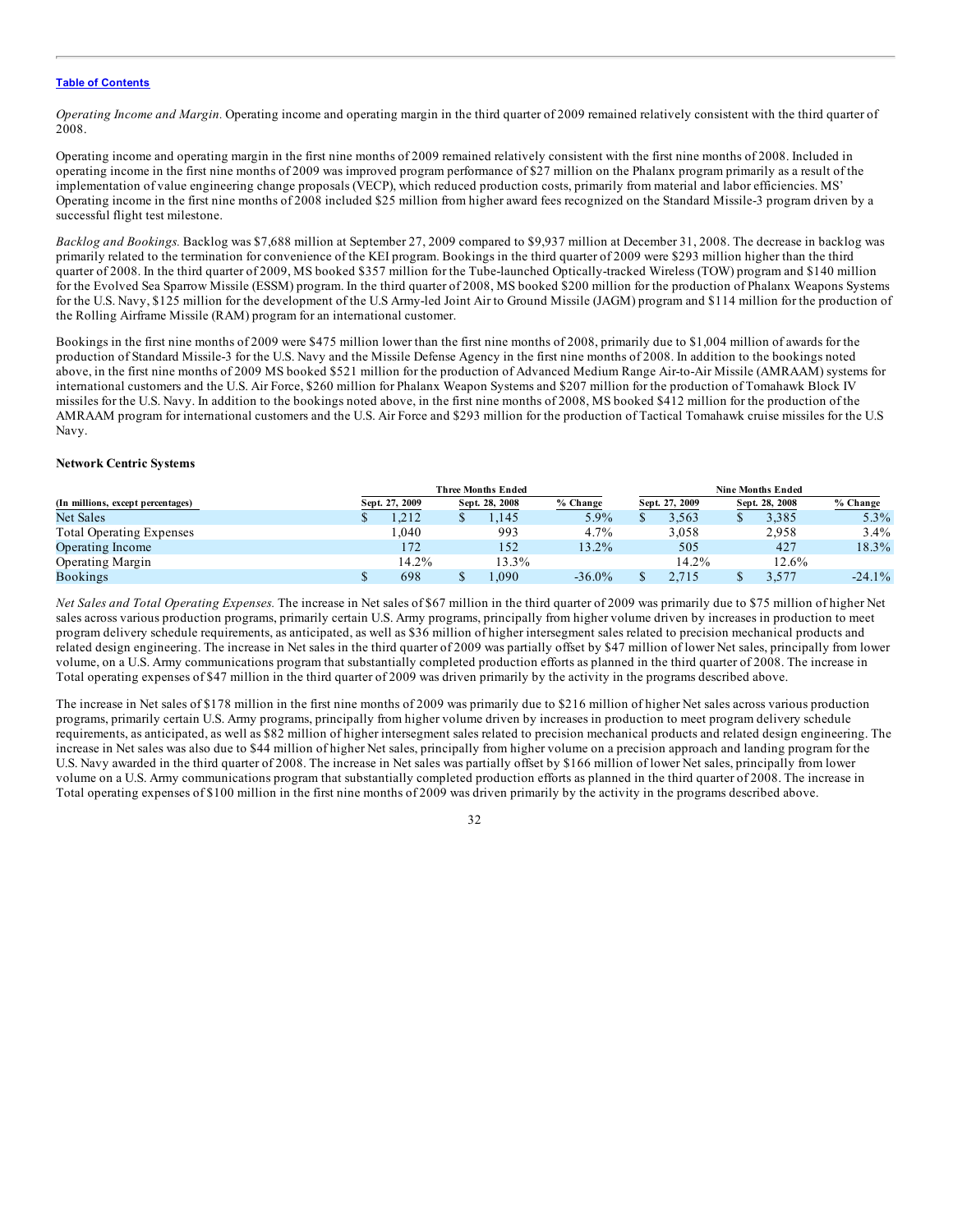*Operating Income and Margin.* The increase in Operating income of \$20 million in the third quarter of 2009 was primarily due to improved program performance on various production programs of \$11 million and higher volume, which had a \$6 million impact on operating income. The improved program performance was driven by lower estimated labor and material costs at completion from achieved production efficiencies. These production efficiencies were a result of increased production volume across these programs which allowed us to leverage existing capacity, incur lower production labor hours and experience improved yields. The improvement in operating margin in the third quarter of 2009 was due to the improved program performance discussed above.

The increase in Operating income of \$78 million in the first nine months of 2009 was primarily due to improved program performance on a broad range of programs of \$64 million and higher volume, which had a \$14 million impact on operating income. Of the \$64 million in improved program performance, \$32 million is attributable to the production programs discussed above and an integrated ground combat surveillance program, driven by lower estimated labor and material costs at completion from achieved production efficiencies. These production efficiencies were the result of increased production volume across these programs which allowed us to leverage existing capacity, incur lower production labor hours and experience improved yields. The remaining program performance was spread across numerous contracts with no individual or common significant driver. The improvement in operating margin in the first nine months of 2009 was primarily due to the improved program performance.

*Backlog and Bookings*. Backlog was \$5,123 million at September 27, 2009 compared to \$5,733 million at December 31, 2008. Bookings for the third quarter of 2009 were \$392 million lower than bookings for the third quarter of 2008 primarily due to bookings of \$233 million in the third quarter of 2008 for the design and development phase of the Joint Precision Approach and Landing System (JPALS) for the U.S. Navy.

Bookings in the first nine months of 2009 were \$862 million lower than the first nine months of 2008 primarily due to a \$356 million award for Horizontal Technology Integration (HTI) forward-looking infrared kits and a \$233 million award for JPALS in the first nine months of 2008. In addition to the third quarter 2008 JPALS booking noted above, in the first nine months of 2008, NCS booked \$356 million to provide HTI forward-looking infrared kits and \$126 million for the Long Range Advanced Scout Surveillance Systems (LRAS3) for the U.S. Army. In the first nine months of 2008, NCS also booked \$228 million for the production of Improved Target Acquisition Systems (ITAS) for the U.S. Army and the U.S. Marine Corps and \$115 million for the Airborne, Maritime and Fixed Site (AMF) Joint Tactical Radio System (JTRS) program.

#### **Space and Airborne Systems**

|                                   |                | <b>Three Months Ended</b> |           |                | <b>Nine Months Ended</b> |          |
|-----------------------------------|----------------|---------------------------|-----------|----------------|--------------------------|----------|
| (In millions, except percentages) | Sept. 27, 2009 | Sept. 28, 2008            | % Change  | Sept. 27, 2009 | Sept. 28, 2008           | % Change |
| Net Sales                         | .134           | .065                      | 6.5%      | 3.316          | 3.114                    | $6.5\%$  |
| <b>Total Operating Expenses</b>   | 975            | 921                       | 5.9%      | 2,843          | 2,712                    | $4.8\%$  |
| Operating Income                  | 159            | 144                       | 10.4%     | 473            | 402                      | 17.7%    |
| <b>Operating Margin</b>           | 14.0%          | 13.5%                     |           | 14.3%          | $12.9\%$                 |          |
| <b>Bookings</b>                   | 940            | .087                      | $-13.5\%$ | 3.470          | 2.624                    | 32.2%    |

*Net Sales and Total Operating Expenses.* The increase in Net sales of \$69 million in the third quarter of 2009 was primarily due to \$64 million of higher Net sales, principally from higher volume as work increased on certain classified business awarded in the second half of 2008 and in the first quarter of 2009. The increase in Total operating expenses of \$54 million in the third quarter of 2009 was driven primarily by the activity in the programs described above.

The increase in Net sales of \$202 million in the first nine months of 2009 was primarily due to \$130 million of higher Net sales, principally from higher volume as work increased on certain classified business awarded in the second half of 2008 and in the first quarter of 2009 and \$85 million of higher Net sales, principally from higher volume on international airborne tactical radar programs driven by increased production efforts as planned to meet the program delivery schedule. The increase in Total operating expenses of \$131 million in the first nine months of 2009 was driven primarily by the activity in the programs described above.

*Operating Income and Margin.* The increase in Operating income of \$15 million in the third quarter of 2009 was primarily due to a change in mix from higher volume on international airborne tactical radar programs, which had a \$10 million impact on operating income, and increased volume, which had a \$7 million impact on operating income. The improvement in operating margin in the third quarter of 2009 was primarily due to the change in mix.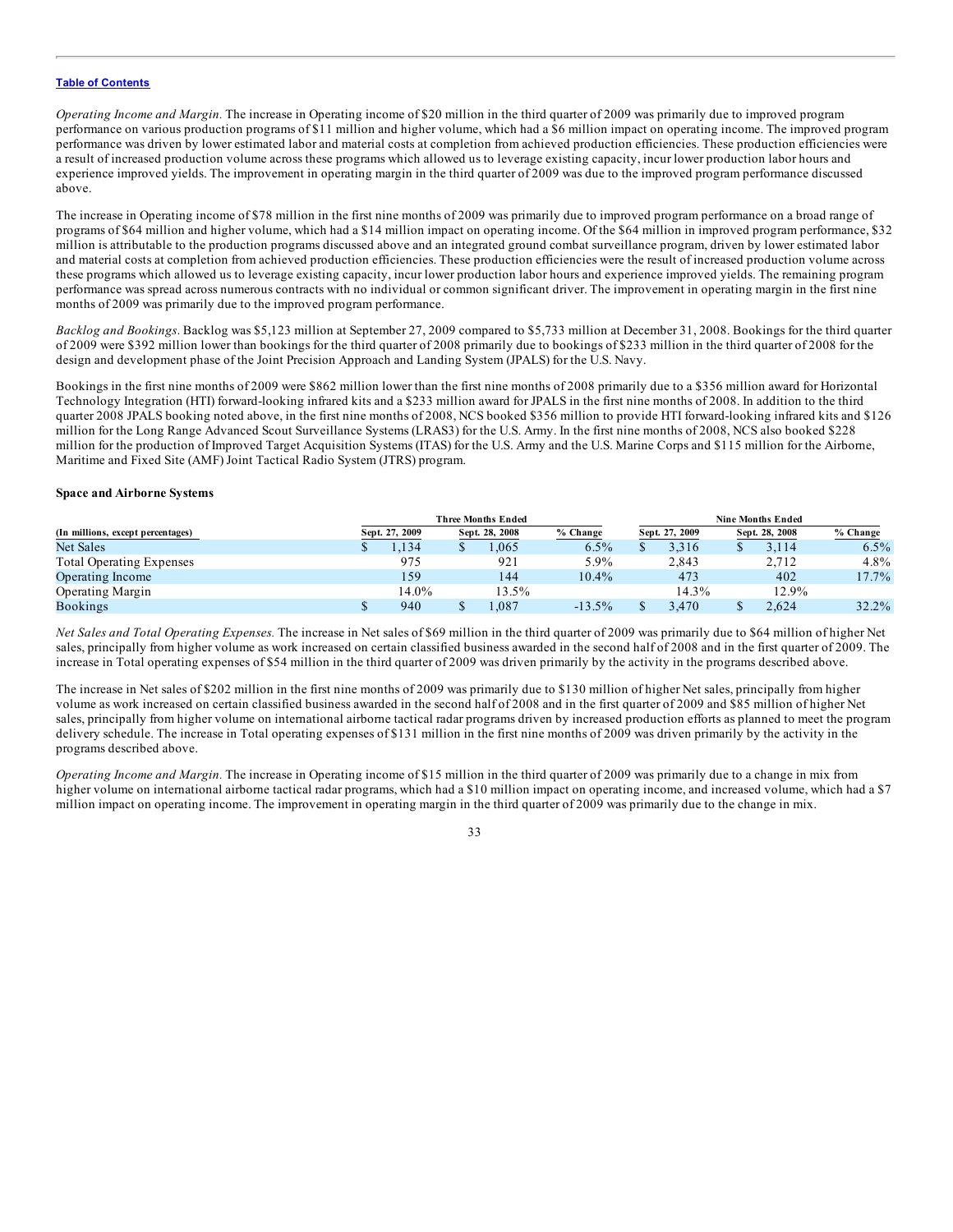The increase in Operating income of \$71 million in the first nine months of 2009 was primarily due to a change in mix from higher volume on the international tactical radar programs discussed above, which had a \$41 million impact on operating income, increased volume, which had a \$18 million impact on operating income, and \$19 million from the favorable settlement of affirmative claims related to contract scope on two fixed price programs and the resolution of a contract termination claim. The improvement in operating margin in the first nine months of 2009 was primarily due to the change in mix and favorable settlement of the affirmative claims and resolution of the contract termination claim.

*Backlog and Bookings.* Backlog was \$6,078 million at September 27, 2009 compared to \$5,442 million at December 31, 2008, driven primarily by an international tactical radar award and classified awards. Bookings in the third quarter of 2009 were \$147 million lower than the third quarter of 2008 due to classified awards in the third quarter of 2008. In the third quarter of 2009, SAS booked \$201 million on a number of classified contracts compared to \$434 million in the third quarter of 2008.

Bookings in the first nine months of 2009 were \$846 million higher than the first nine months of 2008, primarily due to international tactical radar and classified awards. In the first nine months of 2009, SAS booked approximately \$1.2 billion on a number of classified contracts compared to \$948 million in the first nine months of 2008.

#### **Technical Services**

|                                   | <b>Three Months Ended</b> |                |  |                |           | <b>Nine Months Ended</b> |                |  |                |          |
|-----------------------------------|---------------------------|----------------|--|----------------|-----------|--------------------------|----------------|--|----------------|----------|
| (In millions, except percentages) |                           | Sept. 27, 2009 |  | Sept. 28, 2008 | % Change  |                          | Sept. 27, 2009 |  | Sept. 28, 2008 | % Change |
| <b>Net Sales</b>                  |                           | 797            |  | 689            | 15.7%     |                          | 2.273          |  | 1.857          | 22.4%    |
| <b>Total Operating Expenses</b>   |                           | 737            |  | 644            | 14.4%     |                          | 2.116          |  | 1.732          | 22.2%    |
| Operating Income                  |                           | 60             |  | 45             | 33.3%     |                          | 157            |  | 125            | 25.6%    |
| <b>Operating Margin</b>           |                           | $7.5\%$        |  | $6.5\%$        |           |                          | $6.9\%$        |  | 6.7%           |          |
| <b>Bookings</b>                   |                           | 882            |  | .273           | $-30.7\%$ |                          | 2.279          |  | 2.286          | $-0.3\%$ |

*Net Sales and Total Operating Expenses.* The increase in Net sales of \$108 million in the third quarter of 2009 was due to \$146 million of higher Net sales principally from growth on TS' training programs, primarily education and virtual and live training on the U.S. Army's Warfighter Field Operations Customer Support (FOCUS) contract, which began significant efforts in May 2008, and training activities performed on the Air Traffic Control Optimum Training Solution (ATCOTS) contract for the Federal Aviation Administration (FAA), a program awarded in 2008, which began training activities in the fourth quarter of 2008. The increase was partially offset by \$28 million of lower Net sales on a Defense Threat Reduction Agency (DTRA) program, principally from lower volume due to the substantial completion of contract scope in the fourth quarter of 2008. The increase in Total operating expenses of \$93 million in the third quarter of 2009 was driven primarily by the activity in the programs described above.

The increase in Net sales of \$416 million in the first nine months of 2009 was due to \$488 million of higher Net sales principally from growth on TS' training programs, primarily on the Warfighter FOCUS and ATCOTS contracts as discussed above. The increase was partially offset by \$75 million of lower Net sales on a DTRA program, principally from lower volume, as discussed above. The increase in Total operating expenses of \$384 million in the first nine months of 2009 was driven primarily by the activity in the programs described above.

*Operating Income and Margin*. The increase in Operating income of \$15 million in the third quarter of 2009 was primarily due to improved program performance on certain programs, which had an impact of \$8 million on operating income, and increased volume, which had a \$7 million impact on operating income. The improved program performance was driven relatively equally by award fees received on a fixed price service program in the third quarter of 2009, a contract modification impacting the scope on a training program, as well as indirect support cost efficiencies associated with an increased level of program activities. The improvement in operating margin in the third quarter of 2009 was due to the improved program performance as discussed above.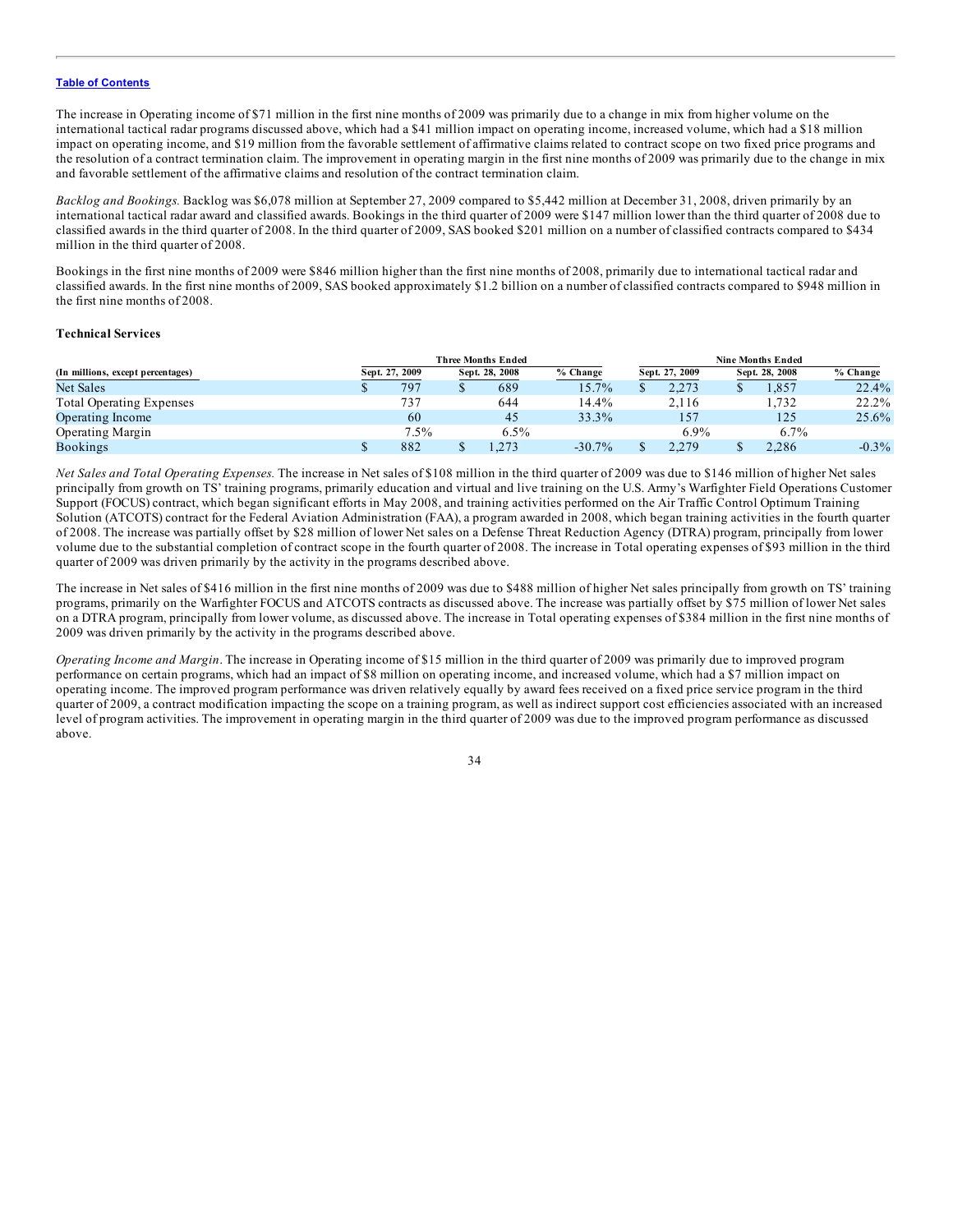The increase in Operating income of \$32 million in the first nine months of 2009 was primarily due to increased volume, which had a \$28 million impact on operating income. Operating margin in the first nine months of 2009 remained relatively consistent with the first nine months of 2008.

*Backlog and Bookings.* Backlog was \$3,151 million at September 27, 2009 compared to \$2,752 million at December 31, 2008. Bookings in the third quarter of 2009 were \$391 million lower than the third quarter of 2008, primarily due to awards of \$437 million for the ATCOTS program and \$205 million on the U.S. Antarctic program for the National Science Foundation in the third quarter of 2008. In the third quarter of 2009, TS booked \$511 million for the Warfighter FOCUS contract compared to \$409 million in the third quarter of 2008.

Bookings in the first nine months of 2009 were consistent with the nine months of 2008.

#### **FAS/CAS Pension Adjustment**

The FAS/CAS Pension Adjustment represents the difference between our pension expense or income under the financial accounting standards (FAS) in accordance with GAAP and our pension expense under CAS. The results of each segment only include pension expense under CAS that we generally recover through the pricing of our products and services to the U.S. Government.

The components of the FAS/CAS Pension Adjustment were as follows:

|                                   | <b>Three Months Ended</b> |  |                |  |                | <b>Nine Months Ended</b> |                |  |  |
|-----------------------------------|---------------------------|--|----------------|--|----------------|--------------------------|----------------|--|--|
| (In millions)                     | Sept. 27, 2009            |  | Sept. 28, 2008 |  | Sept. 27, 2009 |                          | Sept. 28, 2008 |  |  |
| <b>FAS</b> expense                | (178)                     |  | (131)          |  | (484)          |                          | (394)          |  |  |
| CAS expense                       | $\overline{\phantom{m}}$  |  | 105            |  | 505            |                          | 301            |  |  |
| <b>FAS/CAS Pension Adjustment</b> |                           |  | (26)           |  |                |                          | (93)           |  |  |

A key driver of the difference between FAS and CAS expense (and consequently, the FAS/CAS Pension Adjustment) is the pattern of earnings and expense recognition for gains and losses that arise when plan asset and liability experience differs from our assumptions under each set of requirements. Generally, such gains or losses are amortized under FAS over the average future working lifetime of the eligible employee population of approximately 11 years, and are amortized under CAS over a 15-year period. In accordance with both FAS and CAS, we use a "market-related value" of our plan assets to calculate the amount of deferred asset gains or losses to be amortized. We determine the market-related value of assets using actual asset gains or losses over a certain prior period (three years for FAS and five years for CAS, subject to certain limitations under CAS on the difference between the market-related value and actual market value of assets). Because of this difference in the number of years over which we recognize and subsequently amortize actual asset gains or losses, FAS expense generally tends to reflect the recent gains or losses faster than CAS. Another driver of CAS expense (but not FAS expense) is the funded status of our pension plans under CAS. As noted above, we only recognize CAS expense for plans that are not fully funded; consequently, if plans become or cease to be fully funded under CAS due to our asset or liability experience, our CAS expense will change accordingly.

In 2009, our expected CAS expense increased more than our expected FAS expense resulting in a significant decrease in the FAS/CAS Pension Adjustment. The increase in our expected CAS expense was driven by negative asset returns in 2008 which caused certain plans to no longer be fully funded under CAS. While our expected FAS expense also increased due to the lower than expected return on pension assets, the expected return on our discretionary contribution to our pension plans in 2008 as well as the additional funding requirements expected in 2009 helped to partially offset the expected FAS expense increase.

On an annual basis, at December 31st, we update our estimate of future FAS and CAS pension expense based upon actual asset returns and other actuarial factors. Other variables that can impact the pension plans' funded status and FAS and CAS expense include demographic experience such as the expected rates of salary increase, retirement age, turnover and mortality. In addition, certain pension plans provide a lump sum form of benefit that varies based upon externally determined interest rates. Assumptions for these variables are set at the beginning of the year, and are based on actual and projected plan experience. On a periodic basis, generally planned annually in the third quarter, we update our actuarial estimate of the unfunded projected benefit obligation for both FAS and CAS with final census data from the end of the prior year. As a result of this update our annual FAS/CAS Pension Adjustment changed by \$18 million of additional expense, \$12 million of which was recorded in the third quarter and first nine months of 2009.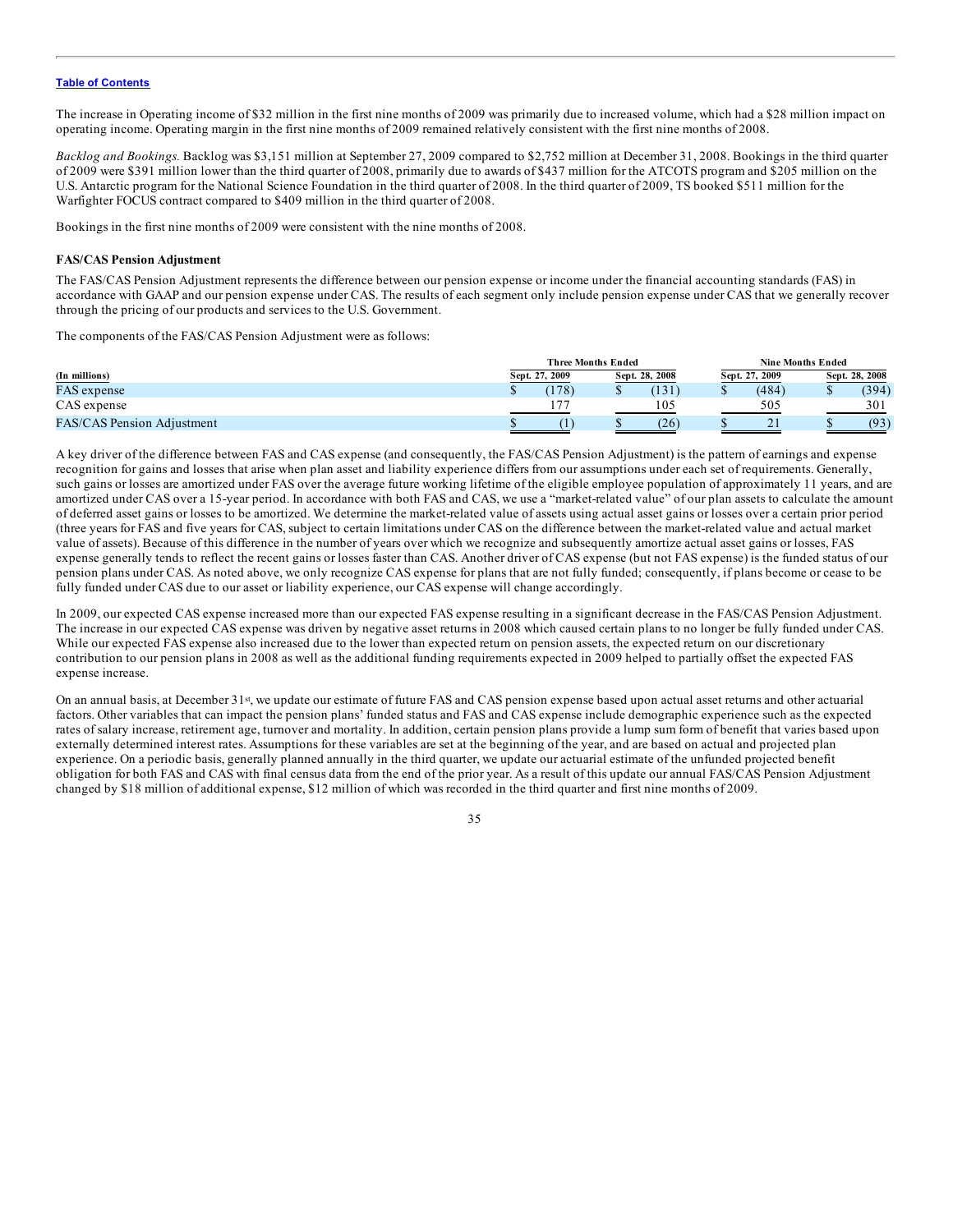#### **Corporate and Eliminations**

Corporate and Eliminations includes corporate expenses and intersegment sales and profit eliminations. Corporate expenses represent unallocated costs and certain other corporate costs not considered part of management's evaluation of reportable segment operating performance, including the net costs associated with our residual commuter aircraft portfolio.

The components of Net sales related to Corporate and Eliminations were as follows:

|                                 | <b>Three Months Ended</b> |  | <b>Nine Months Ended</b> |                |  |                |
|---------------------------------|---------------------------|--|--------------------------|----------------|--|----------------|
| (In millions)                   | Sept. 27. 2009            |  | Sept. 28, 2008           | Sept. 27, 2009 |  | Sept. 28, 2008 |
| Intersegment sales eliminations | (534)                     |  | (484)                    | .495           |  | 1,387          |
| Corporate                       |                           |  |                          | 24             |  | 30             |
| Total                           | (526)                     |  | (472)                    | 4.471          |  |                |

The components of Operating income related to Corporate and Eliminations were as follows:

|                                  | <b>Three Months Ended</b> |  |                |  |                | <b>Nine Months Ended</b> |                |  |  |
|----------------------------------|---------------------------|--|----------------|--|----------------|--------------------------|----------------|--|--|
| (In millions)                    | Sept. 27, 2009            |  | Sept. 28, 2008 |  | Sept. 27, 2009 |                          | Sept. 28, 2008 |  |  |
| Intersegment profit eliminations | $^{\prime}4$ ,            |  | (41)           |  |                |                          | (119)          |  |  |
| Corporate                        | 68                        |  |                |  | 44             |                          | (29)           |  |  |
| Total                            | (55                       |  | (43            |  | 169            |                          | (148)          |  |  |

#### **Discontinued Operations**

Results from discontinued operations were as follows:

|                                      |                | <b>Three Months Ended</b> |                |                |  |  |  |  |  |  |
|--------------------------------------|----------------|---------------------------|----------------|----------------|--|--|--|--|--|--|
|                                      |                | Pretax Income (Loss)      |                |                |  |  |  |  |  |  |
| (In millions)                        | Sept. 27, 2009 | Sept. 28, 2008            | Sept. 27, 2009 | Sept. 28, 2008 |  |  |  |  |  |  |
| Raytheon Aircraft                    | ∼              |                           |                |                |  |  |  |  |  |  |
| <b>Flight Options</b>                |                |                           |                |                |  |  |  |  |  |  |
| <b>Other Discontinued Operations</b> |                |                           |                |                |  |  |  |  |  |  |
| Total                                |                |                           |                |                |  |  |  |  |  |  |

|                                      | <b>Nine Months Ended</b> |                             |                |        |  |                |  |                         |  |
|--------------------------------------|--------------------------|-----------------------------|----------------|--------|--|----------------|--|-------------------------|--|
|                                      |                          | <b>Pretax Income (Loss)</b> |                |        |  |                |  | After-tax Income (Loss) |  |
| (In millions)                        | Sept. 27, 2009           |                             | Sept. 28, 2008 |        |  | Sept. 27, 2009 |  | Sept. 28, 2008          |  |
| Raytheon Aircraft                    |                          |                             |                |        |  |                |  |                         |  |
| Flight Options                       |                          |                             |                | $\sim$ |  |                |  |                         |  |
| <b>Other Discontinued Operations</b> |                          |                             |                |        |  |                |  | (2)                     |  |
| Total                                |                          |                             |                | (4)    |  |                |  | (2)                     |  |

In 2007, we sold our Raytheon Aircraft Company (Raytheon Aircraft) and Flight Options LLC (Flight Options) businesses. As a result, we present Raytheon Aircraft, Flight Options and our other previously disposed businesses (Other Discontinued Operations) as discontinued operations for all periods. All residual activity relating to our disposed businesses appears in discontinued operations.

We retained certain assets and liabilities of these disposed businesses. At September 27, 2009 and December 31, 2008, we had \$70 million and \$71 million, respectively, in non-current assets primarily related to our subordinated retained interest in general aviation finance receivables previously sold by Raytheon Aircraft. At September 27, 2009 and December 31, 2008, we had \$63 million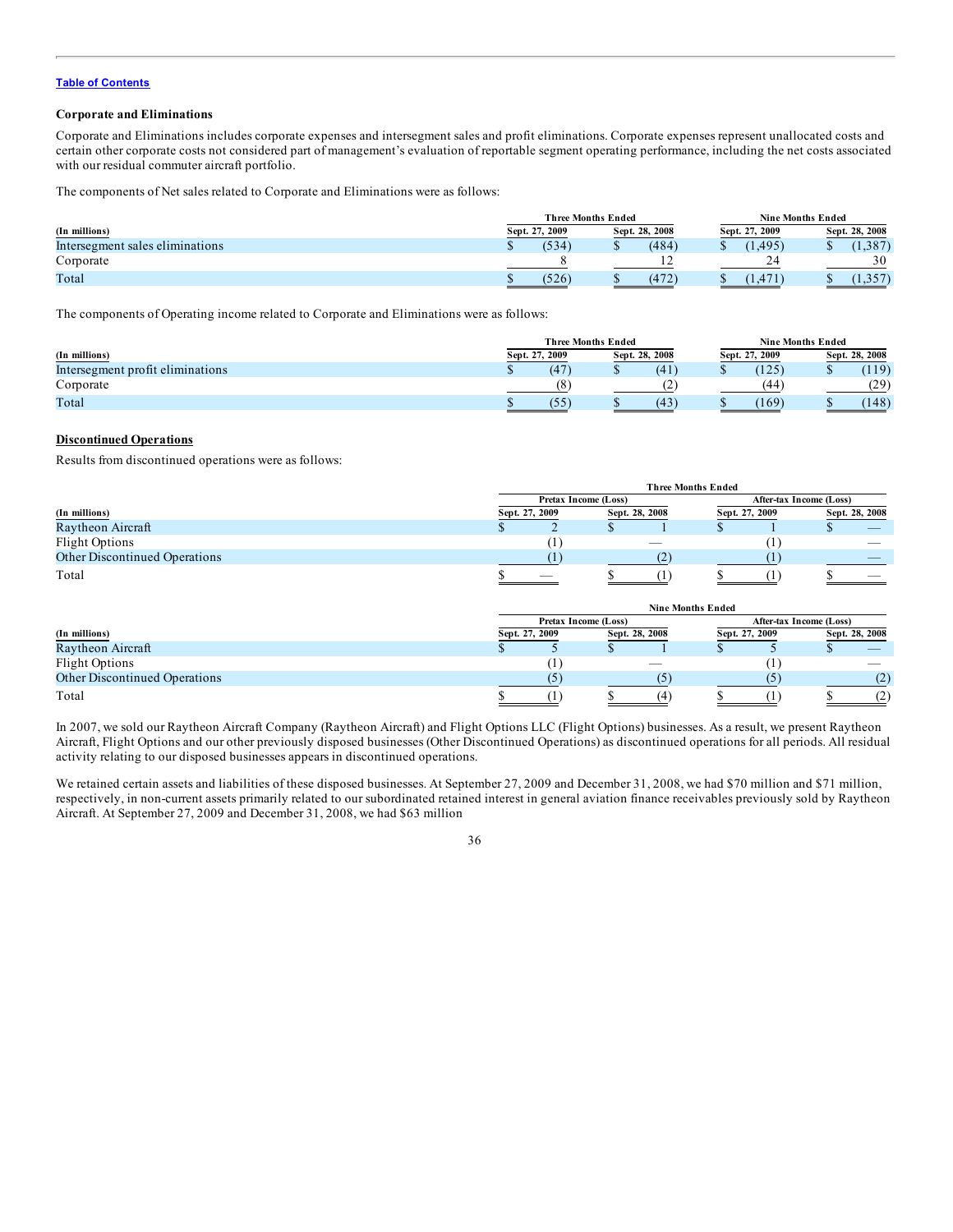and \$77 million of liabilities, respectively, primarily in current liabilities related to certain environmental and product liabilities, aircraft lease obligations, non-income tax obligations and various contract obligations. We also have certain income tax obligations relating to these disposed businesses, which we include in our income tax disclosures. The Internal Revenue Service (IRS) concluded a federal excise tax audit and assessed us additional excise tax related to the treatment of certain Flight Options customer fees and charges, which we have appealed. We continue to believe that an unfavorable outcome is not probable and expect that any potential liability will not have a material adverse effect on our financial position, results of operations or liquidity. We also retained certain U.K. pension assets and obligations for a limited number of U.K. pension plan participants as part of the Raytheon Aircraft sale, which we include in our pension disclosures.

#### **Financial Condition and Liquidity**

#### **Overview**

We pursue a capital deployment strategy that balances funding for growing our business, including capital expenditures, acquisitions and research and development; managing our balance sheet, including debt repayments and pension contributions; and returning cash to our stockholders, including dividend payments and share repurchases, as outlined below. Our need for, cost of and access to funds are dependent on future operating results and other external conditions. We currently expect that Cash and cash equivalents, cash flow from operations and other available financing resources will be sufficient to meet anticipated operating, capital expenditure, investment, debt service and other financing requirements during the next twelve months and for the foreseeable future.

During the first nine months of 2009, certain significant cash flows were as follows:

- \$1,126 million of required contributions to our pension and other postretirement benefit plans;
- \$900 million of stock repurchases;
- \$376 million of federal tax payments;
- \$355 million in dividend payments; and
- \$419 million of federal tax refunds and overpayment credits.

We discuss these cash flows in more detail below.

In addition, the following table highlights selected measures of our liquidity and capital resources as of September 27, 2009 and December 31, 2008:

| (In millions, except percentages)           | Sept. 27, 2009 | Dec. 31, 2008 |
|---------------------------------------------|----------------|---------------|
| Cash and cash equivalents                   | 2.442          | 2.259         |
| Working capital                             | 2.379          | 2,268         |
| Amount available under credit facility      | 2.177          | 2.160         |
| Total debt as a percentage of total capital | $19.2\%$       | $20.1\%$      |

The increase in working capital in the first nine months of 2009 was primarily due to an increase in Contracts in process driven by the timing of payments, partially offset by federal tax refunds described below.

#### **Operating Activities**

|                                                                      |                | <b>Nine Months Ended</b> |
|----------------------------------------------------------------------|----------------|--------------------------|
| (In millions)                                                        | Sept. 27, 2009 | Sept. 28, 2008           |
| Net cash provided by operating activities from continuing operations | 1.672          | 1.592                    |
| Net cash provided by operating activities                            |                |                          |

The increase in Net cash provided by operating activities in the first nine months of 2009 was primarily due to lower net tax payments, driven by the \$350 million refund described below and \$69 million of overpayment credits, higher net income and other working capital items excluding pension and taxes and a reduction in long-term assets, partially offset by \$730 million of higher pension plan contributions as discussed below.

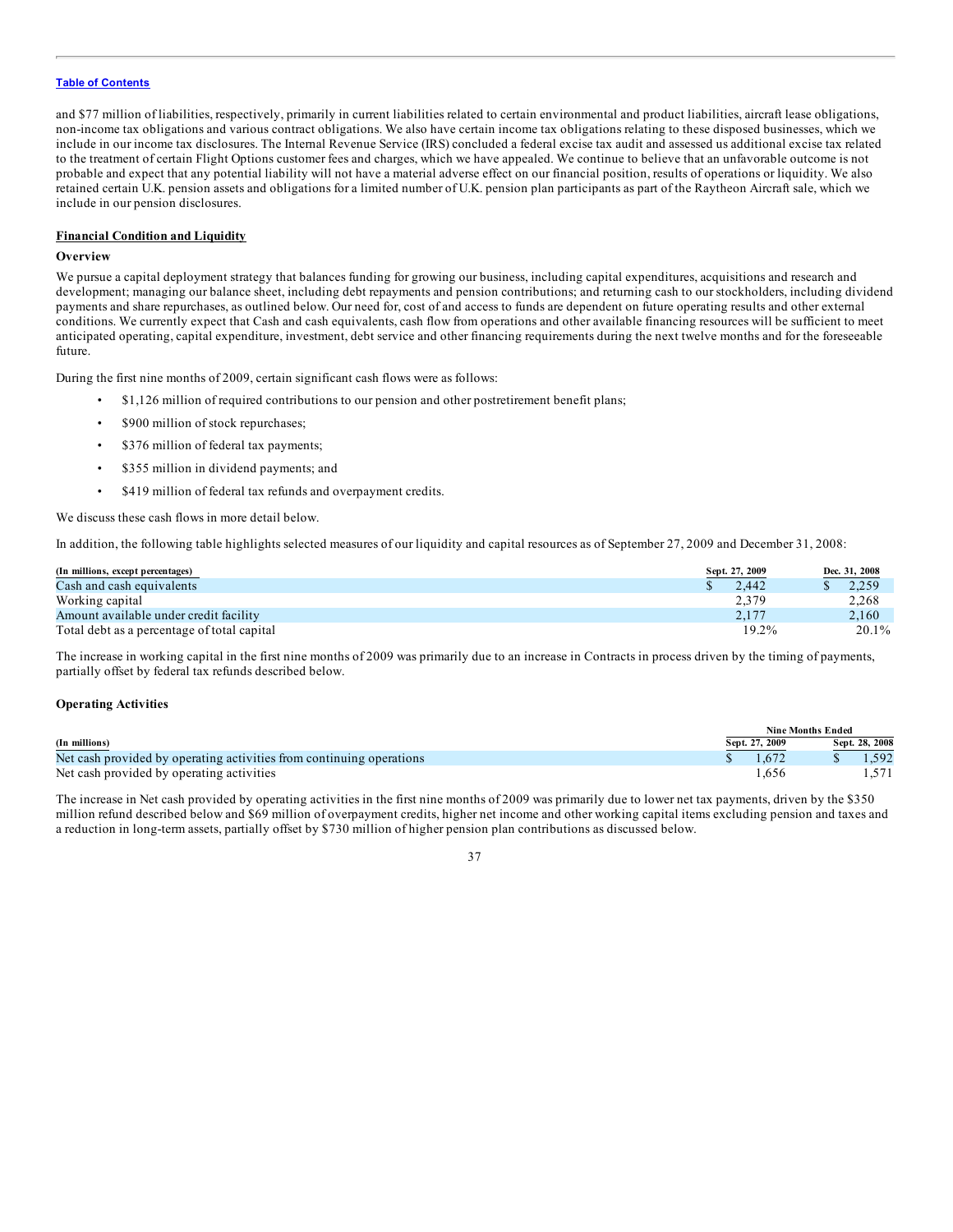*Tax Payments* - In the first nine months of 2009, we received federal tax refunds totaling \$350 million and made \$376 million in federal tax payments, net of \$69 million of overpayment credits, and \$33 million in net foreign tax payments. In the first nine months of 2009, we received state tax refunds totaling \$21 million and made \$38 million in state tax payments. Tax payments in the first nine months of 2008, including net state tax payments, were \$388 million. We expect federal and foreign tax payments, net of refunds, to be approximately \$197 million in 2009.

*Pension Plan Contributions* - We can make both discretionary and required contributions to our pension plans. Required contributions are primarily determined by the Employee Retirement Income Security Act (ERISA) rules and are affected by the actual return on plan assets and plan funded status. If discretionary contributions are made, a funding credit is accumulated which can be used to offset future calculated required contributions. The funding credit for our pension plans was \$2.4 billion at December 31, 2008. We did not make any discretionary contributions to our pension plans during the first nine months of 2009 and 2008. We made required contributions of \$1,126 million and \$396 million during the first nine months of 2009 and 2008, respectively, to our pension and other postretirement benefit plans. For the full-year 2009, we expect to make required contributions of approximately \$1,155 million, \$1,110 million to our pension plans and \$45 million to our other postretirement benefit plans. The expected increase in required contributions over 2008 is primarily due to the impact of the decline in value of pension plan assets in 2008. For the full-year 2008, we made contributions of \$1,174 million, including \$660 million of discretionary contributions in the fourth quarter of 2008, to our pension plans and \$28 million to our other postretirement benefit plans. We periodically evaluate whether to make discretionary contributions. Future funding requirements will likely be affected by the Pension Protection Act of 2006, which requires companies to fully fund their pension plans over a seven-year period. For certain defense contractors, the new funding rules become effective no sooner than 2010 and no later than 2011, depending on when the U.S. Government Cost Accounting Standards Board aligns the U.S. Government CAS with the new funding requirements.

Interest payments were \$102 million and \$111 million in the first nine months of 2009 and 2008, respectively.

#### **Investing Activities**

|                                       |                | Nine Months Ended |  |  |
|---------------------------------------|----------------|-------------------|--|--|
| (In millions)                         | Sept. 27, 2009 | Sept. 28, 2008    |  |  |
| Net cash used in investing activities |                | (263)             |  |  |

The decrease in Net cash used in investing activities in the first nine months of 2009 was primarily due to \$54 million of Payments for purchases of acquired companies, net of cash received, in the first nine months of 2008.

Additions to property, plant and equipment were \$138 million in the first nine months of 2009 compared to \$167 million in the first nine months of 2008. Additions to capitalized internal use software were \$49 million in the first nine months of 2009 compared to \$58 million in the first nine months of 2008. We expect our 2009 Additions to property, plant and equipment and Additions to capitalized internal use software to be approximately \$350 million and \$85 million, respectively, consistent with the anticipated growth of our business and specific investments including program capital assets and facility improvements.

In pursuing our business strategies, we acquire and make investments in certain businesses that meet strategic and financial criteria, and divest of certain noncore businesses, investments and assets when appropriate. In the first nine months of 2008, we acquired Telemus Solutions, Inc. and SI Government Solutions for a total of \$52 million.

In the three months ended September 27, 2009, we entered into an agreement to acquire BBN Technologies, which will be part of our Network Centric Systems segment, for a total purchase price of approximately \$350 million, subject to purchase price adjustments. The amount is also exclusive of retention and management incentive payments. The acquisition is expected to be completed in the three months ended December 31, 2009. The acquisition is not expected to materially impact revenue or earnings per share for the fourth quarter of 2009, and is expected to be accretive in 2010.

#### **Financing Activities**

|                                       |                | Nine Months Ended |  |                |  |  |  |  |
|---------------------------------------|----------------|-------------------|--|----------------|--|--|--|--|
| (In millions)                         | Sept. 27, 2009 |                   |  | Sept. 28, 2008 |  |  |  |  |
| Net cash used in financing activities |                | $\overline{1}$    |  | .1,202)        |  |  |  |  |

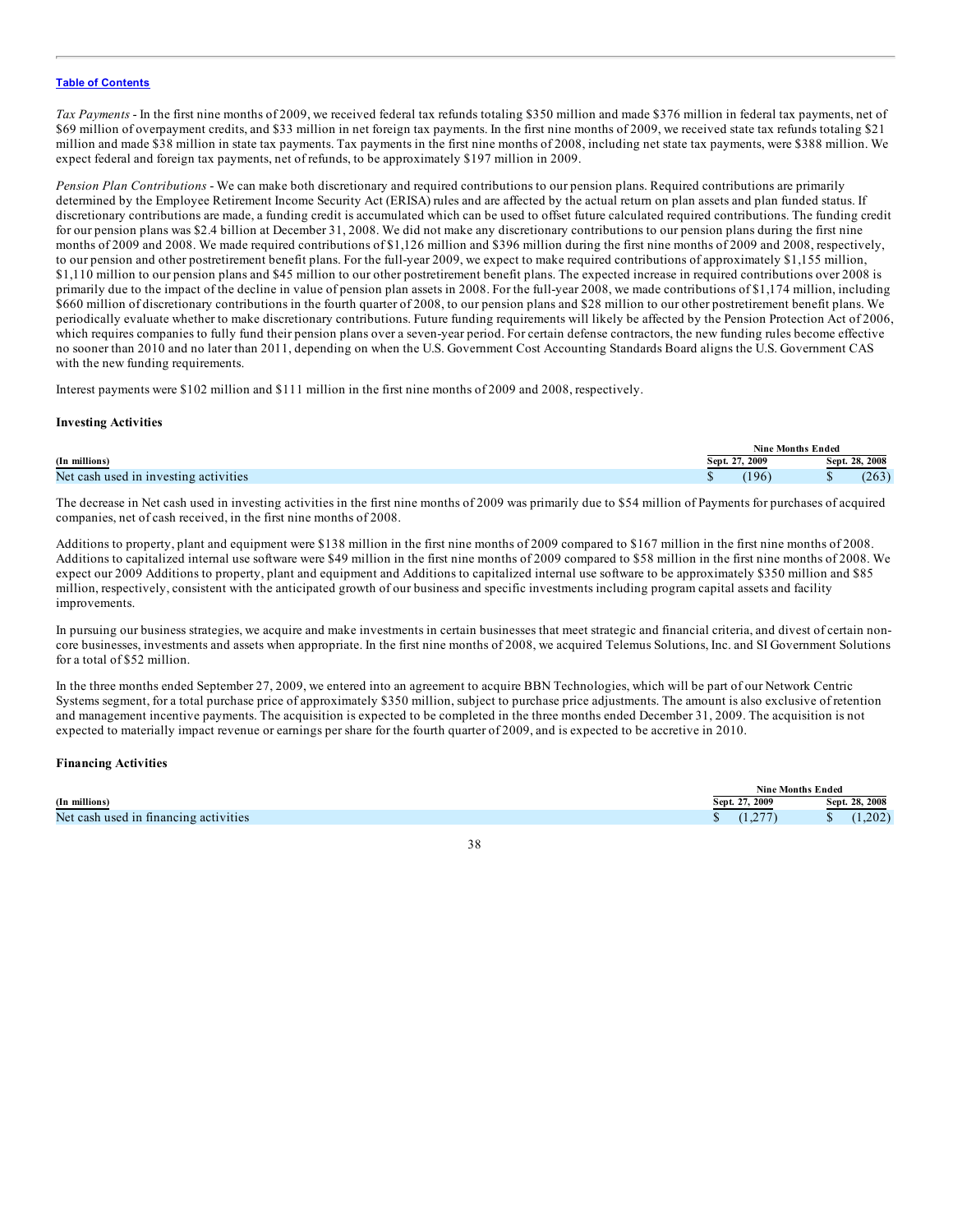We have used cash provided by operating activities as our primary source for the repayment of debt, payment of dividends and the repurchase of our common stock. The increase in Net cash used in financing activities in the first nine months of 2009 was primarily due to a reduction in the Activity under common stock plans, partially offset by lower costs for repurchases of common stock in the first nine months of 2009.

*Stock Repurchases* - Information on the repurchases of our common stock under our stock repurchase programs is as follows:

|                             |                | <b>Nine Months Ended</b> |  |  |  |  |  |  |
|-----------------------------|----------------|--------------------------|--|--|--|--|--|--|
| (In millions)               | Sept. 27, 2009 | Sept. 28, 2008           |  |  |  |  |  |  |
| Amount of stock repurchased | 900            | .020                     |  |  |  |  |  |  |
| Shares of stock repurchased | 19.8           | 16.7                     |  |  |  |  |  |  |

In October 2008, our Board of Directors authorized the repurchase of up to \$2.0 billion of our outstanding common stock. In the first nine months of 2009, we repurchased 19.8 million shares of our common stock for \$900 million under this and previous repurchase programs. In the first nine months of 2008, we repurchased 16.7 million shares of our common stock for \$1,020 million under previous stock repurchase programs. At September 27, 2009 we had approximately \$1.2 billion available under the October 2008 repurchase program. Share repurchases will take place from time to time at management's discretion depending on market conditions.

*Cash Dividends* - Our Board of Directors authorized the following cash dividends:

|                                         |                | <b>Nine Months Ended</b> |
|-----------------------------------------|----------------|--------------------------|
| (In millions, except per share amounts) | Sept. 27, 2009 | Sept. 28, 2008           |
| Cash dividends per share                | 0.93           | 0.84                     |
| Total dividends paid                    |                | 344                      |

In March 2009, our Board of Directors authorized an 11% increase to our annual dividend payout rate from \$1.12 to \$1.24 per share. Dividends paid to stockholders were \$355 million in the first nine months of 2009 compared to \$344 million in the first nine months of 2008. Although we do not have a formal dividend policy, we believe that a reasonable dividend payout ratio is approximately one third of our economic earnings (income excluding the FAS/CAS Pension Adjustment). Dividends are subject to quarterly approval by our Board of Directors.

#### **Capital Resources**

Total debt was \$2.3 billion at September 27, 2009 and December 31, 2008. Our outstanding debt bears interest at fixed rates ranging from 4.9% to 7.2% and matures at various dates through 2028.

*Cash and Cash Equivalents* - Cash and cash equivalents were \$2.4 billion at September 27, 2009 compared to \$2.3 billion at December 31, 2008. We can invest cash directly in U.S. Treasuries; commercial paper of financial institutions and corporations with AA-/Aa3 or better long-term and A-1+/P-1 short-term debt ratings, or guaranteed by the U.S. Government's Temporary Liquidity Guarantee Program; AAA/Aaa U.S. Treasury money market funds; bank certificates of deposit; and time deposits with AA- or Aa3 long-term debt ratings. Cash balances held at our foreign subsidiaries were approximately 15% of our total cash balance at September 27, 2009 and December 31, 2008, respectively, and are deemed to be indefinitely reinvested.

*Credit Facilities* - We have a \$2.2 billion bank revolving credit facility under which we could draw on lines of credit, issue letters of credit and backstop commercial paper. Borrowings under the credit facility bear interest at LIBOR plus 40 basis points (based on Raytheon's credit rating at September 27, 2009). The credit facility is comprised of commitments from approximately thirty separate highly rated lenders, each committing no more than 10% of the entire facility. The credit facility matures in March 2010 and we intend to renew prior to maturity. The terms of the renewed facility, including the amount of the facility, maturity, pricing and covenants, will depend on market conditions at the time of renewal. As of September 27, 2009 and December 31, 2008, there were no borrowings under the credit facility. We had, however, approximately \$23 million and \$40 million of outstanding letters of credit at September 27, 2009 and December 31, 2008, respectively, which effectively reduced our borrowing capacity under the credit facility by the same amount.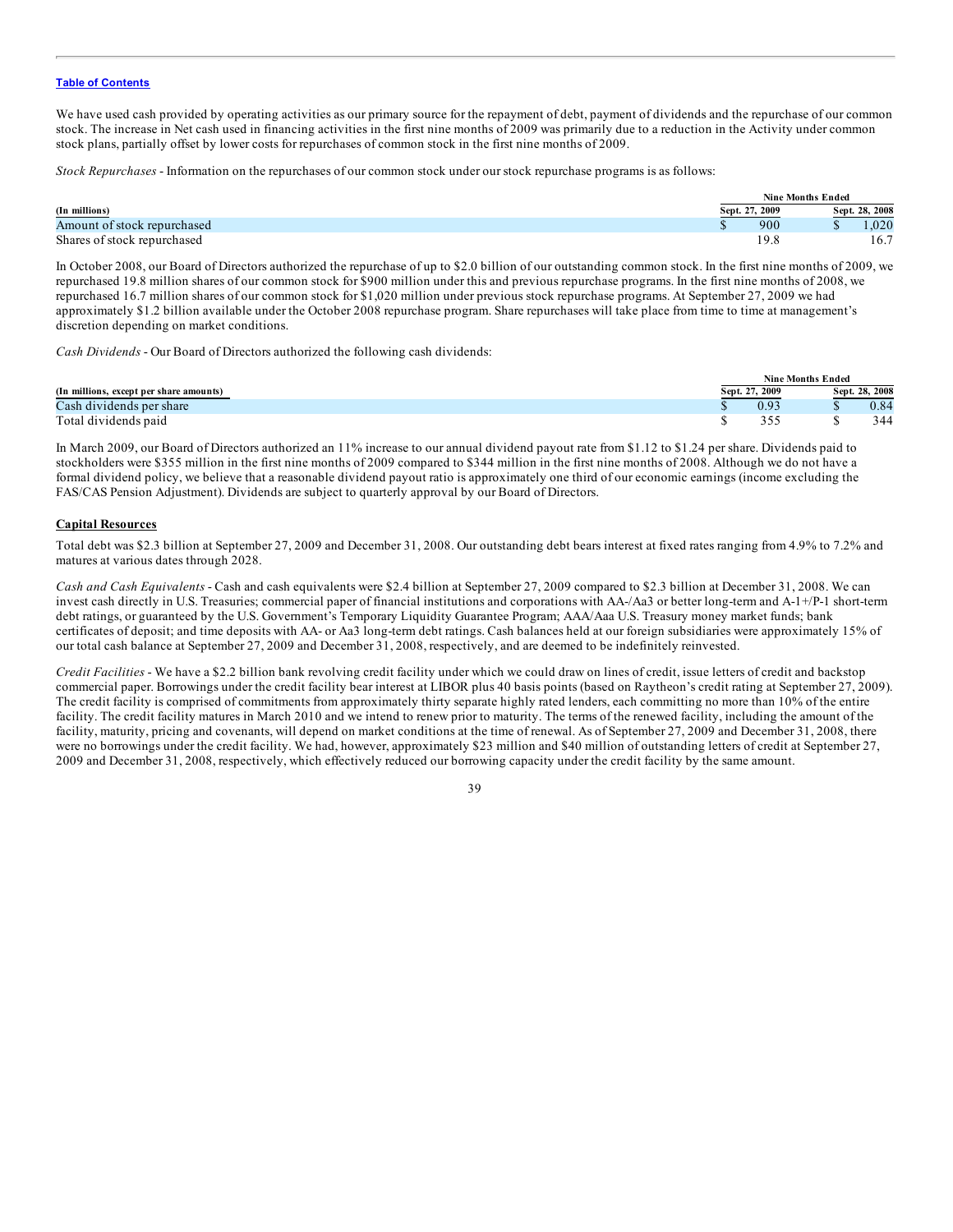Under the credit facility, we are required to comply with certain covenants, including the ratio of total debt to total capital of no more than 50% and the ratio of consolidated earnings before interest, taxes, depreciation and amortization (EBITDA) to consolidated net interest expense, for any period of four consecutive fiscal quarters, of no less than 3 to 1. We were in compliance with these covenants at September 27, 2009 and December 31, 2008. Total debt as a percentage of total capital was 19.2% and 20.1% at September 27, 2009 and December 31, 2008, respectively. Our ratio of EBITDA to consolidated net interest expense was 30.2 to 1 and 45.4 to 1 for the twelve month periods ended September 27, 2009 and December 31, 2008, respectively.

Certain of our foreign subsidiaries maintain revolving bank lines of credit to provide them with a limited amount of short-term liquidity. Our uncommitted bank lines totaled approximately \$10 million at September 27, 2009 and December 31, 2008. There were no amounts outstanding under these lines of credit at September 27, 2009 and December 31, 2008. Compensating balance arrangements are not material.

Three major corporate debt rating organizations, Fitch Ratings (Fitch), Moody's Investors Service (Moody's) and Standard & Poor's (S&P), assign ratings to our short-term and long-tem debt. The following chart reflects the current ratings assigned by each of these agencies to our short-term debt and long-term senior unsecured debt:

|                      | Short-           |        | <b>Long-Term Senior Debt</b> |                     |
|----------------------|------------------|--------|------------------------------|---------------------|
| <b>Rating Agency</b> | <b>Term Debt</b> | Rating | Outlook                      | Date of Last Action |
| Fitch                | F2               | $A -$  | Stable                       | September 2008      |
| Moody's              | $P-2$            | Baa)   | Stable                       | March 2007          |
| S&P                  | A-2              |        | Stable                       | September 2008      |

*Shelf Registrations* - The capacity of our current shelf registration, filed with the SEC in October 2008, is \$3.0 billion, of which \$450 million was used for the registration of common stock issuable under certain outstanding warrants issued in 2006.

During the current downturn in global financial markets, some companies have experienced difficulties accessing their cash equivalents, trading investment securities, drawing on revolvers, issuing debt and raising capital generally, which have had a material adverse impact on their liquidity. Given our current cash position, credit ratings, cash needs, and debt structure, along with the type of short-term investments we have made, we have not experienced any material issues and we continue to expect that our current liquidity, notwithstanding these adverse market conditions, will be sufficient to meet all our anticipated needs during the next twelve months and for the foreseeable future.

#### **Commitments and Contingencies**

We are involved in various stages of investigation and cleanup related to remediation of various environmental sites. Our estimate of total environmental remediation costs was \$200 million and \$157 million at September 27, 2009 and December 31, 2008, respectively. Discounted at a weighted-average riskfree rate of 5.7%, we estimated the liability at September 27, 2009 to be \$135 million before U.S. Government recovery and had this amount accrued. Discounted at a weighted-average risk-free rate of 5.7%, we estimated the liability at December 31, 2008 to be \$105 million before U.S. Government recovery and had this amount accrued. A portion of these costs is eligible for future recovery through the pricing of our products and services to the U.S. Government. We consider such recovery probable based on government contracting regulations and our long history of receiving reimbursement for such costs. Accordingly, we recorded \$97 million and \$69 million in Contracts in process through September 27, 2009 and December 31, 2008, respectively, for the estimated future recovery of these costs from the U.S. Government. We also lease certain government-owned properties and are generally not liable for environmental remediation at these sites; as a result, we generally do not reflect the provision for these costs in our Financial Statements. Due to the complexity of environmental laws and regulations, the varying costs and effectiveness of alternative cleanup methods and technologies, the uncertainty of insurance coverage and the unresolved extent of our responsibility, it is difficult to determine the ultimate outcome of these matters; however, we do not expect any additional liability to have a material adverse effect on our financial position, results of operations or liquidity.

We issue guarantees and banks and surety companies issue, on our behalf, letters of credit and surety bonds to meet various bid, performance, warranty, retention and advance payment obligations of us or our affiliates. Approximately \$225 million, \$953 million and \$107 million of these guarantees, letters of credit and surety bonds, respectively, for which there were stated values, were outstanding at September 27, 2009, and \$281 million, \$1,012 million and \$111 million, respectively, were outstanding at December 31, 2008. These instruments expire on various dates through 2016. Additional guarantees of project performance for which there is no stated value also remain outstanding.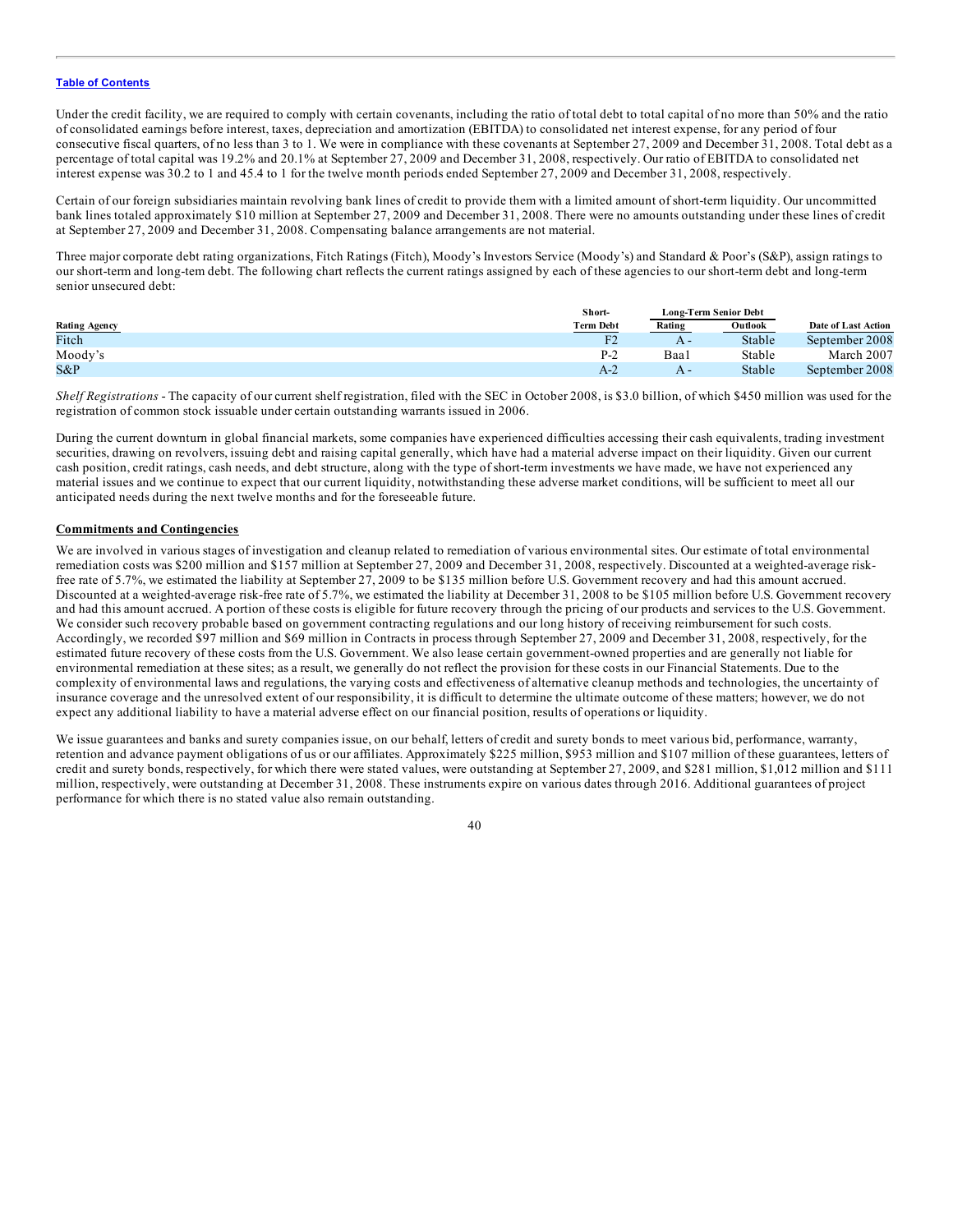Included in guarantees and letters of credit described above were \$76 million and \$172 million, respectively, at September 27, 2009, and \$59 million and \$180 million, respectively, at December 31, 2008, related to our joint venture in Thales-Raytheon Systems Co. Ltd. (TRS). TRS has two major operating subsidiaries, one of which, Thales-Raytheon Systems Co. LLC (TRS LLC), we control and consolidate and the other one, TRS SAS, which we account for using the equity method through our investment in TRS. Our investment in TRS was \$51 million and \$65 million at September 27, 2009 and December 31, 2008, respectively.

We provide these guarantees and letters of credit to TRS and other affiliates to assist these entities in obtaining financing on more favorable terms, making bids on contracts and performing their contractual obligations. While we expect these entities to satisfy their loans, project performance and other contractual obligations, their failure to do so may result in a future obligation to us. At September 27, 2009 and December 31, 2008, we had an estimated liability of \$2 million related to these guarantees and letters of credit. We periodically evaluate the risk of TRS and other affiliates failing to satisfy their loans, project performance and other contractual obligations described above. At September 27, 2009, we believe the risk that TRS and other affiliates will not be able to perform or meet their obligations is minimal for the foreseeable future based on their current financial condition. All obligations were current at September 27, 2009.

Also included in guarantees and letters of credit described above were \$13 million and \$6 million at September 27, 2009, respectively, and \$86 million and \$6 million at December 31, 2008, respectively, related to discontinued operations.

Our residual turbo-prop commuter aircraft portfolio has exposure to outstanding financing arrangements with the aircraft serving as collateral. We have sold and leased commuter aircraft globally to thinly capitalized companies, whose financial condition could be significantly affected by a number of factors, including fuel and other costs, industry consolidation, declining commercial aviation market conditions and the U.S. Government budget for the Essential Air Service program. Based on recent economic trends, including tightening credit markets and volatile fuel costs, these companies may increasingly experience difficulties meeting their financial commitments. At September 27, 2009 and December 31, 2008, our exposure on commuter aircraft assets held as inventory, collateral on notes or as leased assets, was approximately \$134 million relating to 116 aircraft and approximately \$170 million relating to 127 aircraft, respectively. The valuation of used aircraft in inventories, which are stated at cost, but not in excess of realizable value, requires significant judgment. The valuation of used aircraft is also considered in assessing the realizable value of certain commuter aircraft related assets which serve as collateral for the underlying financing arrangements. As part of the assessment of realizable value, we evaluate many factors, including sales transaction history, current market conditions, anticipated future market conditions and age and condition of the aircraft. The carrying value of our commuter aircraft portfolio assumes an orderly disposition of these assets, consistent with our historical experience and strategy. The tightening of credit markets and economic conditions have reduced the number of potential buyers who are able to obtain financing and have negatively impacted the ability of existing note holders to refinance their aircraft through a third party. If the long-term market prospects for these aircraft were to significantly erode or cease, our valuation of these assets would likely be less than the carrying value. We periodically evaluate potential alternative strategies for the disposal of these assets. If we were to dispose of these assets in an other than orderly manner or sell the portfolio in its entirety, the value realized would likely be less than the carrying value.

Government contractors are subject to many levels of audit and investigation. Agencies that oversee contract performance include: the Defense Contract Audit Agency, the Inspector General of the Department of Defense and other departments and agencies, the Government Accountability Office, the Department of Justice and Congressional Committees. The Department of Justice has, from time to time, convened grand juries to investigate possible irregularities by us. We also provide products and services to customers outside of the U.S. and those sales are subject to local government laws, regulations and procurement policies and practices. Our compliance with such local government regulations or any applicable U.S. Government regulations (e.g., the Foreign Corrupt Practices Act and the International Traffic in Arms Regulations) may also be investigated or audited.

We are currently conducting a self-initiated internal review of certain of our international operations, focusing on compliance with the Foreign Corrupt Practices Act. In the course of the review, we have identified several possible areas of concern relating to payments made in connection with certain international operations related to a jurisdiction where we do business. We have voluntarily contacted the Securities and Exchange Commission and the Department of Justice to advise both agencies that an internal review is underway. Because the internal review is ongoing, we cannot predict the ultimate consequences of the review. Based on the information available to date, we do not believe that the results of this review will have a material adverse effect on our financial condition, results of operations or liquidity.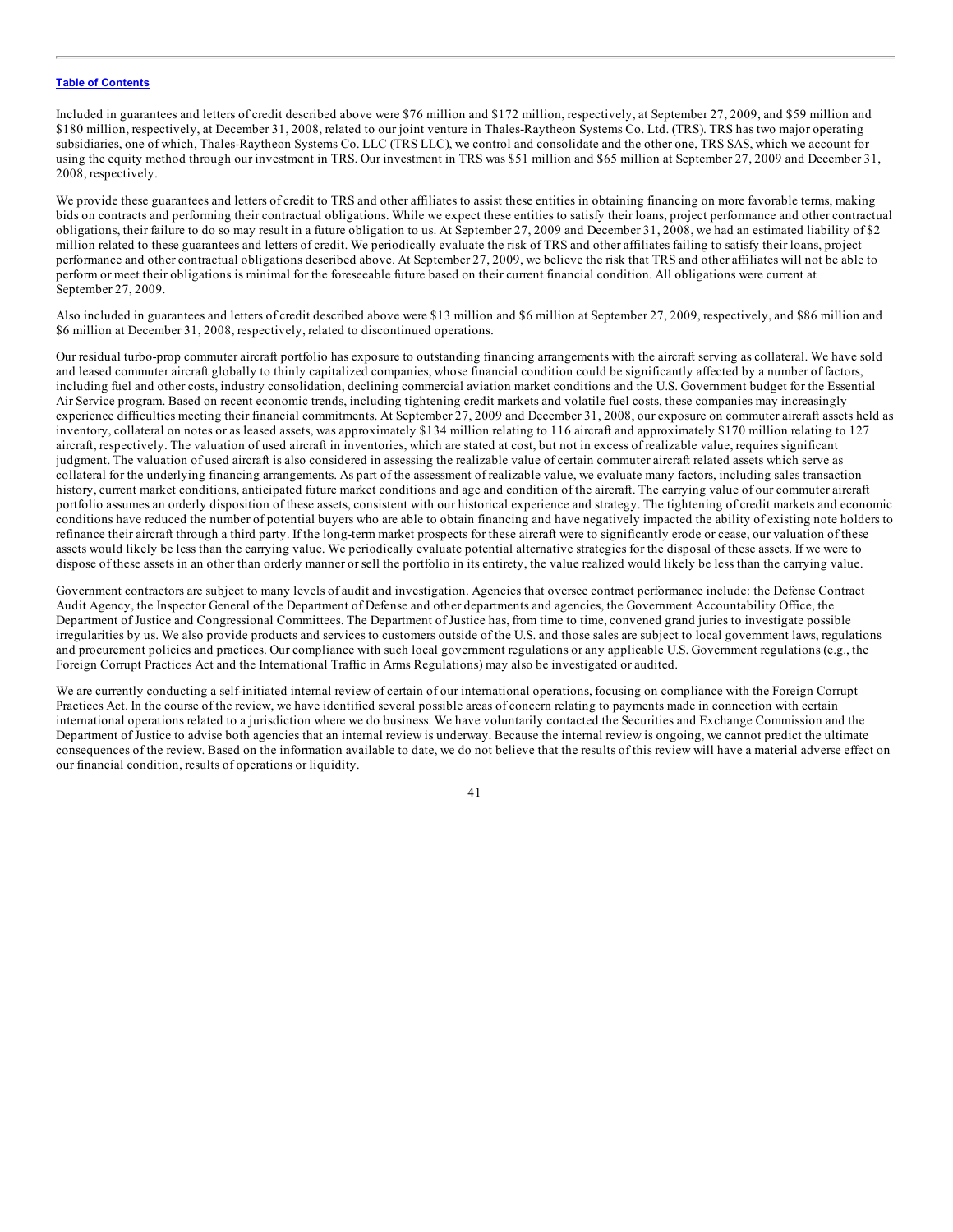<span id="page-41-0"></span>In May 2006, international arbitration hearings commenced against us as the successor to the Hughes Electronics defense business, in connection with certain claims brought in 2004 relating to an alleged 1995 Workshare Agreement. The asserted claims involve breach of contract, intellectual property infringement and other related matters. The arbitration panel stayed further proceedings, including the issuance of the liability decision on the non-IP claims presented during the May 2006 hearing, while the parties engaged in settlement efforts. The parties were unable to conclude an enforceable settlement, and in August 2009, the panel released its liability decision, rejecting some of MBDA's non-IP claims, while finding Raytheon liable for some other non-IP claims. We did not record any significant additional financial liability as a result of our estimate of the impact of the decision. The proceedings will now resume to determine liability for the asserted IP claims and to assess overall damages, if any. We believe that we have meritorious defenses to the remaining asserted IP claims and intend to continue to contest them vigorously; however, an adverse resolution of this matter could have a material effect on our results of operations.

#### **Accounting Standards**

In June 2009, the Financial Accounting Standards Board (FASB) issued an amendment to the accounting and disclosure requirements for transfers of financial assets. This amendment requires greater transparency and additional disclosures for transfers of financial assets and the entity's continuing involvement with them and changes the requirements for derecognizing financial assets. In addition, this amendment eliminates the concept of a qualifying special-purpose entity (QSPE). This amendment is effective for financial statements issued for fiscal years beginning after November 15, 2009. This amendment will not have a material effect on our financial position, results of operations or liquidity.

In June 2009, the FASB also issued an amendment to the accounting and disclosure requirements for the consolidation of variable interest entities (VIEs). The elimination of the concept of a QSPE, as discussed above, removes the exception from applying the consolidation guidance within this amendment. This amendment requires an enterprise to perform a qualitative analysis when determining whether or not it must consolidate a VIE. The amendment also requires an enterprise to continuously reassess whether it must consolidate a VIE. Additionally, the amendment requires enhanced disclosures about an enterprise's involvement with VIEs and any significant change in risk exposure due to that involvement, as well as how its involvement with VIEs impacts the enterprise's financial statements. Finally, an enterprise will be required to disclose significant judgments and assumptions used to determine whether or not to consolidate a VIE. This amendment is effective for financial statements issued for fiscal years beginning after November 15, 2009. This amendment will not have a material effect on our financial position, results of operations or liquidity.

#### ITEM 3. QUANTITATIVE AND QUALITATIVE DISCLOSURES ABOUT MARKET RISK

Our primary market exposures are to interest rates and foreign exchange rates.

We meet our working capital requirements with a combination of variable-rate short-term and fixed-rate long-term financing. We periodically enter into interest rate swap agreements with commercial and investment banks to manage interest rates associated with our financing arrangements. We also enter into foreign currency forward contracts with commercial banks to fix the foreign currency exchange rates on specific commitments and payments to vendors and customer receipts. The market-risk sensitive instruments we use for hedging are directly related to a particular asset, liability or transaction for which commitments are in place.

The following tables provide information as of September 27, 2009 and December 31, 2008 about our market risk exposure associated with changing interest rates. For long-term debt obligations, the table presents principal cash flows by maturity date and average interest rates related to outstanding obligations. For interest rate swaps, the table presents notional principal amounts and weighted-average interest rates by contractual maturity dates. For forward currency exchange contracts, the table presents notional principal amounts by contractual maturity dates.

The interest rate swap agreements were terminated during the three months ended March 29, 2009.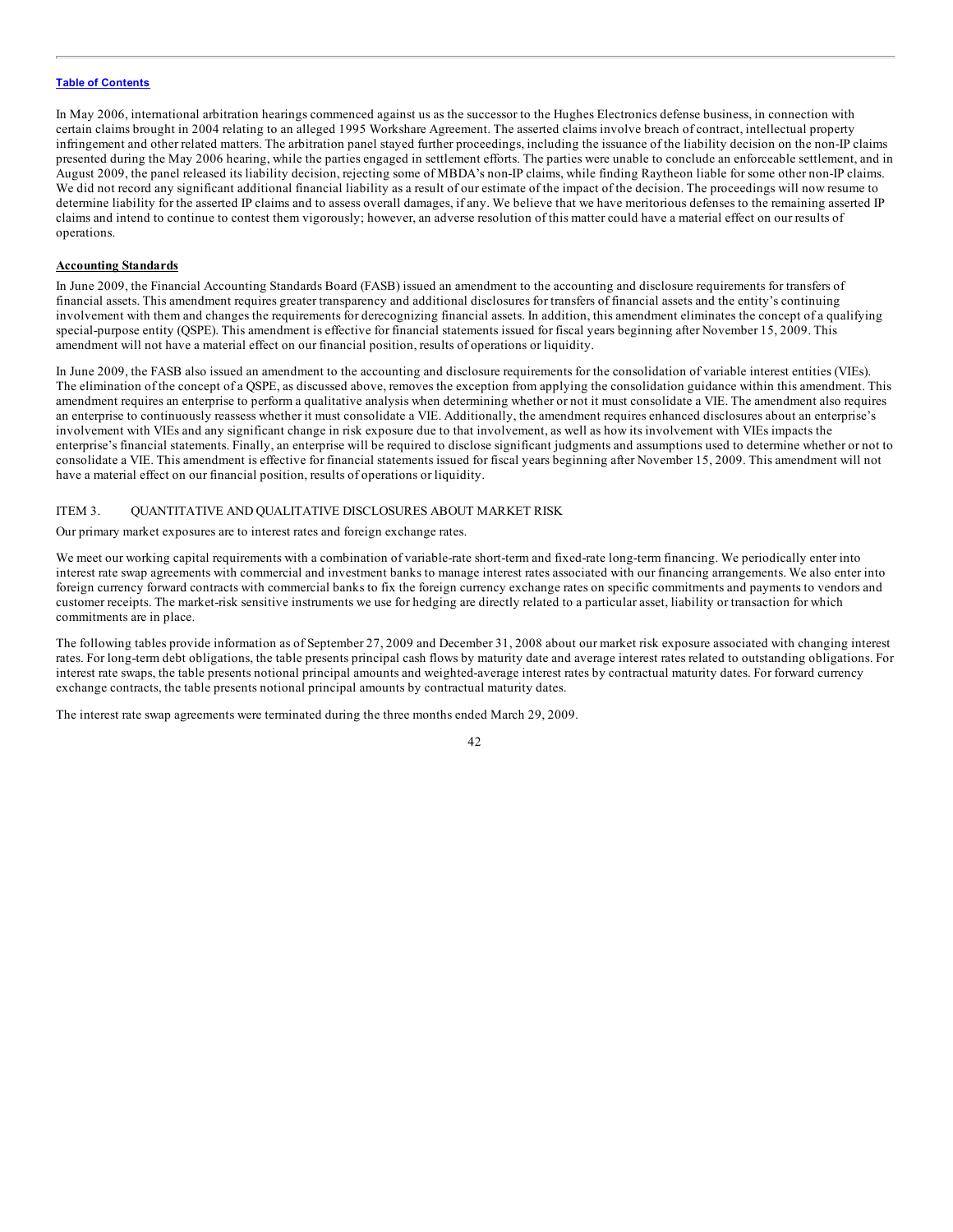#### **As of September 27, 2009 Principal Payments and Interest Rate Detail by Contractual Maturity Dates (In millions, except percentages)**

<span id="page-42-0"></span>

| Long-Term Debt        | 2009 | 2010 | 2011  | 2012  | 2013  | Thereafter | Total   | <b>Fair Value</b> |
|-----------------------|------|------|-------|-------|-------|------------|---------|-------------------|
| Fixed-rate debt       |      |      | \$453 | \$333 | \$345 | \$1.158    | \$2.289 | \$2.614           |
| Average interest rate |      |      | 4.85% | 5.50% | 5.38% | 6.84%      | 6.03%   |                   |

#### **As of December 31, 2008 Principal Payments and Interest Rate Detail by Contractual Maturity Dates (In millions, except percentages)**

| Long-Term Debt        | 2009                               | 2010                               | 2011  | 2012     | 2013  | Thereafter | Total   | <b>Fair Value</b> |
|-----------------------|------------------------------------|------------------------------------|-------|----------|-------|------------|---------|-------------------|
| Fixed-rate debt       |                                    |                                    | \$453 | \$333    | \$345 | \$1.158    | \$2,289 | \$2,493           |
| Average interest rate | $\frac{0}{0}$<br>$\hspace{0.05cm}$ | $\frac{0}{0}$<br>$\hspace{0.05cm}$ | 4.85% | $5.50\%$ | 5.38% | 6.84%      | 6.03%   |                   |

#### **As of December 31, 2008 Aggregate Notional Amounts Associated with Interest Rate Swaps in Place and Interest Rate Detail by Contractual Maturity Dates (In millions, except percentages)**

| <b>Interest Rate Swaps</b> | 2009          | 2010                                      | 2011     | 2012            | 2013        | Thereafter    | Total    | <b>Fair Value</b> |
|----------------------------|---------------|-------------------------------------------|----------|-----------------|-------------|---------------|----------|-------------------|
| Fixed to variable          |               |                                           | \$250    |                 | \$ 325      |               |          | 48                |
| Average variable rate paid | $-$ %         | $-$ %                                     | $1.50\%$ |                 | $-$ % 2.10% | $-$ %         | $1.84\%$ |                   |
| Average fixed receive rate | $\frac{0}{n}$ | $\frac{0}{0}$<br>$\overline{\phantom{m}}$ | $4.09\%$ | $- \frac{0}{2}$ | $4.80\%$    | $\frac{0}{2}$ | $4.49\%$ |                   |

Our foreign currency contracts consisted of the following major currencies at:

|                       |       | Sept. 27, 2009 |       | Dec. 31, 2008 |
|-----------------------|-------|----------------|-------|---------------|
| (In millions)         | Buy   | Sell           | Buy   | Sell          |
| <b>British Pounds</b> | \$486 | 535            | \$382 | 489           |
| Canadian Dollars      | 208   | 43             | 189   | 27            |
| Euro Currency Units   | 140   |                | 87    |               |
| Australian Dollars    | 67    | $\Delta$       | 98    | 8             |
| All other             | 83    | 24             | 48    | 32            |
| Total                 | \$984 | 612            | \$804 | 557           |

Unrealized gains of \$92 million and \$81 million were included in non-current assets and unrealized losses of \$41 million and \$107 million were included in current liabilities at September 27, 2009 and December 31, 2008, respectively. For foreign currency forward contracts designated and qualified for hedge accounting, we record the effective portion of the gain or loss on the derivative in Accumulated other comprehensive loss, net of tax. Gains and losses resulting from these cash flow hedges offset the foreign currency exchange gains and losses on the underlying assets or liabilities being hedged. We believe our exposure due to changes in foreign currency rates is not material due to our hedging policy.

#### ITEM 4. CONTROLS AND PROCEDURES

#### Evaluation of Disclosure Controls and Procedures

Management conducted an evaluation, under the supervision and with the participation of our Chief Executive Officer and Chief Financial Officer, of the effectiveness of the design and operation of our disclosure controls and procedures (as defined in Rules  $13a-15(e)$  and  $15d-15(e)$  of the Securities Exchange Act of 1934) as of September 27, 2009.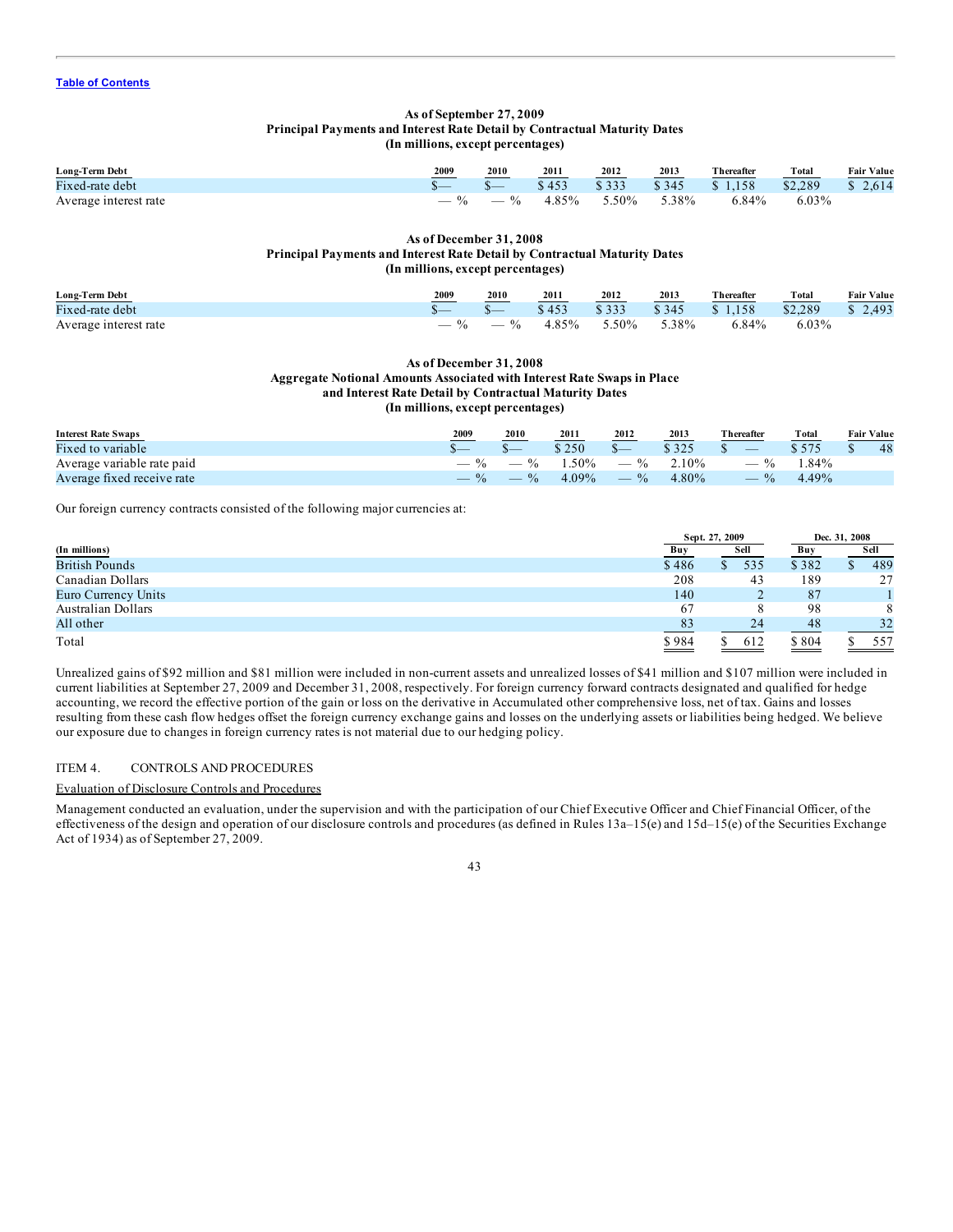#### <span id="page-43-0"></span>*Conclusion of Evaluation*

Based on this evaluation, our Chief Executive Officer and Chief Financial Officer concluded that our disclosure controls and procedures as of September 27, 2009 were effective.

#### *Inherent Limitations on Ef ectiveness of Controls*

In designing and evaluating our disclosure controls and procedures, management recognizes that any controls, no matter how well designed and operated, can provide only reasonable, not absolute, assurance of achieving the desired control objectives. Due to the inherent limitations in all control systems, no evaluation of controls can provide absolute assurance that misstatements due to error or fraud will not occur or that all control issues and instances of fraud, if any, within the Company have been detected.

#### Changes in Internal Control Over Financial Reporting

There were no changes in our internal control over financial reporting during the third quarter of 2009 that have materially affected or are reasonably likely to materially affect our internal control over financial reporting.

#### PART II. OTHER INFORMATION

#### ITEM 1. LEGAL PROCEEDINGS

We primarily engage in providing products and services under contracts with the U.S. Government and, to a lesser degree, under direct foreign sales contracts, some of which the U.S. Government funds. These contracts are subject to extensive legal and regulatory requirements and, from time to time, agencies of the U.S. Government investigate whether our operations are being conducted in accordance with these requirements. U.S. Government investigations of us, whether relating to these contracts or conducted for other reasons, could result in administrative, civil or criminal liabilities, including repayments, fines or penalties being imposed upon us, the suspension of government export licenses or the suspension or debarment from future U.S. Government contracting. U.S. Government investigations often take years to complete and many result in no adverse action against us. Government contractors are also subject to many levels of audit and investigation. Agencies that oversee contract performance include: the Defense Contract Audit Agency, the Inspector General of the Department of Defense and other departments and agencies, the Government Accountability Office, the Department of Justice and Congressional Committees. The Department of Justice has, from time to time, convened grand juries to investigate possible irregularities by us. We also provide products and services to customers outside of the U.S. and those sales are subject to local government laws, regulations and procurement policies and practices. Our compliance with such local government regulations or any applicable U.S. Government regulations (e.g., the Foreign Corrupt Practices Act and the International Traffic in Arms Regulations) may also be investigated or audited.

We are currently conducting a self-initiated internal review of certain of our international operations, focusing on compliance with the Foreign Corrupt Practices Act. In the course of the review, we have identified several possible areas of concern relating to payments made in connection with certain international operations related to a jurisdiction where we do business. We have voluntarily contacted the Securities and Exchange Commission and the Department of Justice to advise both agencies that an internal review is underway. Because the internal review is ongoing, we cannot predict the ultimate consequences of the review. Based on the information available to date, we do not believe that the results of this review will have a material adverse effect on our financial condition, results of operations or liquidity.

We are involved in various stages of investigation and cleanup related to remediation of various environmental sites. We accrued all appropriate costs we expect to incur in connection therewith. Due to the complexity of environmental laws and regulations, the varying costs and effectiveness of alternative cleanup methods and technologies, the uncertainty of insurance coverage and the unresolved extent of our responsibility, it is difficult to determine the ultimate outcome of these matters. However, in the opinion of management, we do not expect any additional liability to have a material effect on our financial position, results of operations or liquidity. Additional information regarding the effect of compliance with environmental protection requirements and the resolution of environmental claims against us and our operations can be found in "Environmental Regulation" within Item 1, Item 1A. "Risk Factors," and "Commitments and Contingencies" within Item 7 of our Form 10-K for the year ended December 31, 2008 and "Note 10: Commitments and Contingencies" within this Form 10-Q.

In addition, various other claims and legal proceedings generally incidental to the normal course of business are pending or threatened against us. While we cannot predict the outcome of these matters, in the opinion of management, any liability arising from them is not expected to have a material adverse effect on our financial position, results of operations or liquidity.

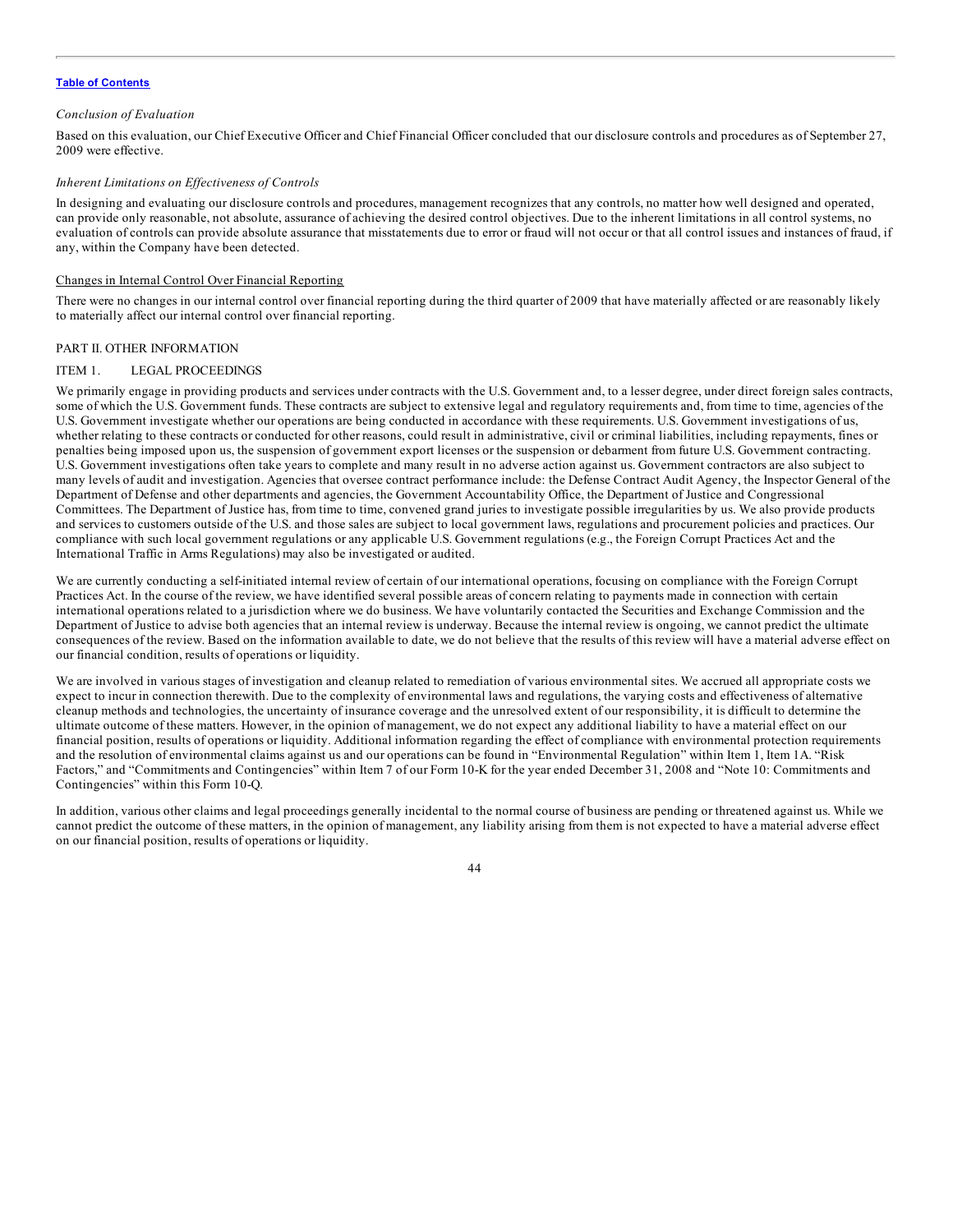#### <span id="page-44-0"></span>ITEM 1A. RISK FACTORS

You should carefully review and consider the information regarding certain factors which could materially affect our business, financial condition or future results set forth under Item 1A. "Risk Factors" in our Form 10-K for the year ended December 31, 2008. There have been no material changes from the factors disclosed in our Form 10-K for the year ended December 31, 2008, although we may disclose changes to such factors or disclose additional factors from time to time in our future filings with the Securities and Exchange Commission.

#### ITEM 2. UNREGISTERED SALES OF EQUITY SECURITIES AND USE OF PROCEEDS

Issuer Purchases of Equity Securities

|                                | Total<br>Number of<br><b>Shares</b><br>Purchased $(1)$ | Average<br>Price<br>Paid<br>per Share | Total<br>Number of<br><b>Shares</b><br>Purchased<br>as Part of<br>Publicly<br>Announced<br>Plan | Approximate<br><b>Dollar Value</b><br>of Shares that<br>May Yet Be<br>Purchased<br>Under the<br>Plan <sup>(2)</sup> |
|--------------------------------|--------------------------------------------------------|---------------------------------------|-------------------------------------------------------------------------------------------------|---------------------------------------------------------------------------------------------------------------------|
| Period<br>July                 |                                                        |                                       |                                                                                                 |                                                                                                                     |
| (June 29—July 26, 2009)        | 29,440                                                 | \$45.42                               |                                                                                                 | \$1.5 billion                                                                                                       |
| August                         |                                                        |                                       |                                                                                                 |                                                                                                                     |
| (July 27—August 23, 2009)      | 2,599,900                                              |                                       |                                                                                                 | \$47.03 2,599,900 \$1.3 billion                                                                                     |
| September                      |                                                        |                                       |                                                                                                 |                                                                                                                     |
| (August 24—September 27, 2009) | 3,784,141                                              |                                       |                                                                                                 | \$46.95 3,783,800 \$1.2 billion                                                                                     |
| Total                          | 6,413,481                                              | \$46.97                               | 6,383,700                                                                                       |                                                                                                                     |

(1) Includes shares purchased related to treasury activity under our stock plans. Such activity during the third quarter of 2009 includes the surrender by employees of 29,981 shares to satisfy income tax withholding obligations in connection with the vesting of restricted stock previously issued to employees.

(2) In October 2008, our Board of Directors authorized the repurchase of up to an additional \$2.0 billion of our outstanding common stock. Repurchases may take place from time to time at management's discretion depending upon market conditions.

#### ITEM 6. EXHIBITS

The following list of exhibits includes exhibits submitted with this Form 10-Q as filed with the Securities and Exchange Commission and those incorporated by reference to other filings.

15 PricewaterhouseCoopers LLP Awareness Letter.\*

31.1 Certification of William H. Swanson pursuant to Section 302 of the Sarbanes-Oxley Act of 2002.\*

- 31.2 Certification of David C. Wajsgras pursuant to Section 302 of the Sarbanes-Oxley Act of 2002.\*
- 32.1 Certification of William H. Swanson pursuant to 18 U.S.C. Section 1350, as Adopted Pursuant to Section 906 of the Sarbanes-Oxley Act of 2002.\*\*
- 32.2 Certification of David C. Wajsgras pursuant to 18 U.S.C. Section 1350, as Adopted Pursuant to Section 906 of the Sarbanes-Oxley Act of 2002.\*\*
- 101 The following materials from Raytheon Company's Quarterly Report on Form 10-Q for the quarter ended September 27, 2009, formatted in XBRL (Extensible Business Reporting Language): (i) the Consolidated Balance Sheets, (ii) Consolidated Statements of Operations, (iii) Consolidated Statements of Cash Flows, and (iv) Notes to Consolidated Financial Statements, tagged as blocks of text.\*\*
- filed electronically herewith
- \*\* furnished and not filed herewith

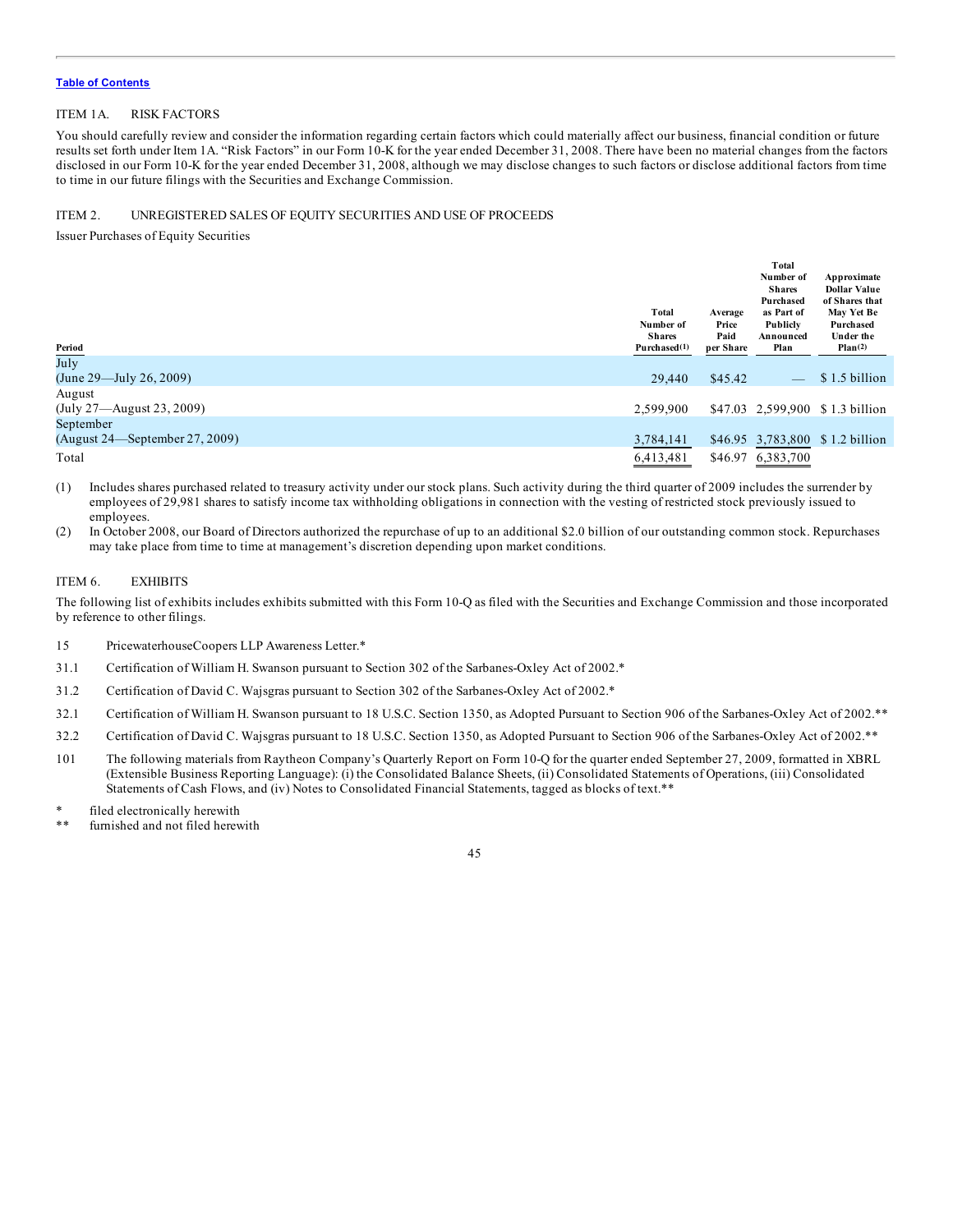## **SIGNATURES**

<span id="page-45-0"></span>Pursuant to the requirements of the Securities Exchange Act of 1934, the registrant has duly caused this report to be signed on its behalf by the undersigned thereunto duly authorized.

## **RAYTHEON COMPANY**

By: /s/ Michael J. Wood

Michael J. Wood Vice President and Chief Accounting Officer *Principal Accounting Of icer*

October 22, 2009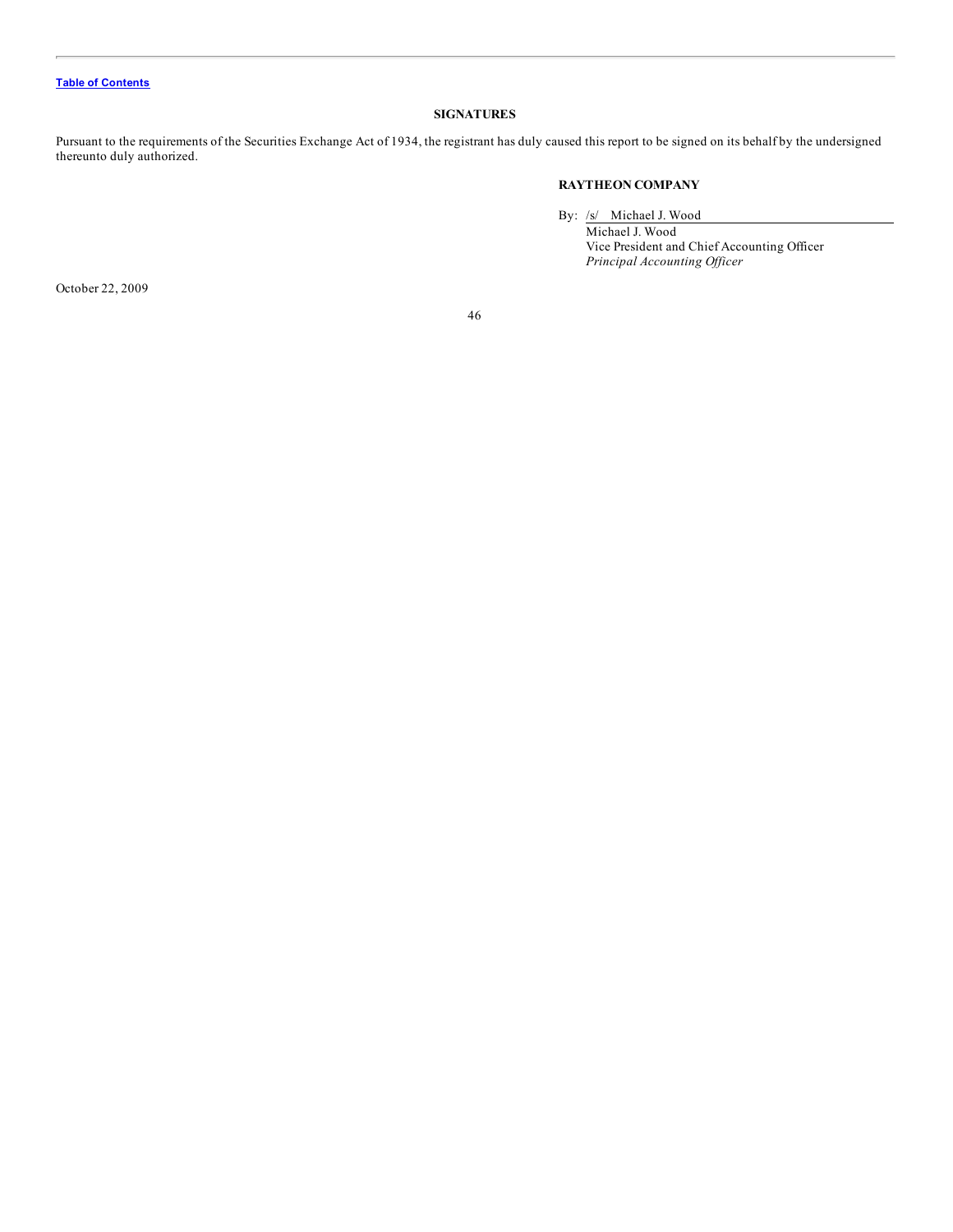Securities and Exchange Commission 100 F Street, N.E. Washington, DC 20549

Commissioners:

We are aware that our report dated October 22, 2009 on our review of interim financial information of Raytheon Company and its subsidiaries (the Company) for the three and nine month periods ended September 27, 2009 and September 28, 2008 and included in the Company's Quarterly Report on Form 10-Q for the quarter ended September 27, 2009 is incorporated by reference in its Registration Statements on Form S-3 (File Nos. 333-154677; 333-71974; 333-58474; and 333-82529) and Form S-8 (File Nos. 333-124690; 333-56117; 333-52536; 333-64168; and 333-45629).

Very truly yours,

/s/ PricewaterhouseCoopers LLP PricewaterhouseCoopers LLP

Boston, Massachusetts October 22, 2009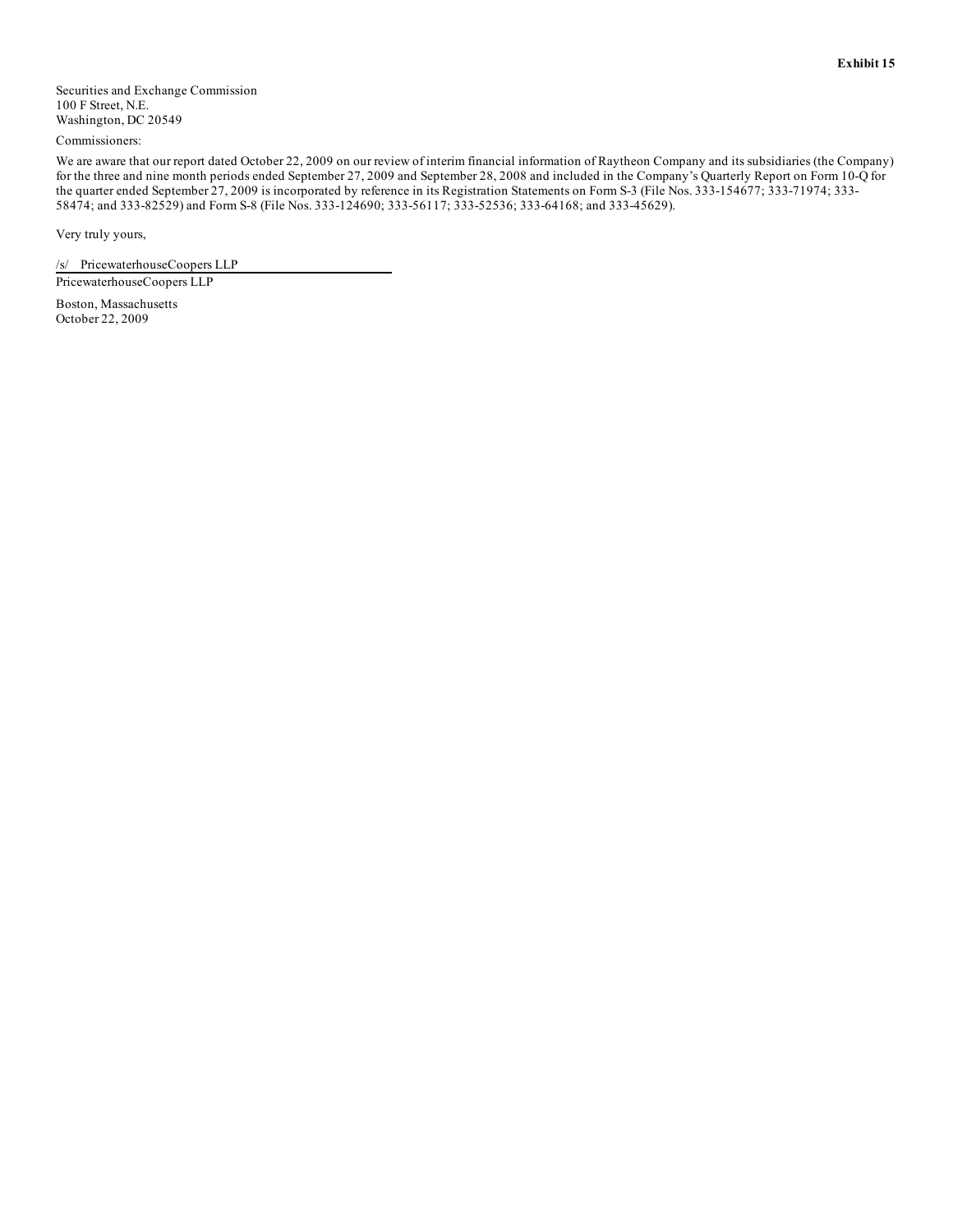#### **Exhibit 31.1**

#### **CERTIFICATION OF CHIEF EXECUTIVE OFFICER PURSUANT TO SECTION 302 OF THE SARBANES-OXLEY ACT OF 2002**

I, William H. Swanson, certify that:

- 1. I have reviewed this quarterly report on Form 10-Q of Raytheon Company;
- 2. Based on my knowledge, this report does not contain any untrue statement of a material fact or omit to state a material fact necessary in order to make the statements made, in light of the circumstances under which such statements were made, not misleading with respect to the periods covered by this report;
- 3. Based on my knowledge, the financial statements, and other financial information included in this report, fairly present in all material respects the financial condition, results of operations and cash flows of the registrant as of, and for, the periods presented in this report;
- 4. The registrant's other certifying officer and I are responsible for establishing and maintaining disclosure controls and procedures (as defined in Exchange Act Rules 13a-15(e) and 15d-15(e)) and internal control over financial reporting (as defined in Exchange Act Rules 13a-15(f) and 15d-15(f)) for the registrant and have:
	- a) Designed such disclosure controls and procedures, or caused such disclosure controls and procedures to be designed under our supervision, to ensure that material information relating to the registrant, including its consolidated subsidiaries, is made known to us by others within those entities, particularly during the period in which this report is being prepared;
	- b) Designed such internal control over financial reporting, or caused such internal control over financial reporting to be designed under our supervision, to provide reasonable assurance regarding the reliability of financial reporting and the preparation of financial statements for external purposes in accordance with generally accepted accounting principles;
	- c) Evaluated the effectiveness of the registrant's disclosure controls and procedures and presented in this report our conclusions about the effectiveness of the disclosure controls and procedures, as of the end of the period covered by this report based on such evaluation; and
	- d) Disclosed in this report any change in the registrant's internal control over financial reporting that occurred during the registrant's most recent fiscal quarter (the registrant's fourth fiscal quarter in the case of an annual report) that has materially affected, or is reasonably likely to materially affect, the registrant's internal control over financial reporting; and
- 5. The registrant's other certifying officer and I have disclosed, based on our most recent evaluation of internal control over financial reporting, to the registrant's auditors and the audit committee of the registrant's board of directors (or persons fulfilling the equivalent functions):
	- a) All significant deficiencies and material weaknesses in the design or operation of internal control over financial reporting which are reasonably likely to adversely affect the registrant's ability to record, process, summarize and report financial information; and
	- b) Any fraud, whether or not material, that involves management or other employees who have a significant role in the registrant's internal control over financial reporting.

Date: October 22, 2009

William H. Swanson William H. Swanson Chairman and Chief Executive Officer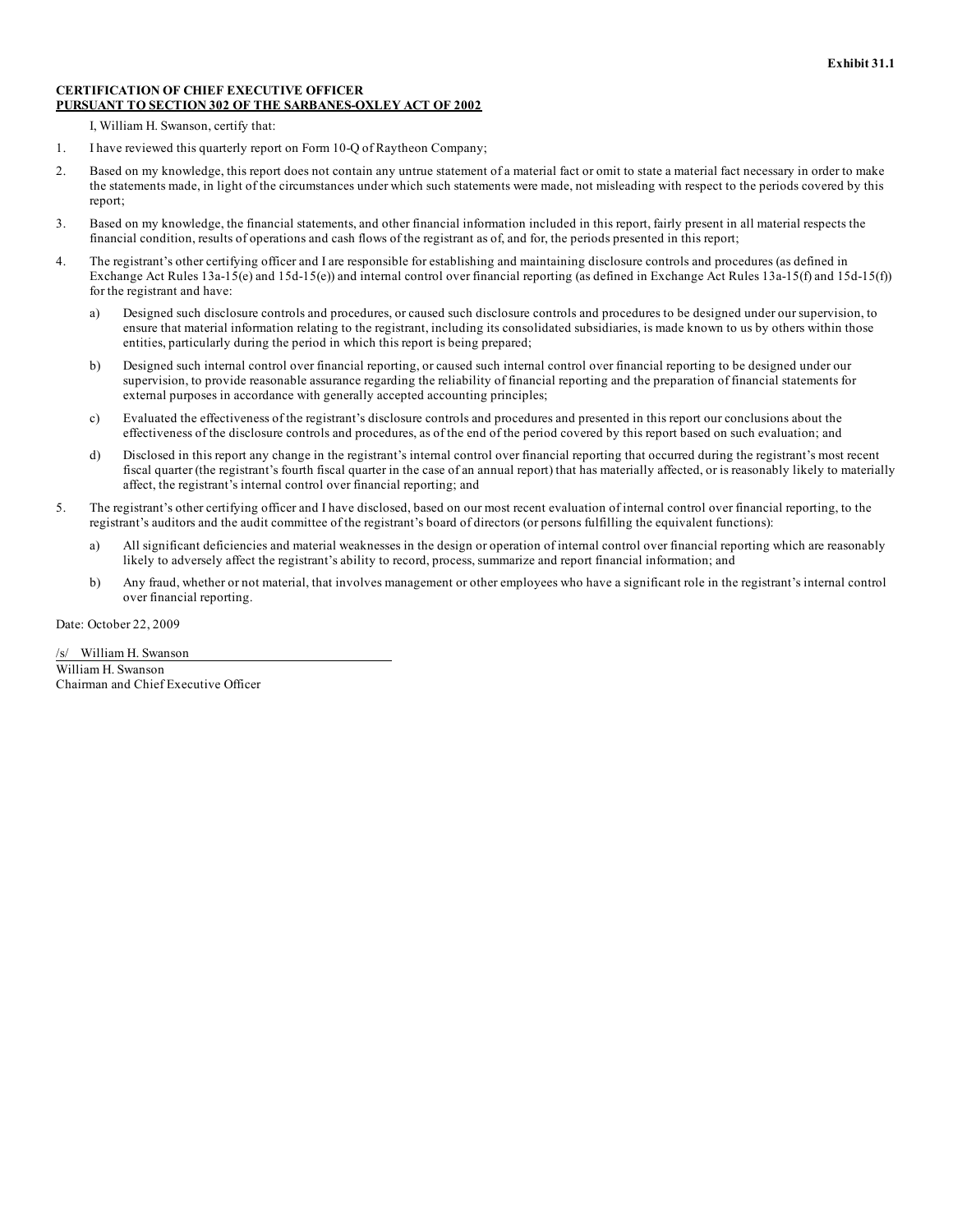#### **Exhibit 31.2**

#### **CERTIFICATION OF CHIEF FINANCIAL OFFICER PURSUANT TO SECTION 302 OF THE SARBANES-OXLEY ACT OF 2002**

I, David C. Wajsgras, certify that:

- 1. I have reviewed this quarterly report on Form 10-Q of Raytheon Company;
- 2. Based on my knowledge, this report does not contain any untrue statement of a material fact or omit to state a material fact necessary in order to make the statements made, in light of the circumstances under which such statements were made, not misleading with respect to the periods covered by this report;
- 3. Based on my knowledge, the financial statements, and other financial information included in this report, fairly present in all material respects the financial condition, results of operations and cash flows of the registrant as of, and for, the periods presented in this report;
- 4. The registrant's other certifying officer and I are responsible for establishing and maintaining disclosure controls and procedures (as defined in Exchange Act Rules 13a-15(e) and 15d-15(e)) and internal control over financial reporting (as defined in Exchange Act Rules 13a-15(f) and 15d-15(f)) for the registrant and have:
	- a) Designed such disclosure controls and procedures, or caused such disclosure controls and procedures to be designed under our supervision, to ensure that material information relating to the registrant, including its consolidated subsidiaries, is made known to us by others within those entities, particularly during the period in which this report is being prepared;
	- b) Designed such internal control over financial reporting, or caused such internal control over financial reporting to be designed under our supervision, to provide reasonable assurance regarding the reliability of financial reporting and the preparation of financial statements for external purposes in accordance with generally accepted accounting principles;
	- c) Evaluated the effectiveness of the registrant's disclosure controls and procedures and presented in this report our conclusions about the effectiveness of the disclosure controls and procedures, as of the end of the period covered by this report based on such evaluation; and
	- d) Disclosed in this report any change in the registrant's internal control over financial reporting that occurred during the registrant's most recent fiscal quarter (the registrant's fourth fiscal quarter in the case of an annual report) that has materially affected, or is reasonably likely to materially affect, the registrant's internal control over financial reporting; and
- 5. The registrant's other certifying officer and I have disclosed, based on our most recent evaluation of internal control over financial reporting, to the registrant's auditors and the audit committee of the registrant's board of directors (or persons fulfilling the equivalent functions):
	- a) All significant deficiencies and material weaknesses in the design or operation of internal control over financial reporting which are reasonably likely to adversely affect the registrant's ability to record, process, summarize and report financial information; and
	- b) Any fraud, whether or not material, that involves management or other employees who have a significant role in the registrant's internal control over financial reporting.

Date: October 22, 2009

/s/ David C. Wajsgras David C. Wajsgras Senior Vice President and Chief Financial Officer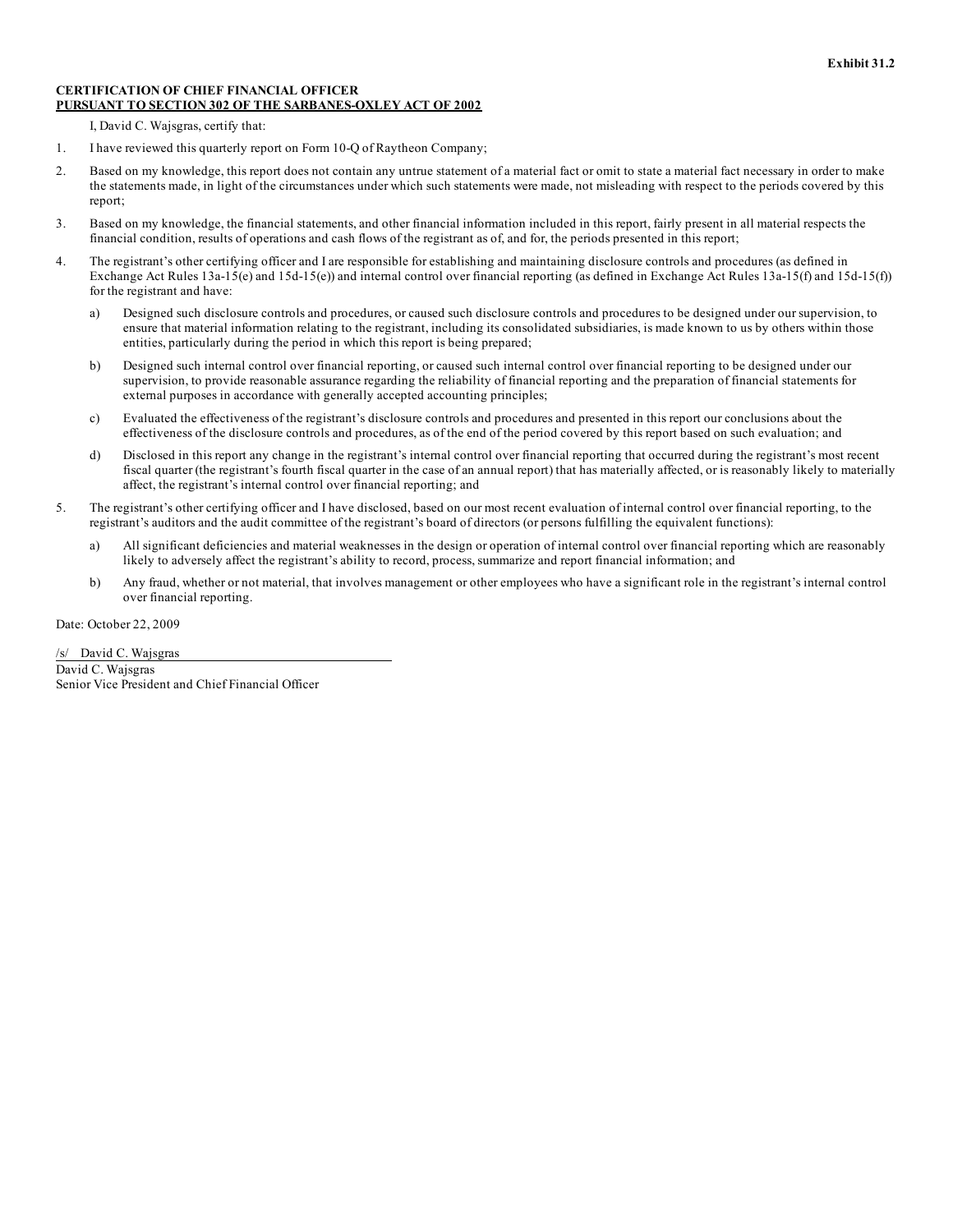#### **CERTIFICATION PURSUANT TO 18 U.S.C. SECTION 1350, AS ADOPTED PURSUANT TO SECTION 906 OF THE SARBANES-OXLEY ACT OF 2002**

In connection with the Quarterly Report of Raytheon Company (the "Company") on Form 10-Q for the period ending September 27, 2009 as filed with the Securities and Exchange Commission on the date hereof (the "Report"), I, William H. Swanson, Chairman and Chief Executive Officer of the Company, certify, pursuant to 18 U.S.C. § 1350, as adopted pursuant to §906 of the Sarbanes-Oxley Act of 2002, that to my knowledge:

(1) The Report fully complies with the requirements of section 13(a) or 15(d) of the Securities Exchange Act of 1934: and

(2) The information contained in the Report fairly presents, in all material respects, the financial condition and results of operations of the Company.

/s/ William H. Swanson William H. Swanson Chairman and Chief Executive Officer October 22, 2009

A signed original of this written statement required by Section 906 has been provided to the Company and will be retained by the Company and furnished to the Securities and Exchange Commission or its staff upon request.